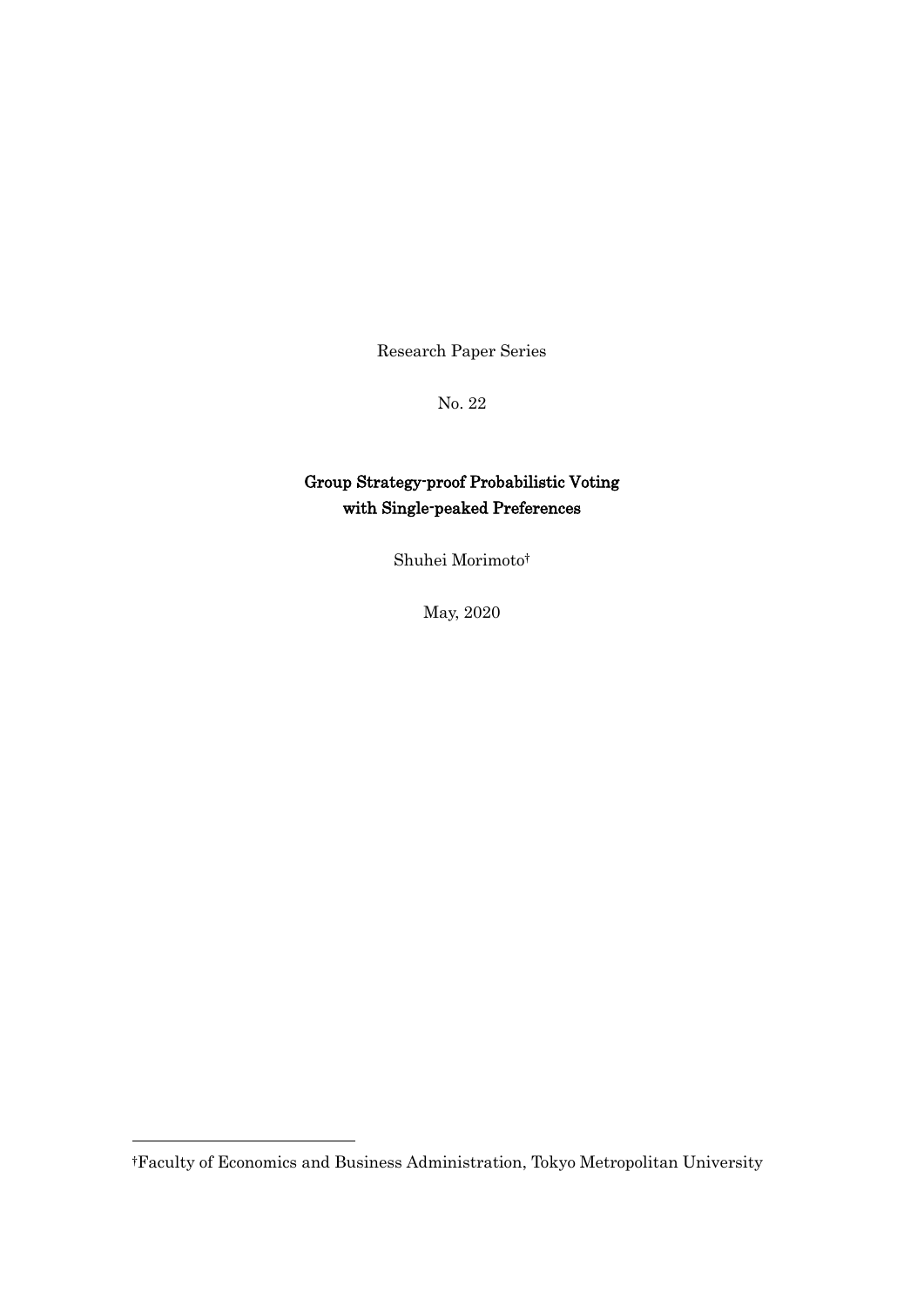# Group Strategy-proof Probabilistic Voting with Single-peaked Preferences*<sup>∗</sup>*

Shuhei Morimoto*†*

May 7, 2020

#### **Abstract**

We study probabilistic voting rules in the case where agents have singlepeaked preferences over alternatives. A probabilistic rule decides a probability distribution over the set of alternatives for each profile of agents' preferences. In this paper, we characterize the class of group strategy-proof and peak-only probabilistic rules.

**Keywords:** group strategy-proofness, probabilistic rule, single-peaked preferences

**JEL Classification Numbers:** D71

*<sup>∗</sup>*This work was supported by JSPS KAKENHI Grant Number JP16K17085.

*<sup>†</sup>*Faculty of Economics and Business Administration, Tokyo Metropolitan University, 1-1 Minami-Osawa, Hachioji, Tokyo, 192-0397 Japan. E-mail: s-morimoto@tmu.ac.jp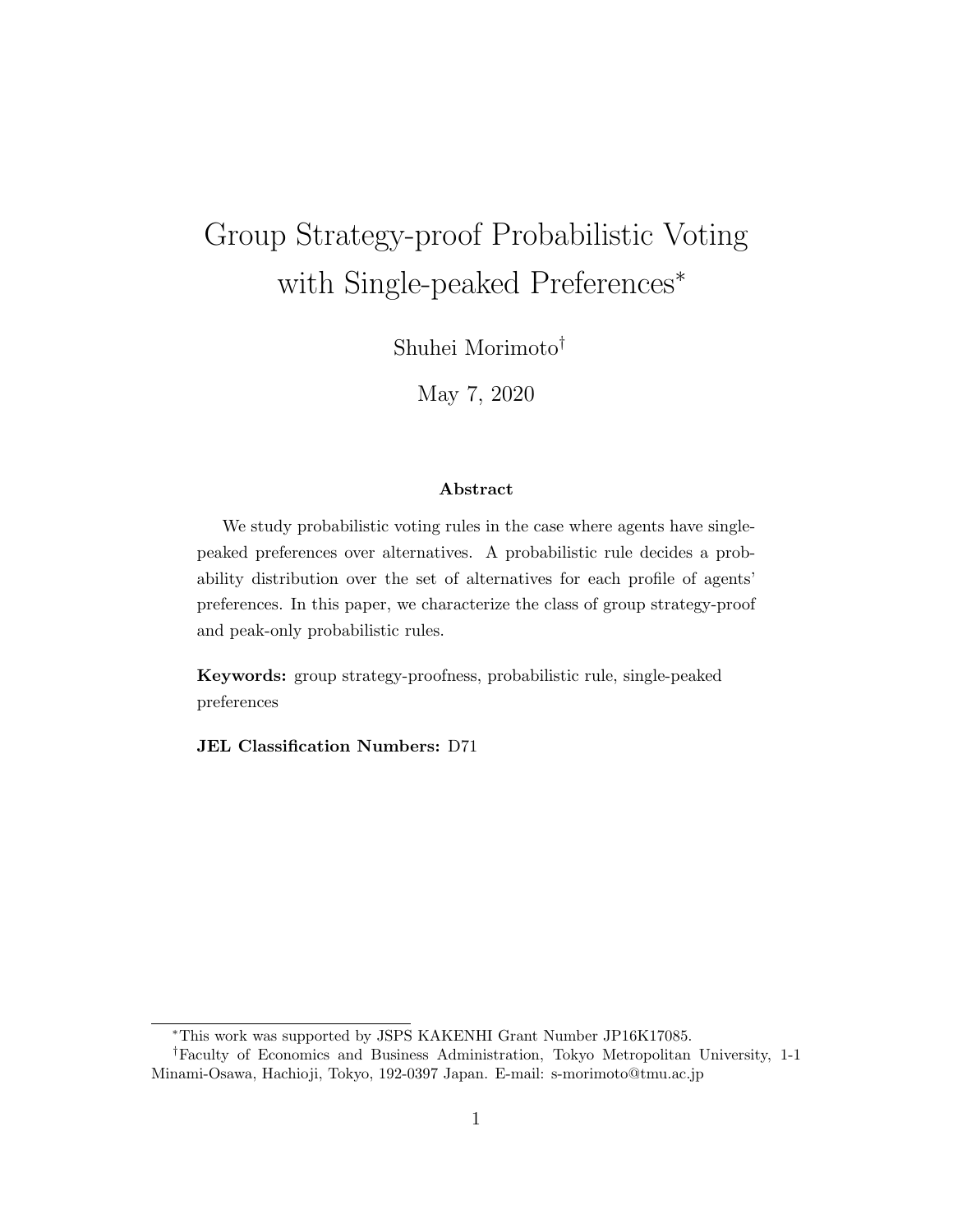## **1 Introduction**

This paper studies non-manipulable probabilistic voting rules. Randomization is a widely accepted method to achieve a fair outcome. Agents have ordinal preferences over a finite set of alternatives. A *probabilistic rule* decides a probability distribution over the set of alternatives for each preference profile. *Strategy-proofness* is a key axiom related to incentive compatibility. It provides each individual agent a strong incentive to reveal his own preferences truthfully. *Group strategy-proofness* is an even stronger axiom than strategy-proofness. It prevents strategic misrepresentations of preferences via *groups* of agents as well as individual agents.

In voting contexts, one of the most widely studied preference domains is the domain of single-peaked preferences. In this paper, on the single-peaked domain, we study the class of probabilistic rules that satisfy the following notion of group strategy-proofness: whenever a group of agents jointly misrepresents their preferences, for at least one of them, the distribution chosen under truth-telling stochastically dominates the distribution chosen under joint misrepresentation.<sup>1</sup> This is a stronger requirement than strategy-proofness based on stochastic dominance relations, which is an extensively studied concept in probabilistic environments.

As is well known, on the single-peaked domain, any strategy-proof *deterministic* rule is also group strategy-proof.<sup>2</sup> In contrast to the deterministic case, the equivalence between strategy-proofness and group strategy-proofness does not extend to the probabilistic case. Thus, in probabilistic environments, some strategy-proof rules may be vulnerable to strategic misrepresentations via groups. In our probabilistic setting, the class of group strategy-proof rules is much smaller than that of strategy-proof rules.

In our main result, we characterize the class of group strategy-proof and peakonly probabilistic rules (Theorem  $1$ ).<sup>3</sup> We also characterize its three subclasses that additionally satisfy anonymity or unanimity or both.<sup>4</sup> Ehlers, Peters, and

<sup>1</sup>That is, the probability assigned to each upper contour set of the agent under truth-telling is no less than that under joint misrepresentation.

 $2$ See, for example, Barberà, Berga, and Moreno (2010).

<sup>3</sup>Peak-onlyness is the requirement that the rule should depend only on agents' peaks.

<sup>4</sup>More precisely, we characterize the class of group strategy-proof, peak-only, and anonymous rules (Corollary 1), the class of group strategy-proof and unanimous rules (Corollary 2), and the class of group strategy-proof, unanimous, and anonymous rules (Corollary 3). Anonymity is the requirement that the rule should not depend on the names of agents. Unanimity is the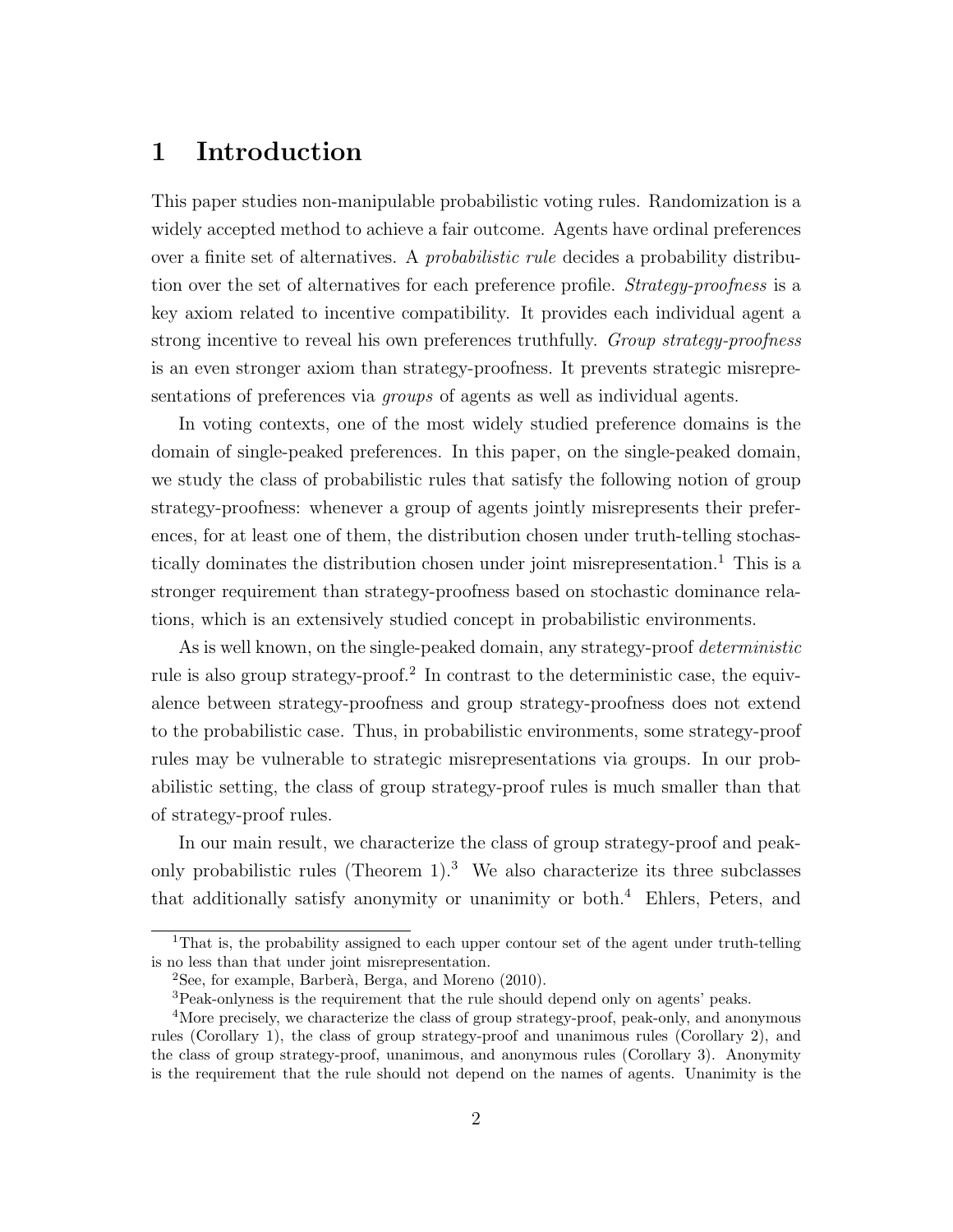Storcken (2002) characterize the class of strategy-proof and peak-only probabilistic rules, which they call "fixed-probabilistic-ballots rules." The class of rules we characterize in this paper is a subset of fixed-probabilistic-ballots rules. Our proofs also rely on their results.<sup>5</sup> The fixed-probabilistic-ballots rules are a probabilistic version of Moulin's (1980) well-known generalized median voter rules. Under the generalized median voter rules, a certain collection of alternatives associated with agents groups, called ballots, is fixed in advance, and then, the median of these prefixed ballots and agents' peaks is chosen as a final outcome. In the probabilistic version, a certain collection of probability distributions over alternatives is considered fixed ballots instead. Under the fixed-probabilistic-ballots rules, these prefixed probabilistic ballots behave in a similar manner to the generalized median voter rules.

What kind of fixed-probabilistic-ballots rules are group strategy-proof? To examine this, consider the case where there are two agents and three alternatives, say, 1, 2, and 3. Assume that agents have single-peaked preferences over these three alternatives. First, consider a unanimous fixed-probabilistic-ballots rule that assigns positive probabilities to *both* alternatives 1 and 3 when the reported peak of one agent is 1 and another agent's peak is  $3<sup>6</sup>$  Now, assume that the true peak of one agent is equal to 1 and another's true peak is equal to 3. Then, under this rule, because both alternatives 1 and 3 are chosen with positive probability, for each agent, the probability that the first- or second-ranked alternatives are chosen is less than one under truth-telling. However, if both agents jointly misreport their peaks as 2, because this rule is unanimous, alternative 2 is chosen with probability one. Thus, both agents can increase the probability that the first- or second-ranked alternatives are chosen by jointly misreporting their preferences. This is a violation of group strategy-proofness.

requirement that if all agents' peaks coincide, then the rule should choose it with probability one.

<sup>&</sup>lt;sup>5</sup>In a more precise sense, the model studied in their paper is slightly different from ours (in their model, the set of alternatives is the real line). However, the results obtained in their paper carry over to our setting.

<sup>&</sup>lt;sup>6</sup>More precisely, we consider the fixed-probabilistic-ballots rule with the following probabilistic ballots: the probabilistic ballots associated with single-agent groups assign positive probabilities to both alternatives 1 and 3, the probabilistic ballot associated with the entire set of agents assigns probability one to alternative 1, and the probabilistic ballot associated with the empty set assigns probability one to alternative 3.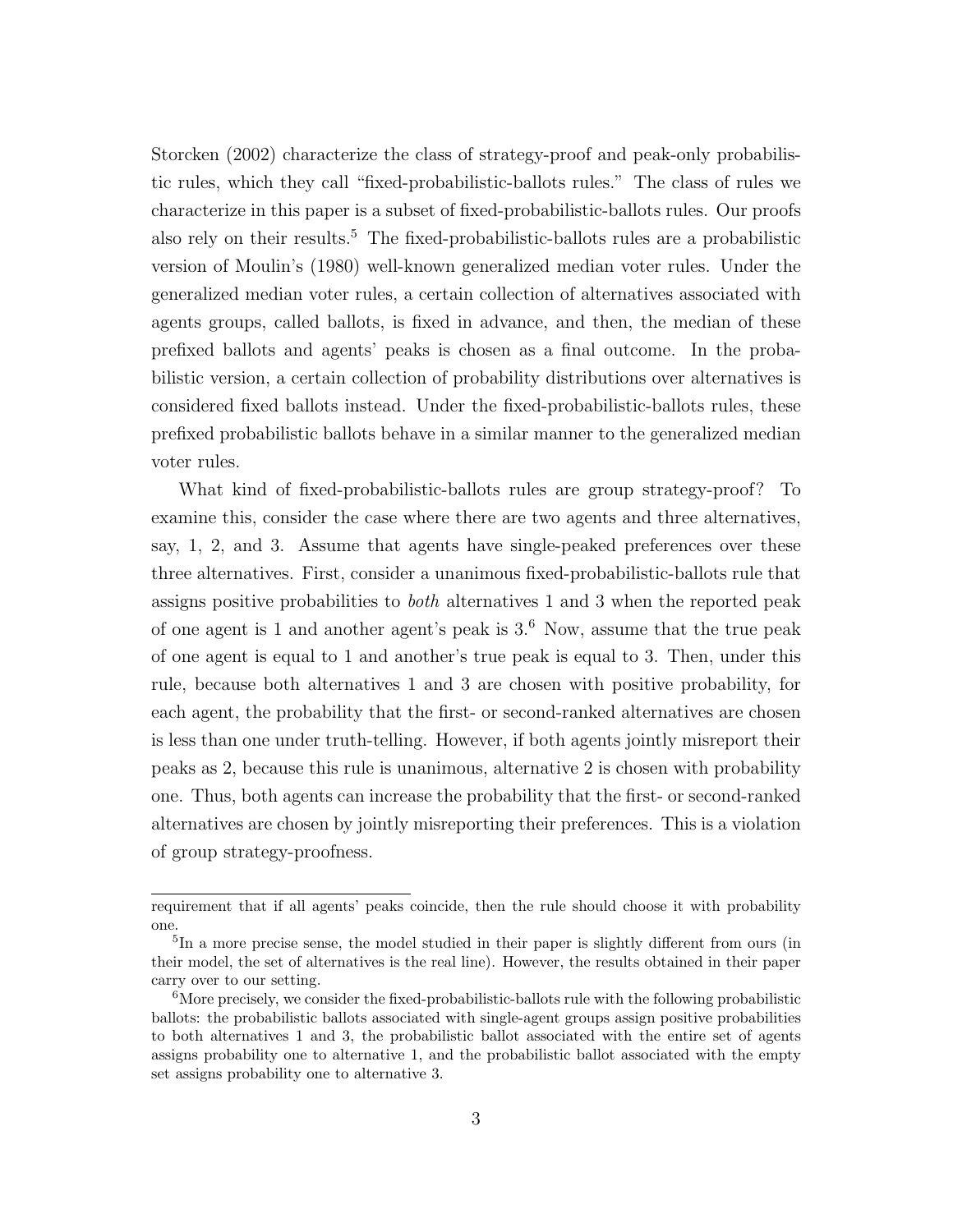Next, consider a unanimous fixed-probabilistic-ballots rule that puts positive probabilities only on at most *two adjacent* alternatives when the reported peak of one agent is 1 and another's is 3. Then, under this rule, even if both agents jointly misreport their peaks as 2, it is impossible for at least one of them to increase the probability that the first- or second-ranked alternatives are chosen.<sup>7</sup> This is a key feature of the rules characterized in this paper. Our result says that group strategy-proof and unanimous rules are of this type of fixed-probabilistic-ballots rules, i.e., each associated probabilistic ballot must put positive probabilities only on at most *two adjacent* alternatives. Other classes we characterize in this paper also share a similar structure.

Many authors have analyzed strategy-proof probabilistic voting rules on the single-peaked domain. As mentioned above, Ehlers, Peters, and Storcken (2002) characterize the classes of strategy-proof probabilistic rules together with axioms such as peak-onlyness, anonymity, and unanimity. Peters, Roy, Sen, and Storcken  $(2014)$ , Pycia and Unver  $(2015)$ , and Roy and Sadhukhan  $(2019)$  study extreme point characterizations. Peters, Roy, and Sadhukhan (2019) investigate strategyproof and unanimous probabilistic rules on the domain of single-peaked preferences over graphs. Chatterji, Roy, Sadhukhan, Sen, and Zeng (2020) characterize a restricted class of fixed-probabilistic-ballots rules by strategy-proofness and unanimity on domains, which are hybrids of the single-peaked and the unrestricted domains. Characterizations of single-peaked domains and extensions to multidimensional settings have also been studied by authors such as Dutta, Peters, and Sen (2002), Chatterji, Sen, and Zeng (2016), and Chatterji and Zeng (2018, 2019).

By contrast, the literature on group strategy-proof probabilistic rules is still relatively small. Barber`a (1979) characterizes the class of group strategy-proof probabilistic rules on the unrestricted domain.<sup>8</sup> Bogomolnaia, Moulin, and Stong (2005) examine group strategy-proof rules on the domain of dichotomous preferences and obtain some impossibility results. However, the class of group strategy-proof prob-

<sup>7</sup>For example, consider the fixed-probabilistic-ballots rule with the following probabilistic ballots: the probabilistic ballots associated with single-agent groups assign one-half to alternatives 1 and 2, the probabilistic ballot associated with the entire set of agents assigns probability one to alternative 1, and the probabilistic ballot associated with the empty set assigns probability one to alternative 3. Then, under this rule, for the agent whose true peak is equal to 1, the probability that the first- or second-ranked alternatives are chosen is equal to one under truth-telling.

<sup>8</sup>As is well known, Gibbard (1977) characterizes the class of strategy-proof probabilistic rules on this domain.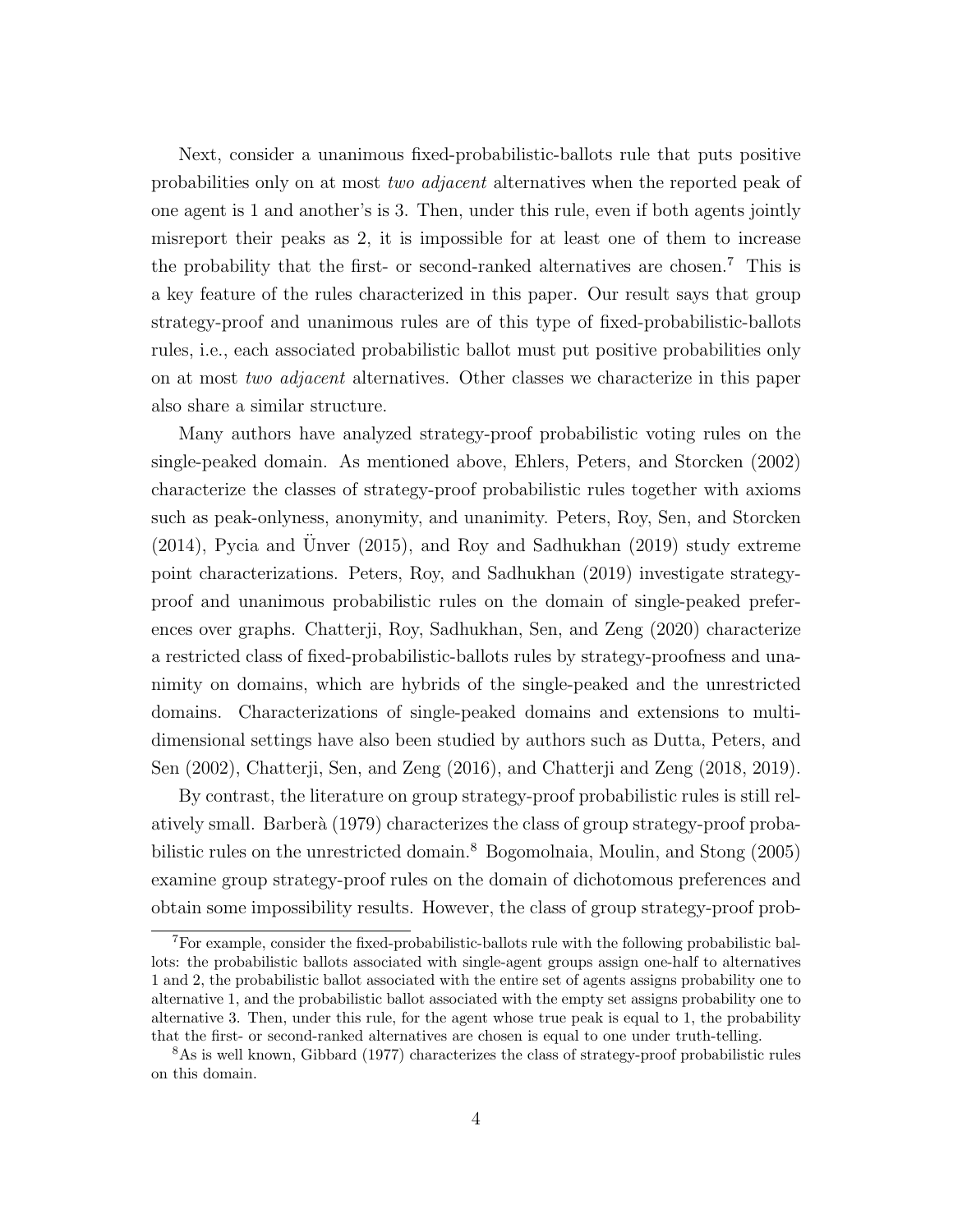abilistic rules is still less well understood on many important domains. The present paper investigates group strategy-proof probabilistic rules on the single-peaked domain, which is one of the most important domains in the social choice literature.

Several authors have examined group strategy-proof rules in the random assignment and matching models. In the random assignment problem of non-identical indivisible goods, Bade (2016) shows that there is no group strategy-proof rule that satisfies ex-post efficiency and equal treatment of equals.<sup>9</sup> Bogomolnaia and Moulin (2004) construct a desirable group strategy-proof rule in the random matching model with dichotomous preferences.

In the multiple assignment problem of non-disposable identical indivisible goods, Hatsumi and Serizawa (2009) investigate group strategy-proof probabilistic rules defined over single-peaked and risk-averse utility functions.

This paper is organized as follows. In Section 2, we introduce the model and axioms. Our main result is provided in Section 3. Section 4 provides the proof of our main theorem. Omitted proofs are presented in the Appendix.

### **2 Model**

Let  $N = \{1, 2, \ldots, n\}$  be a finite set of agents. Let  $M = \{1, 2, \ldots, m\}$  be a finite set of alternatives.

Each agent  $i$  has a single-peaked preference  $R_i$  over the set of alternatives. Let  $P_i$  denote the strict relation associated with  $R_i$ . A preference  $R_i$  is **single-peaked** if there is an alternative  $p(R_i) \in M$  (called the **peak** of  $R_i$ ) such that for each *x*, *y* ∈ *M*, if *y* < *x* ≤ *p*(*R*<sub>*i*</sub>) or *p*(*R*<sub>*i*</sub>) ≤ *x* < *y*, then, *x P*<sub>*i*</sub> *y*. Let *R* be the set of single-peaked preferences. Given a preference profile  $R = (R_1, \ldots, R_n) \in \mathcal{R}^N$  and a group *S* of agents, let  $R_S = (R_i)_{i \in S}$  and  $R_{-S} = (R_i)_{i \in N \setminus S}$ .

A probability distribution over the set of alternatives is a list  $W = (w_1, \ldots, w_m)$ of non-negative real numbers such that  $\sum_{x \in M} w_x = 1$ . Let  $\Delta(M)$  denote the set of probability distributions over the set of alternatives. Given a probability distribution *W* and a subset *Y* of alternatives, let *W*(*Y* ) denote the probability that the chosen alternative under *W* is in *Y*, i.e.,  $W(Y) = \sum_{x \in Y} w_x$ . A (probabilistic)

<sup>9</sup>See also Aziz and Kasajima (2017) and Zhang (2019, 2020) for further results on group strategy-proof rules in the random assignment problem.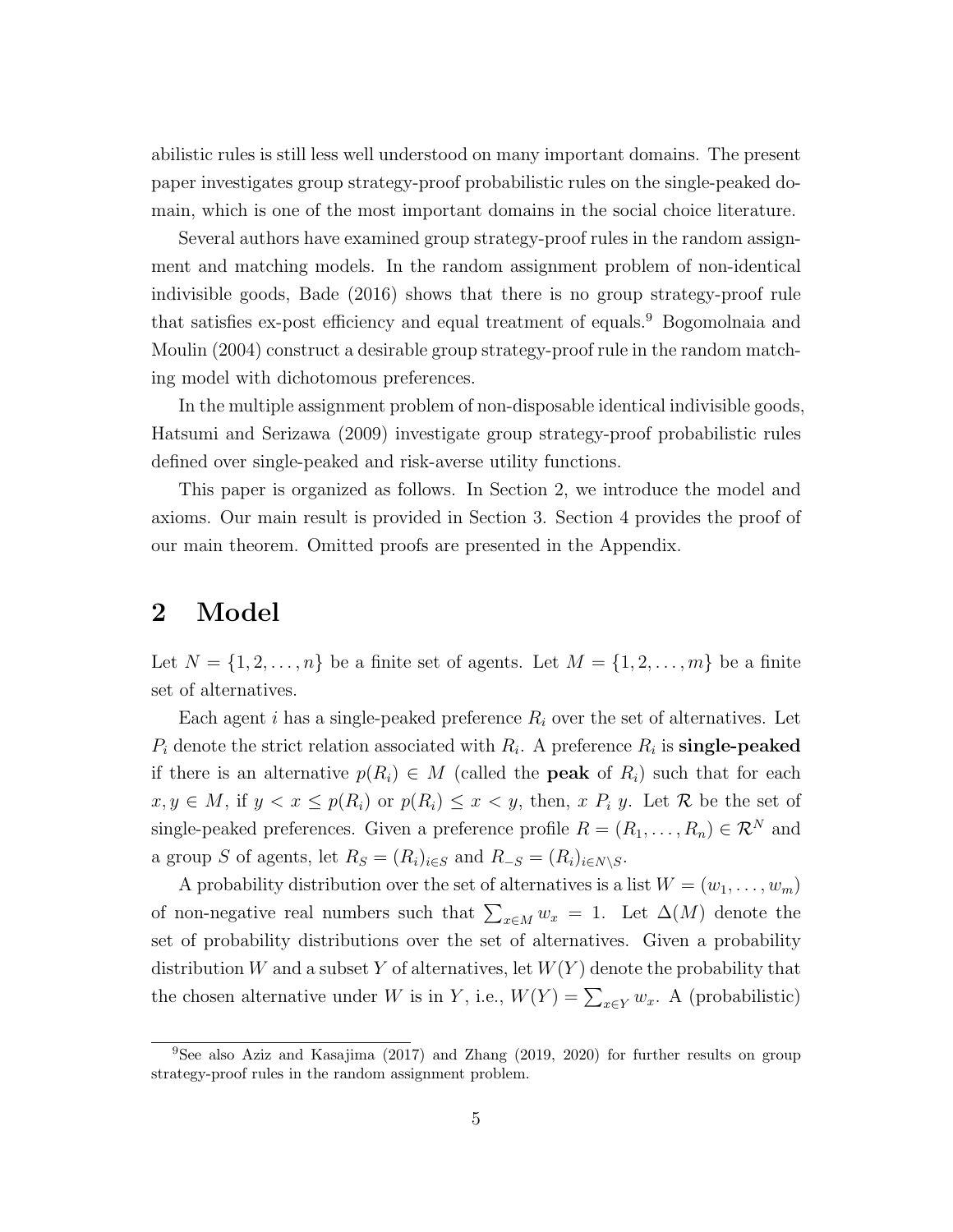**rule** is a function *f* from  $\mathcal{R}^N$  to  $\Delta(M)$ .

Given a preference  $R_i$  and an alternative  $x$ , let  $U(R_i, x)$  denote the **upper contour set of**  $R_i$  at  $x$ , i.e.,  $U(R_i, x) = \{y \in M : y R_i | x\}$ . Given two probability distributions *W* and *W'*, *W* **stochastically dominates** *W'* at  $R_i$  if for each  $x \in M$ ,  $W(U(R_i, x)) \geq W'(U(R_i, x))$ .

We next introduce the axioms. Our main axiom is group strategy-proofness. It requires that whenever a group of agents jointly misrepresents their preferences, for at least one of them, the distribution chosen under truth-telling stochastically dominates the distribution chosen under joint misrepresentation.

Group strategy-proofness: For each  $R \in \mathcal{R}^N$ , each  $S \subseteq N$ , and each  $R'_S \in \mathcal{R}^S$ , there is  $i \in S$  such that  $f(R)$  stochastically dominates  $f(R'_{S}, R_{-S})$  at  $R_{i}$ .

Strategy-proofness prevents strategic misrepresentations of preferences via individual agents. Group strategy-proofness implies strategy-proofness.

**Strategy-proofness:** For each  $R \in \mathbb{R}^N$ , each  $i \in N$ , and each  $R'_i \in \mathbb{R}$ ,  $f(R)$ stochastically dominates  $f(R'_i, R_{-i})$  at  $R_i$ .

Peak-onlyness requires that the rule should depend only on agents' peaks.

**Peak-onlyness:** For each  $R, R' \in \mathbb{R}^N$ , if for each  $i \in N$ ,  $p(R_i) = p(R'_i)$ , then,  $f(R) = f(R')$ .

Unanimity requires that if all agents' peaks coincide, then the rule should choose it with probability one.

**Unanimity:** For each  $R \in \mathbb{R}^N$  and each  $x \in M$ , if for each  $i \in N$ ,  $p(R_i) = x$ , then,  $f(R)(\{x\}) = 1$ .

Finally, anonymity requires that the rule should not depend on the names of agents. Given a permutation  $\pi$  on  $N$  and  $R \in \mathcal{R}^N$ , let  $R^{\pi} = (R_{\pi(i)})_{i \in N}$ .

**Anonymity:** For each  $R \in \mathbb{R}^N$  and each permutation  $\pi$  on  $N$ ,  $f(R) = f(R^{\pi})$ .

#### **3 Main result**

In this section, we provide our main characterization result. We first review the formal definition of fixed-probabilistic-ballots rules introduced in Ehlers, Peters,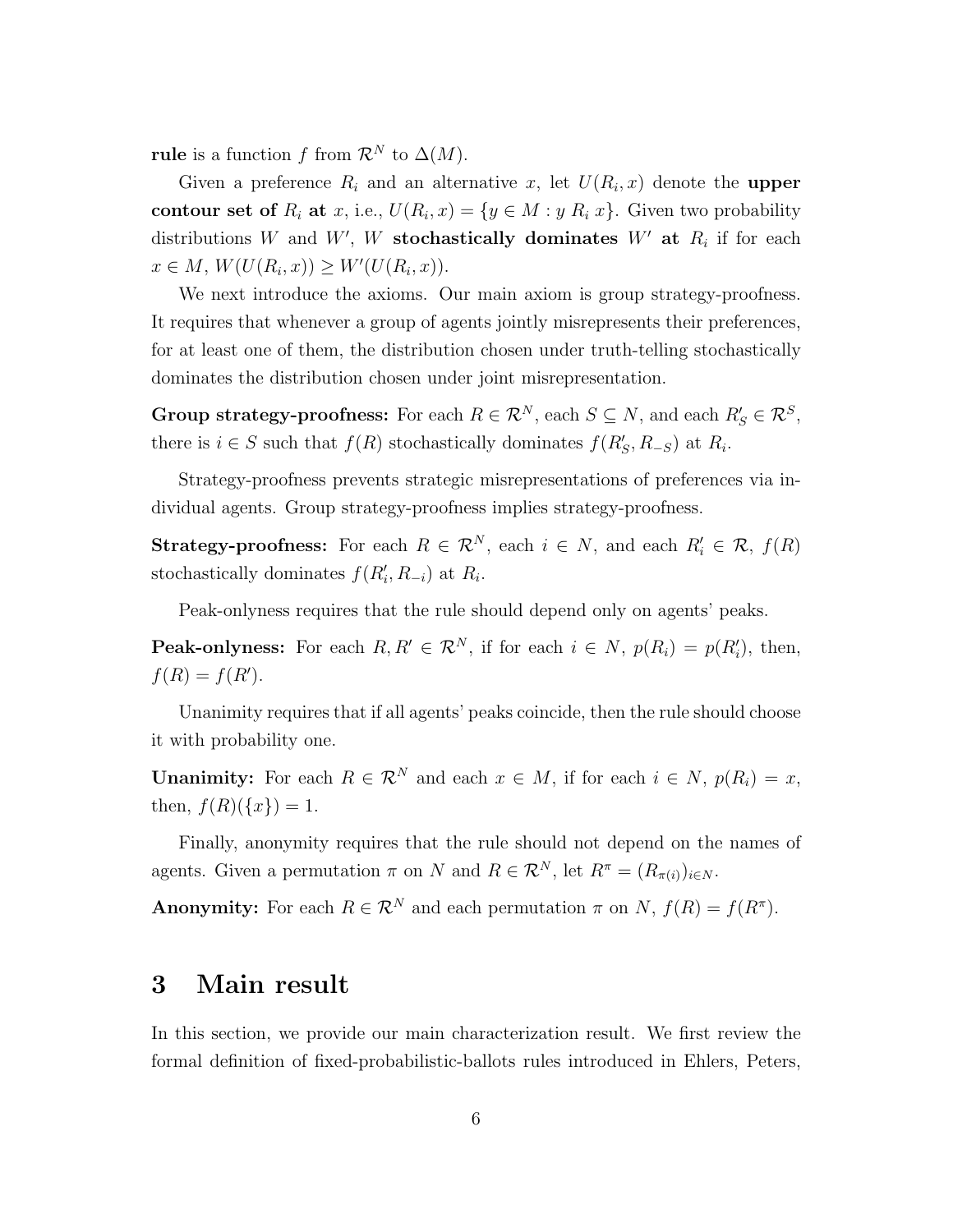and Storcken (2002) and their characterization result of the class of strategy-proof and peak-only rules. We also use some basic definitions and notations used in their paper in describing our class.

Let  $D = (D_S)_{S \subseteq N}$  be a collection of probability distributions over the set of alternatives satisfying the following property:

(P-1) for each  $S \subseteq N$ , each  $S' \subseteq S$ , and each  $x \in M$ ,  $D_S([1, x]) \ge D_{S'}([1, x])$ .<sup>10</sup>

That is, for each pair *S, S′* of groups and each alternative *x*, if *S* contains *S ′* , the probability assigned to the interval  $[1, x]$  under  $D<sub>S</sub>$  is no less than the probability assigned to  $[1, x]$  under  $D_{S'}$ .

Given a preference profile *R*, let  $\bar{n}(R)$  denote the number of different peaks at *R*, and for each  $\ell \in [1, \bar{n}(R)]$ , let  $p^{\ell}(R)$  denote the  $\ell$ -th smallest peak at *R*. Let  $S_{\ell}(R)$  denote the set of agents whose peak is less than, or equal to, the  $\ell$ -th smallest peak at profile *R*, i.e.,  $S_{\ell}(R) = \{i \in N : p(R_i) \leq p^{\ell}(R)\}\$ . Let  $p^0(R) = 1$ ,  $p^{\bar{n}(R)+1}(R) = m$ , and  $S_0(R) = \emptyset$ .

The fixed-probabilistic-ballots rule associated with  $D = (D_S)_{S \subseteq N}$  determines the probability distribution over the set of alternatives as follows. For each preference profile R, the distribution over the alternatives between the  $\ell$ -th and  $\ell$  + 1-th smallest peaks coincides with  $D_{S_{\ell}(R)}$ , and the probability assigned to the  $\ell$ -th smallest peak is equal to  $D_{S_{\ell}(R)}([1, p^{\ell}(R)]) - D_{S_{\ell-1}(R)}([1, p^{\ell}(R) - 1])$ . The following is the formal definition of fixed-probabilistic-ballots rules.

**Fixed-probabilistic-ballots rule associated with**  $D = (D_S)_{S \subseteq N}$ **,**  $f^D$ **:** For each  $R \in \mathcal{R}^N$  and each  $x \in M$ ,

(i) if for some  $\ell \in [0, \bar{n}(R)], p^{\ell}(R) < x < p^{\ell+1}(R)$ , then,

$$
f^{D}(R)(\{x\}) = D_{S_{\ell}(R)}(\{x\}),
$$

(ii) if for some  $\ell \in [0, \bar{n}(R) + 1], x = p^{\ell}(R)$ , then,

$$
f^{D}(R)(\{x\}) = D_{S_{\ell}(R)}([1, x]) - D_{S_{\ell-1}(R)}([1, x-1]).
$$

The following is the characterization result of the class of strategy-proof and peak-only rules shown by Ehlers, Peters, and Storcken (2002).

<sup>10</sup>Given two integers *x* and *y* with  $x \leq y$ , let  $[x, y] = \{x, x + 1, \ldots, y\}$ .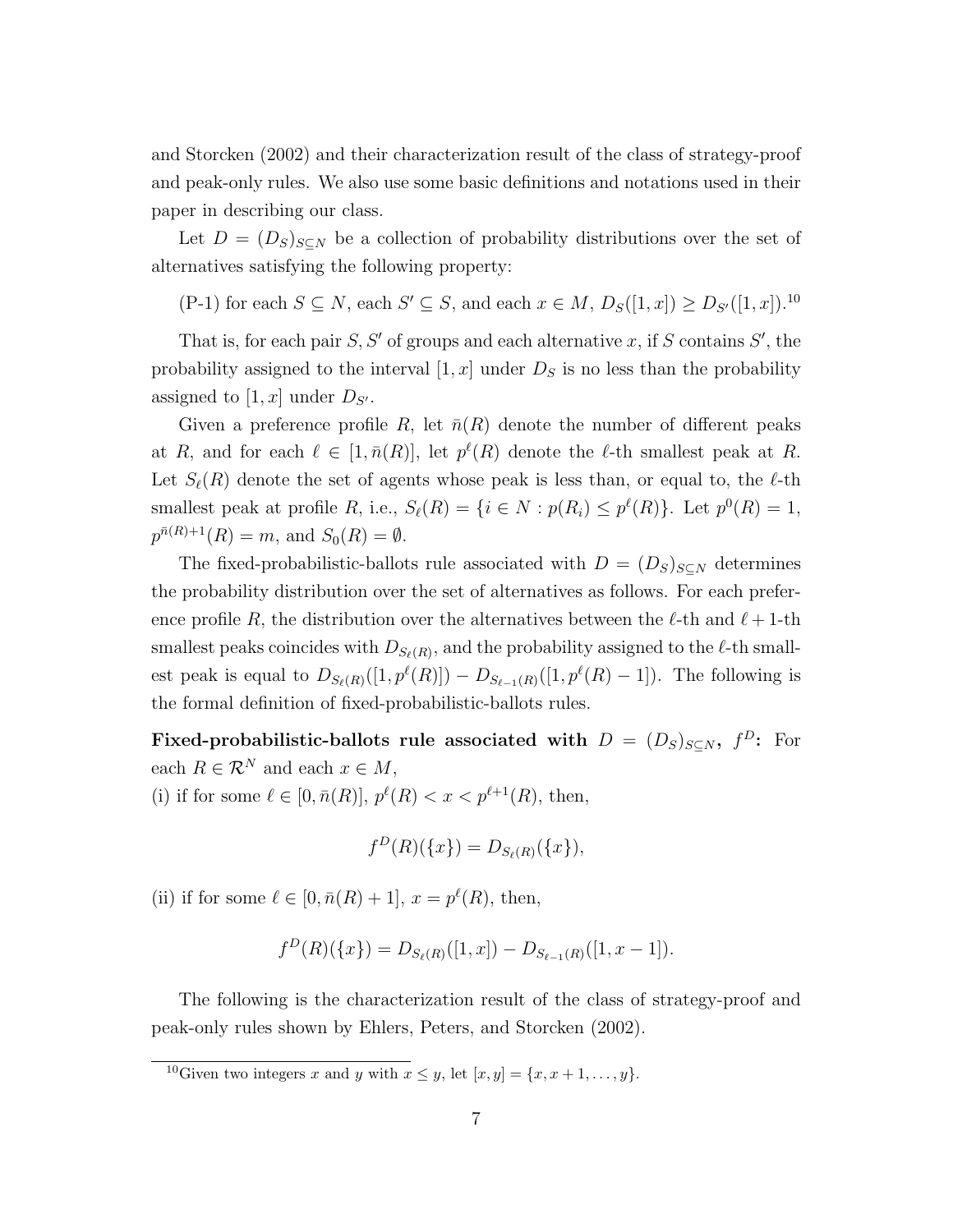**Theorem (Ehlers, Peters, and Storcken, 2002, Theorem 4.1).** *A rule f is strategy-proof and peak-only if and only if it is a fixed-probabilistic-ballots rule, i.e., there is a collection*  $D = (D_S)_{S \subseteq N}$  *satisfying*  $(P-1)$  *such that*  $f = f^D$ *.* 

We next describe the class of "group" strategy-proof and peak-only rules. First, we introduce additional notations. Let  $(x_S)_{S\subseteq N}$  be a collection of alternatives satisfying the following property:  $x_{\emptyset} = m$ ,  $x_N = 1$ , and for each pair *S*, S<sup>*'*</sup> of groups, if *S* contains *S'*,  $x_S$  is no greater than  $x_{S'}$ , i.e., for each  $S \subseteq N$  and each *S*<sup> $′$ </sup> ⊆ *S*, *x<sub>S</sub>* ≤ *x<sub>S</sub><sup>* $′$ *</sup>*. Let *X* be the set of such collections.

Next, we introduce a condition on collections  $D = (D_S)_{S \subseteq N}$  of probability distributions over the set of alternatives. Given a collection  $(x_S)_{S\subset N}$  in  $\mathcal{X}$ , Condition 1 below says that (1) for each group *S* of agents, (1-a and 1-b) distribution *D<sub>S</sub>* coincides with  $D_{\emptyset}$  on the interval  $[1, x_S - 1]$  and  $D_N$  on  $[x_S + 2, m]$ , (1-c) the probability assigned to alternative  $x_S$  under  $D_S$  is between  $D_{\emptyset}(\{x_S\})$  and  $D_N([1, x_S]) - D_{\emptyset}([1, x_S - 1])$ , and (1-d) if *S* contains *S*<sup>*'*</sup> and *x<sub>S</sub>* coincides with *x<sub>S'</sub>*, the probability assigned to  $x<sub>S</sub>$  under  $D<sub>S</sub>$  is no less than the probability assigned to  $x_{S'}$  under  $D_{S'}$ , and (2) for each alternative  $x$ , the probability assigned to the interval [1, x] under  $D_N$  is no less than the probability assigned to [1, x] under  $D_{\emptyset}$ .

**Condition 1.** Given a collection  $(x_S)_{S \subseteq N}$  in X, a collection  $D = (D_S)_{S \subseteq N}$  of probability distributions over the set of alternatives satisfies Condition 1 if (1) for each  $S \subseteq N$  and each  $x \in M$ ,

- $(1-a)$  if  $x < x_S$ ,  $D_S({x}) = D_{\emptyset}({x})$ ,
- $(1-b)$  if  $x > x_s + 1$ ,  $D_s({x}) = D_N({x})$ ,
- $(1-c)$  if  $x = x_S$ ,  $D_{\emptyset}(\{x\}) \leq D_S(\{x\}) \leq D_N([1, x]) D_{\emptyset}([1, x-1]),$
- (1-d) for each  $S' \subseteq S$ , if  $x_{S'} = x_S$ ,  $D_{S'}(\{x_{S'}\}) \leq D_S(\{x_S\})$ ,
- (2) for each  $x \in M$ ,  $D_N([1, x]) \geq D_{\emptyset}([1, x])$ .

Note that if a collection *D* satisfies Condition 1, then it also satisfies  $(P-1)$ .<sup>11</sup>

<sup>&</sup>lt;sup>11</sup>To see this, let  $S \subseteq N$  and  $S' \subseteq S$ . Then,  $x_S \le x_{S'}$ . We show that for each  $x \in M$ ,  $D_S([1, x]) \geq D_{S'}([1, x])$ . Let  $x \in M$ . If  $x < x_S$ , then, by (1-a),  $D_S([1, x]) = D_{\emptyset}([1, x])$  $D_{S'}([1,x])$ . If  $x = x_S < x_{S'}$ , then, by (1-a) and (1-c),  $D_S([1,x]) = D_{\emptyset}([1,x-1]) + D_S({x}) \ge$  $D_{\emptyset}([1, x]) = D_{S'}([1, x])$ . If  $x = x_S = x_{S'}$ , then, by (1-a) and (1-d),  $D_S([1, x]) = D_{\emptyset}([1, x-1])$  +  $D_S({x}) \ge D_{\emptyset}([1, x-1]) + D_{S'}({x}) = D_{S'}([1, x])$ . If  $x_S + 1 \le x < x_{S'}$ , then, by (1-a), (1-b), and (2),  $D_S([1, x]) = D_N([1, x]) \ge D_\emptyset([1, x]) = D_{S'}([1, x])$ . If  $x_S + 1 \le x = x_{S'}$ , then, by (1-a),  $(1-b)$ , and  $(1-c)$ ,  $D_S([1, x]) = D_N([1, x]) \ge D_\emptyset([1, x-1]) + D_{S'}(\{x\}) = D_{S'}([1, x])$ . If  $x_{S'} + 1 \le x$ , then, by (1-b),  $D_S([1, x]) = D_N([1, x]) = D_{S'}([1, x]).$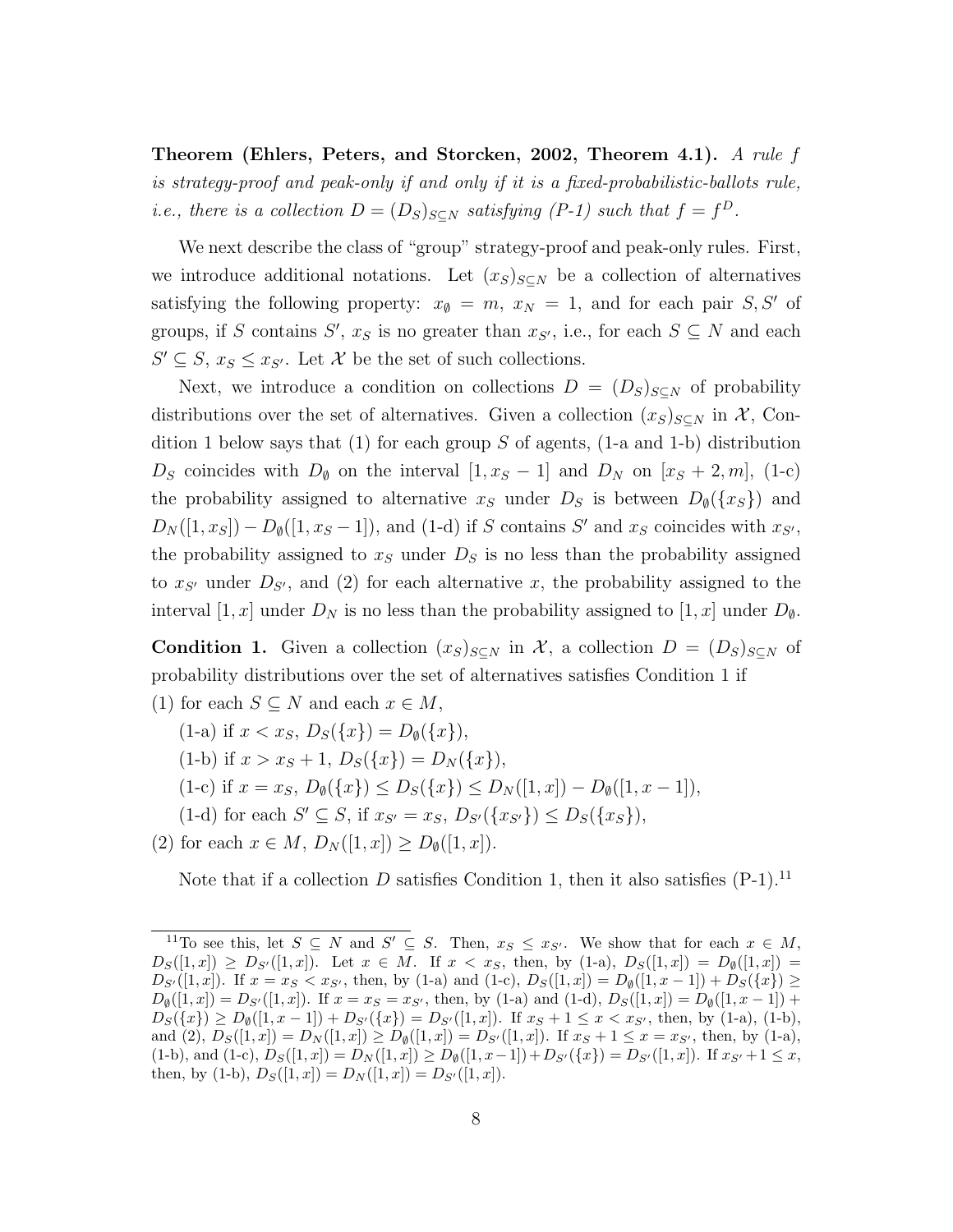Theorem 1 below is our main result. It says that a rule is group strategyproof and peak-only if and only if it is a fixed-probabilistic-ballots rule satisfying Condition 1.

**Theorem 1.** *A rule is group strategy-proof and peak-only if and only if there are collections*  $(x_S)_{S \subseteq N}$  *in*  $\mathcal X$  *and*  $D = (D_S)_{S \subseteq N}$  *satisfying Condition 1 such that it is the fixed-probabilistic-ballots rule associated with D.*

The proof of Theorem 1 is provided in the next section. The following are examples of rules characterized in Theorem 1.

**Example 1.** Let  $N = \{1, 2, 3\}$  and  $M = \{1, 2, 3, 4\}$ . Let  $R \in \mathbb{R}^N$  be a preference profile such that for each  $i \in N$ ,  $p(R_i) = i$ .

(1) Let  $x_N = 1$ ,  $x_\emptyset = 4$ , and for each  $S \neq \emptyset, N$ ,  $x_S = 2$ . Then,  $(x_S)_{S \subseteq N} \in \mathcal{X}$ . For each  $S, S' \subseteq N$  and each  $x \in M$  with  $|S| \leq 1 < |S'|$ , <sup>12</sup> let

$$
D_S({x}) = \begin{cases} 0 & \text{if } x \in \{1, 4\} \\ 1/3 & \text{if } x = 2 \\ 2/3 & \text{if } x = 3, \end{cases} \text{ and } D_{S'}({x}) = \begin{cases} 0 & \text{if } x \in \{1, 4\} \\ 2/3 & \text{if } x = 2 \\ 1/3 & \text{if } x = 3. \end{cases}
$$

Then, the collection  $D = (D_S)_{S \subseteq N}$  satisfies Condition 1. Let f be the fixedprobabilistic-ballots rule associated with *D*. Then, for each  $x \in M$ ,

$$
f(R)(\{x\}) = \begin{cases} 0 & \text{if } x \in \{1, 4\} \\ 2/3 & \text{if } x = 2 \\ 1/3 & \text{if } x = 3. \end{cases}
$$

(2) Let  $x_{\{1,3\}} = x_N = 1$ ,  $x_{\{1\}} = x_{\{1,2\}} = x_{\{2,3\}} = 2$ ,  $x_{\{3\}} = 3$ , and  $x_{\emptyset} = x_{\{2\}} = 4$ . Then,  $(x_S)_{S \subseteq N} \in \mathcal{X}$ . For each  $x \in M$ , let  $D_{\emptyset}(\{x\}) = (x - 1)/6 = D_{\{2\}}(\{x\}),$ 

<sup>&</sup>lt;sup>12</sup>Given a set *S*, let |*S*| denote the cardinality of *S*.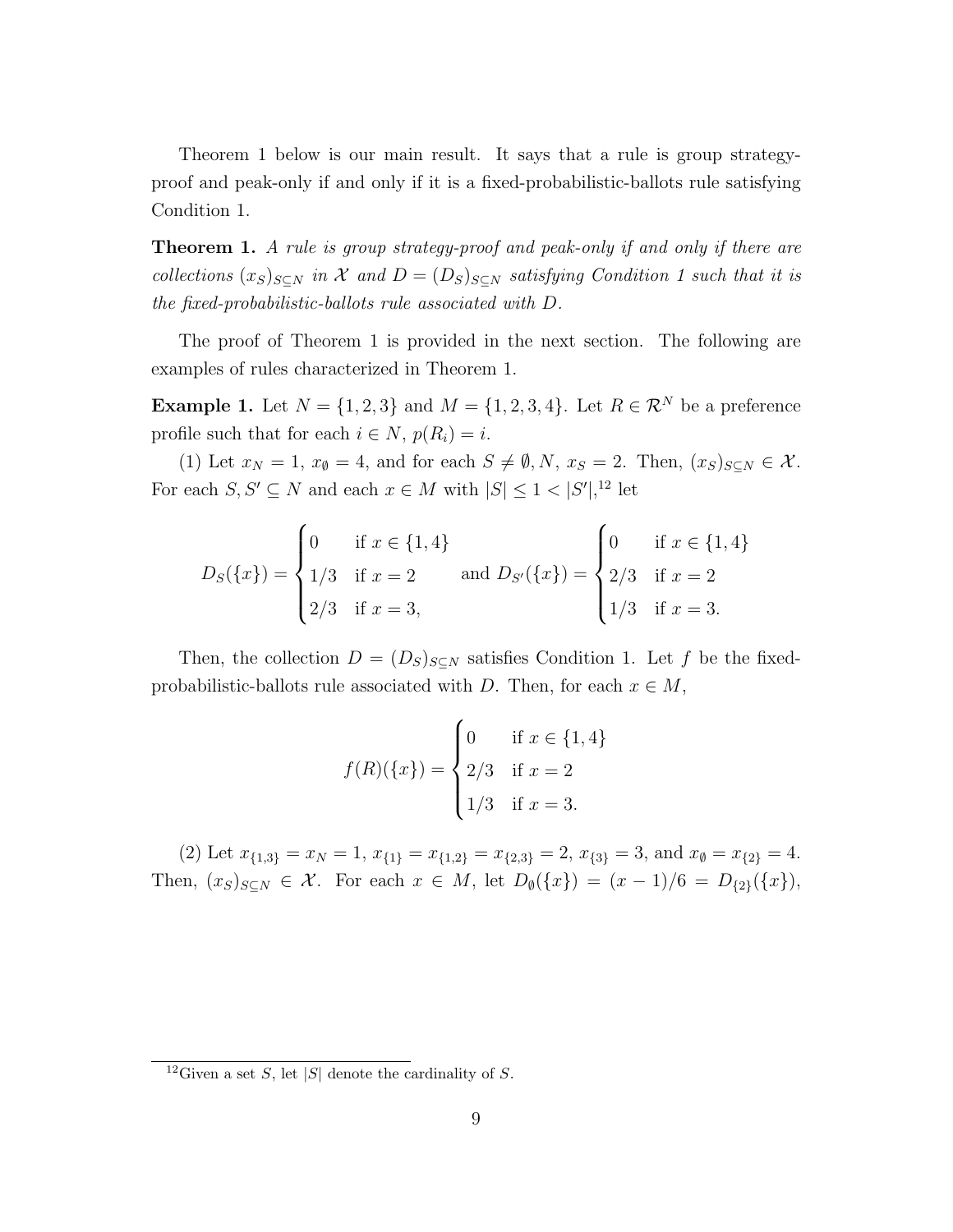$$
D_N(\{x\}) = (5 - x)/10 = D_{\{1,3\}}(\{x\}),
$$
  

$$
D_{\{1\}}(\{x\}) = \begin{cases} 0 & \text{if } x = 1 \\ 1/2 & \text{if } x = 2 \\ 2/5 & \text{if } x = 3 \end{cases} \text{ and } D_{\{3\}}(\{x\}) = \begin{cases} 0 & \text{if } x = 1 \\ 1/6 & \text{if } x = 2 \\ 1/2 & \text{if } x = 3 \\ 1/2 & \text{if } x = 3 \\ 1/3 & \text{if } x = 4. \end{cases}
$$

and for each  $y \in \{1,4\}$ , let  $D_{\{1,2\}}(\{y\}) = D_{\{1\}}(\{y\}) = D_{\{2,3\}}(\{y\})$ ,  $D_{\{1,2\}}(\{2\}) =$  $3/5 = D_{\{2,3\}}(\{3\})$ , and  $D_{\{1,2\}}(\{3\}) = 3/10 = D_{\{2,3\}}(\{2\})$ .

Then, this collection  $D = (D_S)_{S \subset N}$  also satisfies Condition 1. Let f be the fixed-probabilistic-ballots rule associated with this collection *D*. Then, for each *x ∈ M*,

$$
f(R)(\{x\}) = \begin{cases} 0 & \text{if } x = 1 \\ 3/5 & \text{if } x = 2 \\ 3/10 & \text{if } x = 3 \\ 1/10 & \text{if } x = 4. \end{cases}
$$

Note that peak-onlyness is indispensable in Theorem 1. The following example shows that there is a group strategy-proof rule which does not belong to the class of rules described in Theorem 1 when peak-onlyness is dropped.

**Example 2.** Let  $N = \{1, 2\}$  and  $M = \{1, 2, 3\}$ . Let f be a rule such that for each  $R \in \mathcal{R}^N$  and each  $x \in M$ ,

$$
f(R)(\{x\}) = \begin{cases} 1/2 & \text{if } x \in \{p(R_1), \min \hat{p}(R_1)\} \\ 0 & \text{otherwise,} \end{cases}
$$

where  $\hat{p}(R_1)$  is the set of the second-ranked alternatives for  $R_1$ , i.e.,  $\hat{p}(R_1) = \{y \in$  $M: y \neq p(R_1)$  and for each  $x \neq p(R_1), y R_1 x$ <sup>13</sup>.

Then, this rule satisfies group strategy-proofness.<sup>14</sup> However, because the cho-

<sup>&</sup>lt;sup>13</sup>Note that  $\hat{p}(R_1)$  is a singleton unless alternative 1 is indifferent to 3 under  $R_1$ .

<sup>&</sup>lt;sup>14</sup>To see this, let  $R, R' \in \mathbb{R}^N$ . We show that  $f(R)$  stochastically dominates  $f(R')$  at  $R_1$ . We first show that  $f(R)$  stochastically dominates  $f(R'_1, R_2)$  at  $R_1$ . First, since  $f(R)(\{p(R_1)\}) = 1/2$ and  $f(R'_1, R_2)(\{p(R_1)\}) = 0$  or  $1/2$ , we have  $f(R)(U(R_1, p(R_1))) \ge f(R'_1, R_2)(U(R_1, p(R_1))).$ Next, let  $y \in \hat{p}(R_1)$ . Then, since  $f(R)(U(R_1,y)) = 1$ , we obtain  $f(R)(U(R_1,y)) \ge$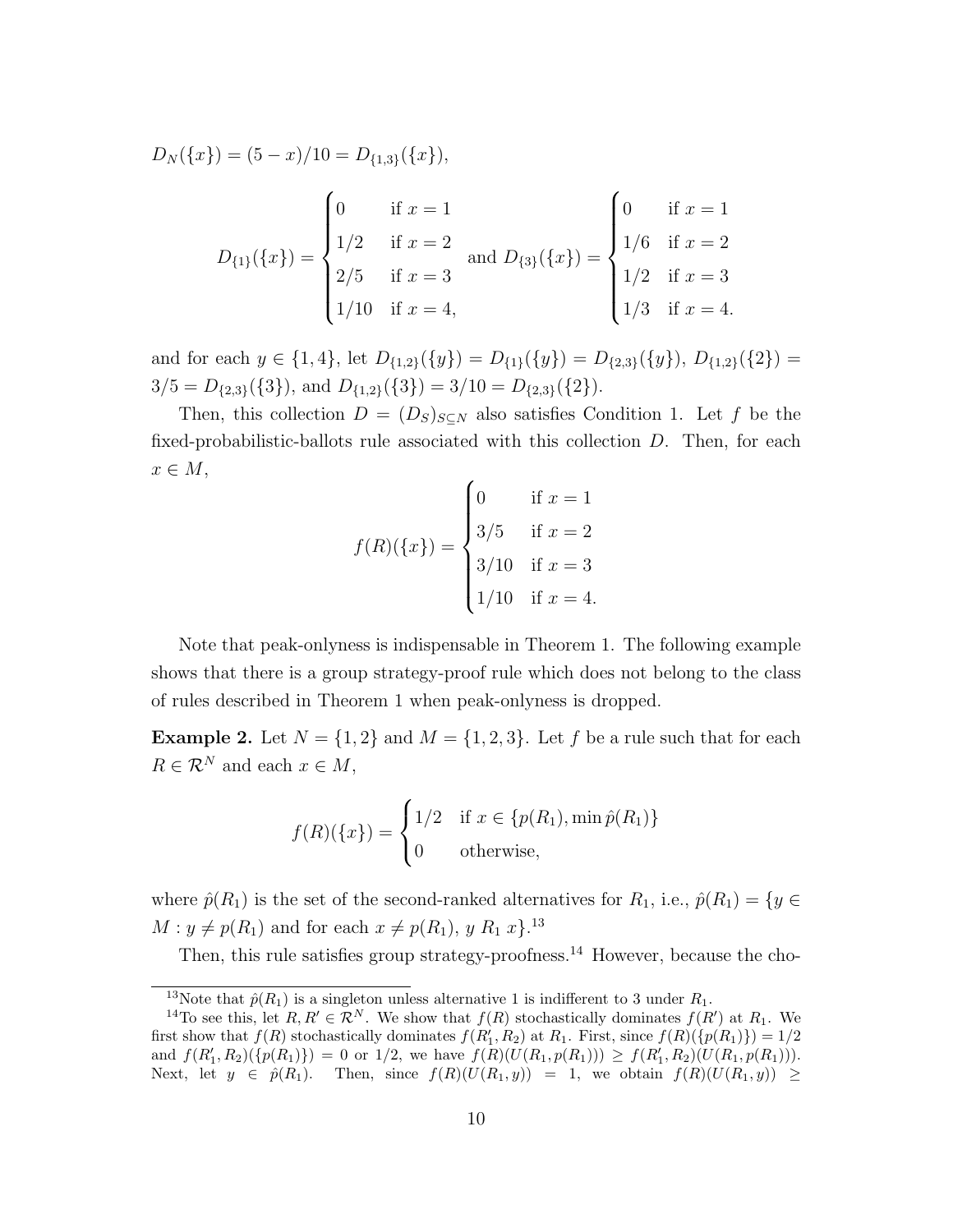sen probability under this rule changes when the second-ranked alternative for agent 1 is changed, *f* is not peak-only.

We next describe the class of group strategy-proof, peak-only, and anonymous rules. Given  $(x_S)_{S \subseteq N}$  in *X* and *k* in [0, *n*], let  $x^{\min}(k)$  and  $x^{\max}(k)$  denote the minimum and maximum of *x<sup>S</sup>* among groups *S* with *k* agents, respectively, i.e.,  $x^{\min}(k) = \min\{x_S : |S| = k\}$  and  $x^{\max}(k) = \max\{x_S : |S| = k\}.$ 

Condition 2 below says that for each  $k \in [0, n]$  and each group *S* with *k* agents, (1) if  $x^{\min}(k)$  coincides with  $x^{\max}(k)$ , then for each group S' with k agents, the probability assigned to alternative  $x<sub>S</sub>$  under  $D<sub>S</sub>$  coincides with the probability assigned to  $x_{S'}$  under  $D_{S'}$ , (2) if the difference between  $x^{\min}(k)$  and  $x^{\max}(k)$  is equal to 1, then  $D<sub>S</sub>$  coincides with  $D<sub>Ø</sub>$  at  $x^{\min}(k)$  and  $D<sub>N</sub>$  at  $x^{\max}(k) + 1$ , (3) if the difference between  $x^{\min}(k)$  and  $x^{\max}(k)$  is more than 1, then  $D_S$  coincides with  $D_{\emptyset}$ on the interval  $[x^{\min}(k), x^{\max}(k) - 1]$  and  $D_S$  coincides with  $D_N$  at  $x^{\max}(k)$ .

**Condition 2.** Given a collection  $(x_S)_{S \subseteq N}$  in X, a collection  $D = (D_S)_{S \subseteq N}$  satisfies Condition 2 if for each  $k \in [0, n]$  and each  $S \subseteq N$  with  $|S| = k$ ,

(1) if  $x^{\min}(k) = x^{\max}(k)$ , for each  $S' \subseteq N$  with  $|S'| = k$ ,  $D_S(\{x_S\}) = D_{S'}(\{x_{S'}\})$ , (2) if  $x^{\min}(k) + 1 = x^{\max}(k)$ ,

$$
D_S(\lbrace x^{\min}(k)\rbrace) = D_{\emptyset}(\lbrace x^{\min}(k)\rbrace)
$$
 and  $D_S(\lbrace x^{\max}(k)+1\rbrace) = D_N(\lbrace x^{\max}(k)+1\rbrace),$ 

(3) if  $x^{\min}(k) + 1 < x^{\max}(k)$ , for each  $x \in [x^{\min}(k), x^{\max}(k)]$ ,

$$
D_S(\{x\}) = \begin{cases} D_{\emptyset}(\{x\}) & \text{if } x^{\min}(k) \le x < x^{\max}(k) \\ D_N(\{x\}) & \text{if } x = x^{\max}(k). \end{cases}
$$

Corollary 1 below says that a rule is group strategy-proof, peak-only, and anonymous if and only if it is a fixed-probabilistic-ballots rule satisfying Conditions 1 and 2.

**Corollary 1.** *A rule is group strategy-proof, peak-only, and anonymous if and*

 $f(R'_1, R_2)(U(R_1, y))$ . Thus, for each  $x \in M$ ,  $f(R)(U(R_1, x)) \ge f(R'_1, R_2)(U(R_1, x))$ , and so, *f* is strategy-proof for agent 1. Because *f* does not depend on agent 2's preferences, *f* is also strategy-proof for agent 2. Thus, it follows that  $f(R') = f(R'_1, R_2)$ . This implies that, for each  $x \in M$ ,  $f(R)(U(R_1,x)) \ge f(R'_1,R_2)(U(R_1,x)) = f(R')(U(R_1,x))$ . Therefore,  $f(R)$  stochastically dominates  $f(R')$  at  $R_1$ .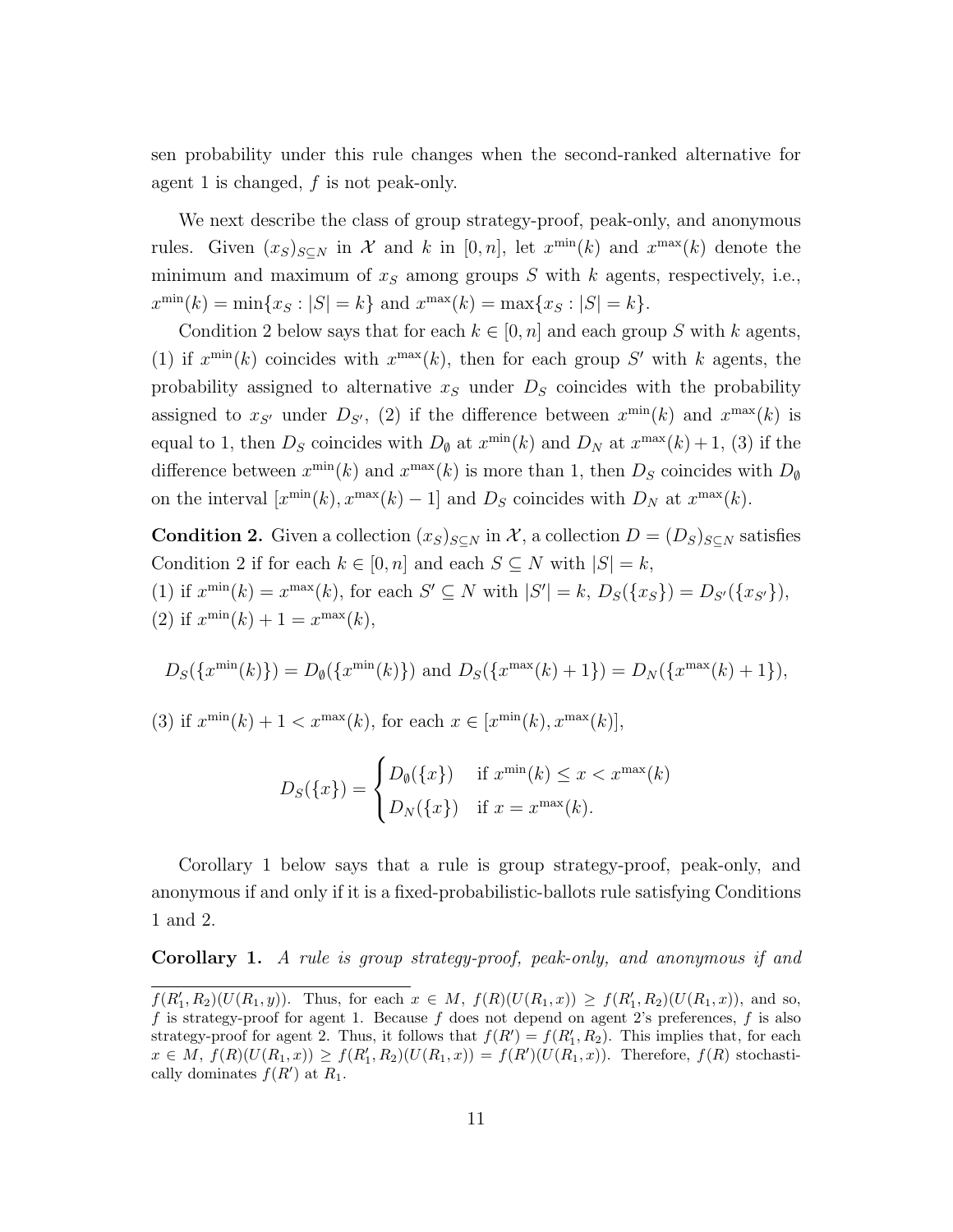*only if there are collections*  $(x_S)_{S \subset N}$  *in*  $\mathcal X$  *and*  $D = (D_S)_{S \subset N}$  *satisfying Conditions 1 and 2 such that it is the fixed-probabilistic-ballots rule associated with D.*

We next describe the class of group strategy-proof and unanimous rules. Because unanimity together with strategy-proofness implies peak-onlyness in this model,<sup>15</sup> any group strategy-proof and unanimous rule is in the class of rules described in Theorem 1.

Let  $(\alpha_S)_{S \subseteq N}$  be a collection of real numbers satisfying the following property:  $\alpha_{\emptyset} = 1 = \alpha_N$ , and for each  $S \subseteq N$ ,  $0 \leq \alpha_S \leq 1$ , and if *S* contains *S'* and  $x_S$ coincides with  $x_{S'}$ ,  $\alpha_S$  is no less than  $\alpha_{S'}$ , i.e., for each  $S' \subseteq S$ , if  $x_{S'} = x_S$ ,  $\alpha_{S'} \leq \alpha_S$ . Let *A* be the set of such collections.

Given  $X = (x_S)_{S \subseteq N}$  in  $\mathcal X$  and  $A = (\alpha_S)_{S \subseteq N}$  in  $\mathcal A$ , let  $D^{X,A} = (D^{X,A}_S)$  $(S^{X,A})$ <sub>*S*⊆*N*</sub> be the collection of probability distributions defined as follows: for each  $S \subseteq N$ ,  $D_S^{X,A}$ *S* puts probability  $\alpha_S$  on alternative  $x_S$  and  $1 - \alpha_S$  on  $x_S + 1$ . Then, consider the fixed-probabilistic-ballots rule associated with  $D^{X,A}$ . Corollary 2 below says that the class of group strategy-proof and unanimous rules coincides with the class of fixed-probabilistic-ballots rules defined in this way.

**Corollary 2.** *A rule is group strategy-proof and unanimous if and only if there is a pair*  $(X, A)$  *in*  $X \times A$  *such that it is the fixed-probabilistic-ballots rule associated with DX,A.*

Finally, we obtain the following characterization of the class of group strategyproof, unanimous, and anonymous rules. Corollary 3 below says that a rule is group strategy-proof, unanimous, and anonymous if and only if it is the fixedprobabilistic-ballots rule associated with *DX,A* satisfying the following additional property: for each pair *S*, *S'* of groups with the same number of agents,  $x<sub>S</sub>$  and  $\alpha<sub>S</sub>$ coincide with  $x_{S'}$  and  $\alpha_{S'}$ , respectively.

**Corollary 3.** *A rule is group strategy-proof, unanimous, and anonymous if and only if there is a pair*  $(X, A)$  *in*  $X \times A$  *satisfying for each*  $S, S' \subseteq N$  *with*  $|S| = |S'|$ ,  $x_S = x_{S'}$  and  $\alpha_S = \alpha_{S'}$  such that it is the fixed-probabilistic-ballots rule associated *with*  $D^{X,A}$ *.* 

<sup>15</sup>See, for example, Ehlers, Peters, and Storcken (2002) and Chatterji and Zeng (2018).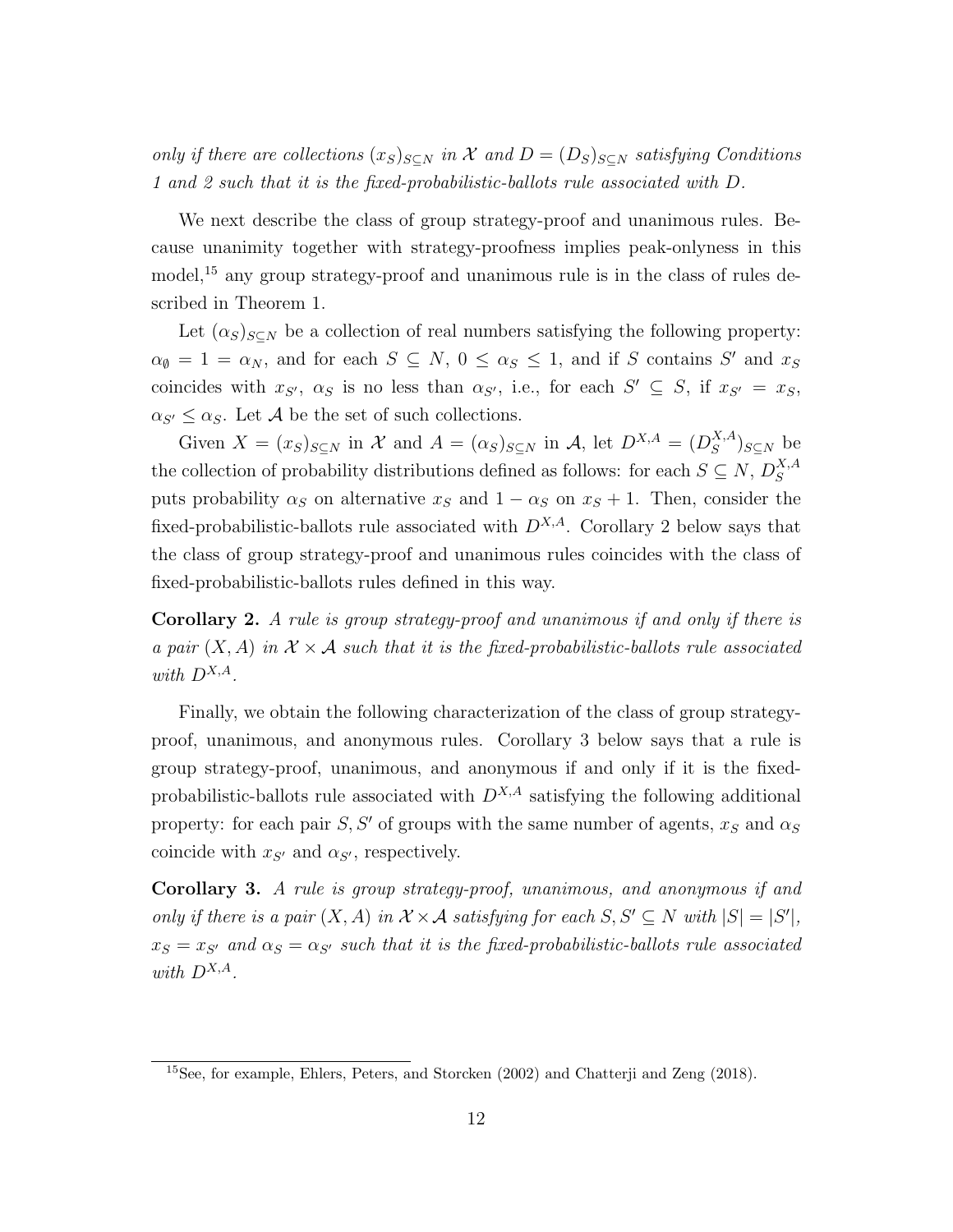#### **4 Proof of Theorem 1**

In this section, we provide the proof of our main characterization result (Theorem 1). The proofs of Corollaries 1, 2, and 3 are provided in the Appendix.

We first prove the "only if" part of Theorem 1. The next fact easily follows from the definition of fixed-probabilistic-ballots rules.

**Fact 1.** Let f be the fixed-probabilistic-ballots rule associated with  $D = (D_S)_{S \subseteq N}$ . Let  $x \in M$  and let R be a preference profile such that each agent's peak is equal to *alternative x.* Then, for each  $y \in M$ ,

$$
f(R)(\{y\}) = \begin{cases} D_{\emptyset}(\{y\}) & \text{if } y \leq x - 1 \\ D_N([1, x]) - D_{\emptyset}([1, x - 1]) & \text{if } y = x \\ D_N(\{y\}) & \text{if } y \geq x + 1. \end{cases}
$$

**Proof of Fact 1.** Let  $y \in M$ . If  $y < x$ , then, by  $y < p^1(R)$ ,  $f(R)(\{y\}) =$  $D_{\emptyset}(\{y\})$ . If  $y > x$ , then, by  $y > p^{\bar{n}(R)}(R)$ ,  $f(R)(\{y\}) = D_N(\{y\})$ . Finally, since  $f(R)([1, x - 1]) = D_{\emptyset}([1, x - 1])$  and  $f(R)([x + 1, m]) = D_{N}([x + 1, m]),$  $f(R)(\{x\}) = 1 - D_{\emptyset}([1, x - 1]) - D_{N}([x + 1, m]) = D_{N}([1, x]) - D_{\emptyset}([1, x - 1]).$  $\Box$ 

We are now ready to provide the proof of the "only if" part of Theorem 1.

*"Only if " part.* Let *f* be a group strategy-proof and peak-only rule. Then, by Theorem 4.1 in Ehlers, Peters, and Storcken (2002), *f* is a fixed-probabilisticballots rule, i.e., there is a collection  $D = (D_S)_{S \subseteq N}$  satisfying (P-1) such that f coincides with the fixed-probabilistic-ballots rule associated with *D*. Then, (2) of Condition 1 follows from (P-1).

In the next six steps, we prove (1) of Condition 1, i.e., we show that there is a collection  $(x_S)_{S \subseteq N}$  in *X* such that for each  $S \subseteq N$  and each  $x \in M$ ,

(1-a) if 
$$
x < x_S
$$
,  $D_S({x}) = D_\emptyset({x})$ ,  
\n(1-b) if  $x > x_S + 1$ ,  $D_S({x}) = D_N({x})$ ,  
\n(1-c) if  $x = x_S$ ,  $D_\emptyset({x}) \leq D_S({x}) \leq D_N([1, x]) - D_\emptyset([1, x - 1])$ , and  
\n(1-d) for each  $S' \subseteq S$ , if  $x_{S'} = x_S$ ,  $D_{S'}({x_{S'}}) \leq D_S({x_S})$ .

For each  $i \in N$ , let  $R_i^1$  and  $R_i^m$  be the preference of agent *i* whose peak is equal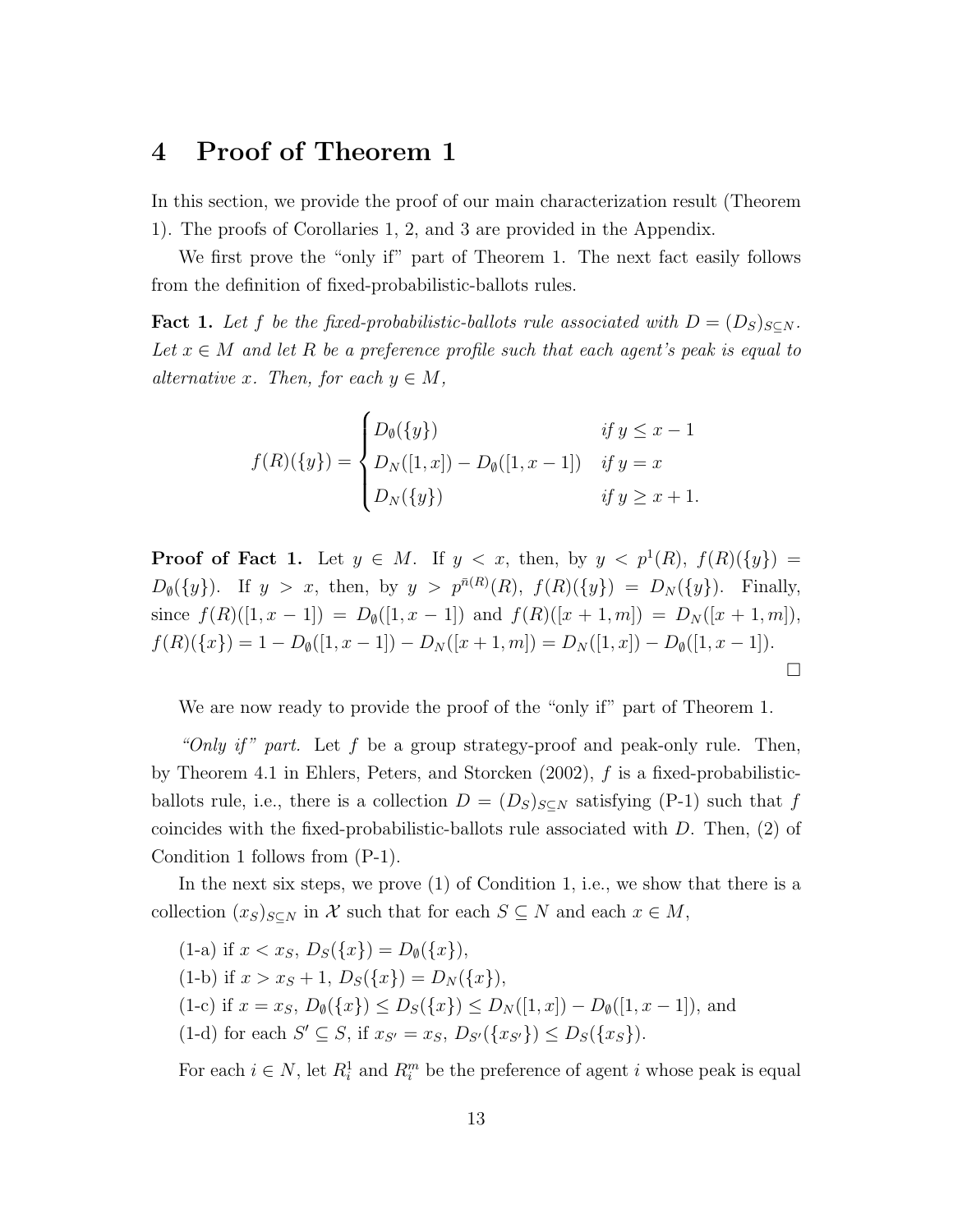to alternative 1 and *m*, respectively. Then, by the definition of fixed-probabilisticballots rules, for each  $S \subseteq N$ ,  $D_S = f(R_S^1, R_{-S}^m)$ .

In Step 1, we construct a collection  $(x_S)_{S \subseteq N}$ . We define it as follows. Let  $x_N = 1$ , and for each  $S \subsetneq N$ , if there are alternatives at which distribution  $D_S$ differs from  $D_{\emptyset}$ , let  $x_S$  be the minimum of them, and if  $D_S$  coincides with  $D_{\emptyset}$  at each alternative, let  $x_S = m$ . Then, (1-a) follows from the definition of  $(x_S)_{S \subseteq N}$ .

**Step 1.** *Construction of*  $(x_S)_{S \subseteq N}$ *.* 

For each  $S \subseteq N$ , let  $E_S = \{x \in M : D_S(\lbrace x \rbrace) \neq D_\emptyset(\lbrace x \rbrace)\}\$ . Let  $x_N = 1$ , and for each  $S \subsetneq N$ , let

$$
x_S = \begin{cases} \min E_S & \text{if } E_S \neq \emptyset \\ m & \text{if } E_S = \emptyset. \end{cases}
$$

Then,  $x_{\emptyset} = m$ . Note also that, for each  $S \subseteq N$ , since  $D_S(M) = 1 = D_{\emptyset}(M)$ , if  $E_S \neq \emptyset$ , then,  $x_S \leq m-1$ .

In Step 2, we prove that for each  $S \subseteq N$ ,  $D_S({x_S})$  is no less than  $D_{\emptyset}({x_S})$ . In the proof of Step 2, we show that if  $D_S({x_S})$  is less than  $D_{\emptyset}({x_S})$ , then *f* is jointly manipulable via group *S*.

**Step 2.** For each  $S \subseteq N$ ,  $D_{\emptyset}(\lbrace x_S \rbrace) \leq D_S(\lbrace x_S \rbrace)$ .

Let  $S \subseteq N$ . Suppose by contradiction that  $D_S({x_S}) < D_{\emptyset}({x_S})$ . Then,  $E_S \neq \emptyset$ , and by (1-a),  $f(R_S^1, R_{-S}^m)([1, x_S - 1]) = D_S([1, x_S - 1]) = D_{\emptyset}([1, x_S - 1]).$ Thus, for each  $i \in S$ ,

$$
f(R_S^1, R_{-S}^m)(U(R_i^m, x_S + 1)) = f(R_S^1, R_{-S}^m)([x_S + 1, m]) \text{ (by } U(R_i^m, x_S) = [x_S + 1, m])
$$
  
= 1 - D<sub>\emptyset</sub>([1, x<sub>S</sub> - 1]) - D<sub>S</sub>(\{x\_S\})  
> 1 - D<sub>\emptyset</sub>([1, x<sub>S</sub> - 1]) - D<sub>\emptyset</sub>(\{x\_S\}) \text{ (by } D<sub>S</sub>(\{x\_S\}) < D<sub>\emptyset</sub>(\{x\_S\}))  
= f(R\_N^m)([x\_S + 1, m]) \text{ (by } f(R\_N^m) = D<sub>\emptyset</sub>)  
= f(R\_N^m)(U(R\_i^m, x\_S + 1)).

Thus, group *S* can manipulate  $f(R_N^m)$  via  $R_S^1$ , which violates group strategyproofness.

In Step 3, we prove (1-b). In the proof of Step 3, we first show that  $D<sub>S</sub>$ coincides with  $D_N$  at *m*. As shown below, if  $D_S({m})$  is less than  $D_N({m})$ , then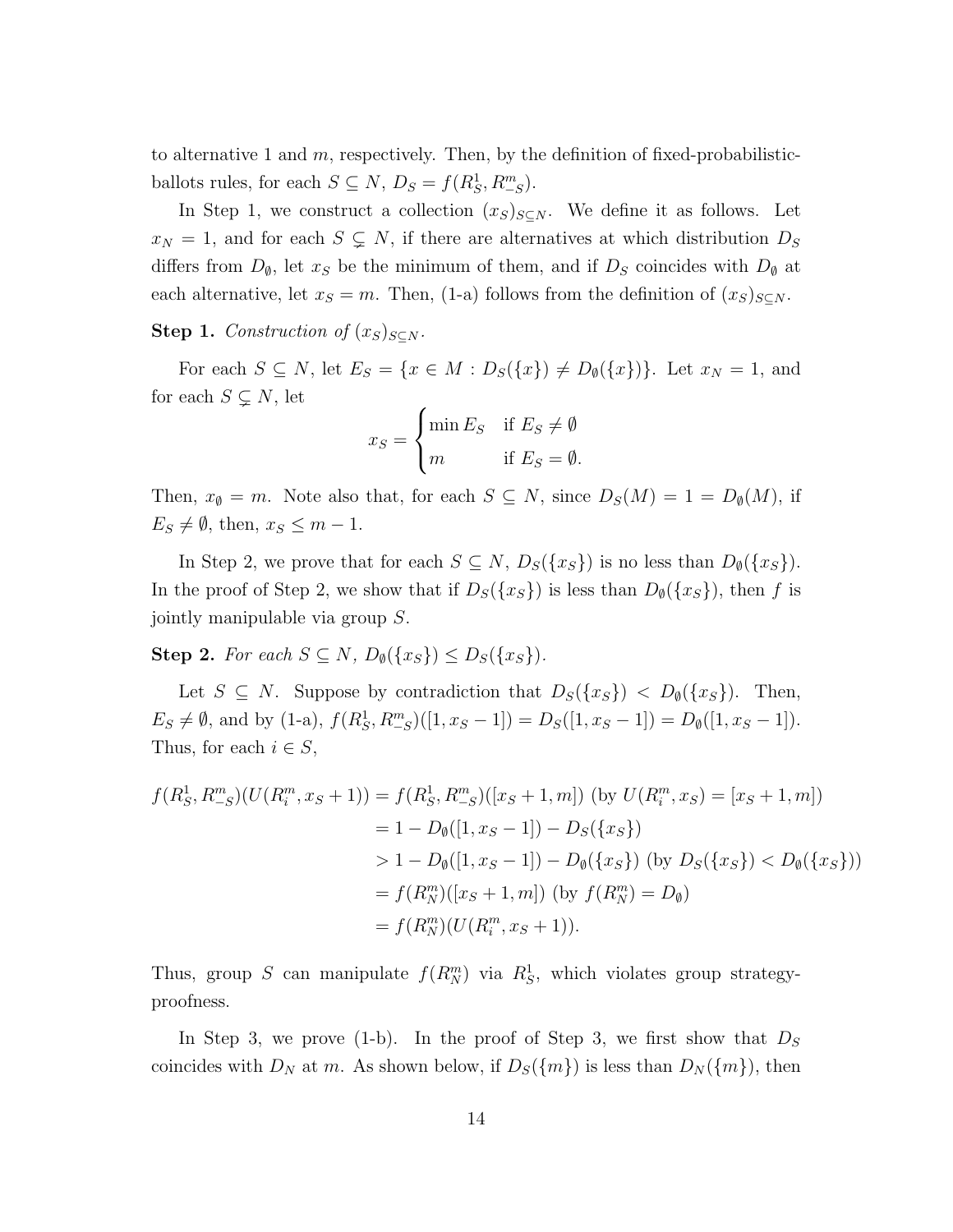*f* is jointly manipulable via group  $N \setminus S$ , and if  $D_S(\lbrace m \rbrace)$  is greater than  $D_N(\lbrace m \rbrace)$ , then *f* is jointly manipulable via the entire set of agents. By applying a similar argument inductively, we can also show that  $D<sub>S</sub>$  coincides with  $D<sub>N</sub>$  on the interval  $[x<sub>S</sub>+2, m-1].$ 

Step 3. For each  $S \subseteq N$  and each  $x \in M$ , if  $x > x_S + 1$ ,  $D_S({x}) = D_N({x}).$ 

Let  $S \subseteq N$  be such that  $x_S + 1 < m$ . If  $S = N$ , then, by  $D_S = D_N$ , Step 3 holds. Thus, assume that  $S \neq N$ . Since  $x_S + 1 \leq m$ ,  $E_S \neq \emptyset$ . Then, by the definition of  $x_S$ ,  $D_{\emptyset}(\{x_S\}) \neq D_S(\{x_S\})$ . Thus, by Step 2,  $D_{\emptyset}(\{x_S\}) < D_S(\{x_S\})$ .

First, we show  $D_S({m}) = D_N({m})$ . Suppose by contradiction that  $D_S({m})$ *D<sub>N</sub>*( $\{m\}$ ). Then, for each  $i \in N \setminus S$ ,

$$
f(R_S^1, R_{-S}^m)(U(R_i^1, m - 1)) = f(R_S^1, R_{-S}^m)([1, m - 1]) \text{ (by } U(R_i^1, m - 1) = [1, m - 1])
$$
  
= 1 - D<sub>S</sub>({m}) (by  $f(R_S^1, R_{-S}^m) = D_S$ )  
> 1 - D<sub>N</sub>({m}) (by D<sub>S</sub>({m})  $> D_N({m})$ )  
=  $f(R_N^1)([1, m - 1])$  (by  $f(R_N^1) = D_N$ )  
=  $f(R_N^1)(U(R_i^1, m - 1)).$ 

Thus, group  $N \setminus S$  can manipulate  $f(R_N^1)$  via  $R_{-S}^m$ , which violates group strategyproofness.

Next, suppose that  $D_S({m}) > D_N({m})$ . For each  $i \in N$ , let  $R_i^{m-1}$  be a preference of agent *i* whose peak is equal to alternative  $m-1$ . Then, for each *i ∈ S*,

$$
f(R_S^1, R_{-S}^m)(U(R_i^1, m - 1)) = f(R_S^1, R_{-S}^m)([1, m - 1])
$$
  
= 1 - D<sub>S</sub>({m}) (by  $f(R_S^1, R_{-S}^m) = D_S$ )  
<  $\langle 1 - D_N(\{m\})$  (by  $D_S(\{m\}) > D_N(\{m\})$ )  
=  $f(R_N^{m-1})([1, m - 1])$  (by Fact 1)  
=  $f(R_N^{m-1})(U(R_i^1, m - 1)).$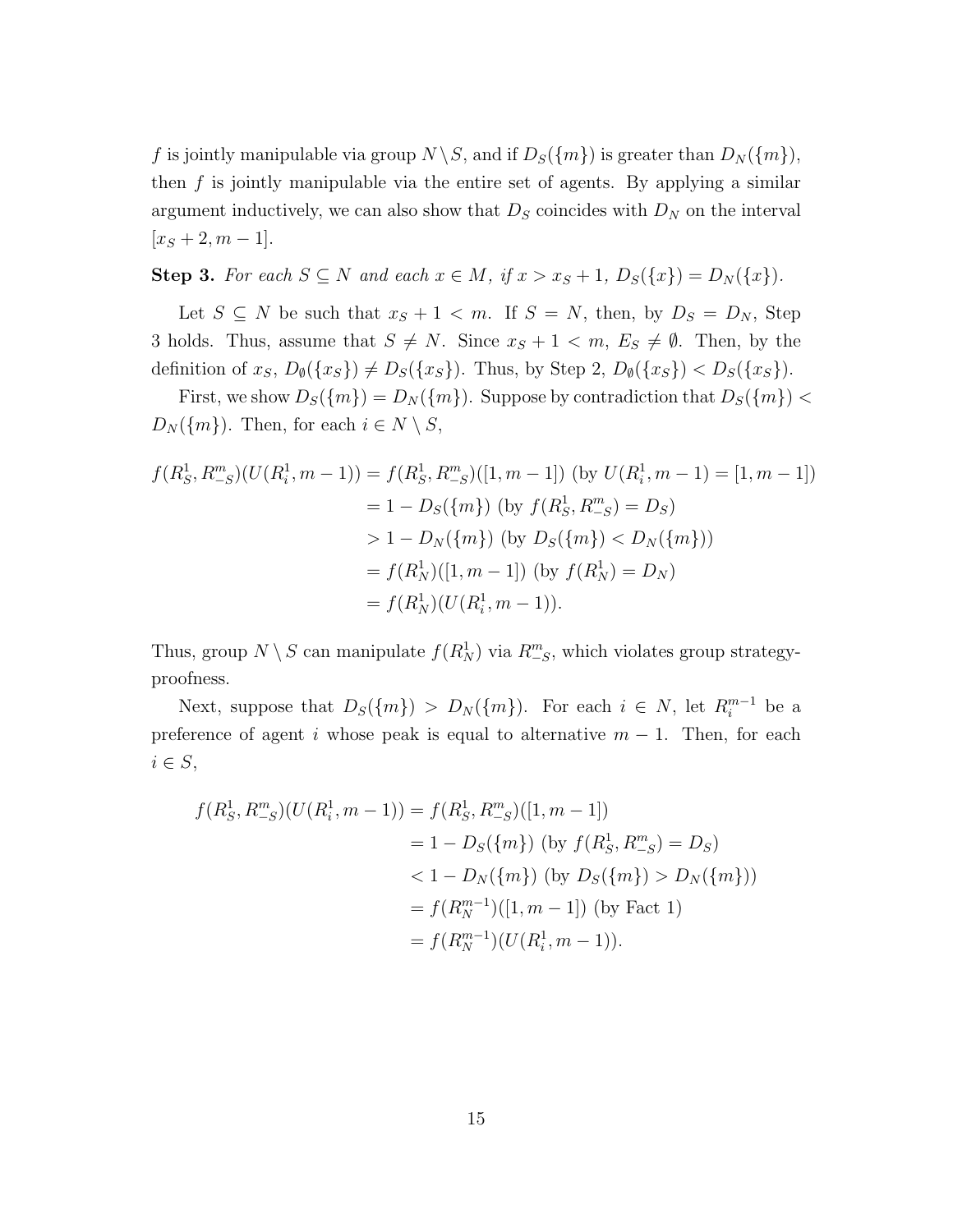Also, for each  $i \in N \setminus S$ ,

$$
f(R_S^1, R_{-S}^m)(U(R_i^m, x_S + 1)) = f(R_S^1, R_{-S}^m)([x_S + 1, m])
$$
  
= 1 - D<sub>\emptyset</sub>([1, x<sub>S</sub> - 1]) - D<sub>S</sub>(\{x<sub>S</sub>\})  
< 1 - D<sub>\emptyset</sub>([1, x<sub>S</sub> - 1]) - D<sub>\emptyset</sub>(\{x<sub>S</sub>\}) (by D<sub>S</sub>(\{x<sub>S</sub>\}) > D<sub>\emptyset</sub>(\{x<sub>S</sub>\}))  
= f(R\_N^{m-1})([x<sub>S</sub> + 1, m]) (by Fact 1)  
= f(R\_N^{m-1})(U(R\_i^m, x<sub>S</sub> + 1)).

Thus, group *N* can manipulate  $f(R_S^1, R_{-S}^m)$  via  $R_N^{m-1}$ , which violates group strategyproofness.

Next, let  $x \in [x_S + 2, m - 1]$ . As the induction hypothesis, assume that for each  $y \ge x + 1$ ,  $D_S({y}) = D_N({y})$ . Then,  $f(R_S^1, R_{-S}^m)([x + 1, m]) = D_N([x + 1, m])$ . We show  $D_S({x}) = D_N({x}).$ 

Suppose by contradiction that  $D_S({x}) < D_N({x})$ . Then, for each  $i \in N \setminus S$ ,

$$
f(R_S^1, R_{-S}^m)(U(R_i^1, x - 1)) = f(R_S^1, R_{-S}^m)([1, x - 1])
$$
  
= 1 - D<sub>S</sub>({x}) - D<sub>N</sub>([x + 1, m])  
> 1 - D<sub>N</sub>({x}) - D<sub>N</sub>([x + 1, m]) (by D<sub>S</sub>({x}) < D<sub>N</sub>({x}))  
= f(R\_N^1)([1, x - 1]) (by f(R\_N^1) = D<sub>N</sub>)  
= f(R\_N^1)(U(R\_i^1, x - 1)).

Thus, group  $N \setminus S$  can manipulate  $f(R_N^1)$  via  $R_{-S}^m$ , which violates group strategyproofness.

Next, suppose that  $D_S({x}) > D_N({x})$ . For each  $i \in N$ , let  $R_i^{x-1}$  be a preference of agent *i* whose peak is equal to alternative  $x - 1$ . Then, for each *i ∈ S*,

$$
f(R_S^1, R_{-S}^m)(U(R_i^1, x - 1)) = f(R_S^1, R_{-S}^m)([1, x - 1])
$$
  
= 1 - D<sub>S</sub>({x}) - D<sub>N</sub>([x + 1, m])  
< 1 - D<sub>N</sub>({x}) - D<sub>N</sub>([x + 1, m]) (by D<sub>S</sub>({x}) > D<sub>N</sub>({x}))  
= f(R<sub>N</sub><sup>x-1</sup>)([1, x - 1]) (by Fact 1)  
= f(R<sub>N</sub><sup>x-1</sup>)(U(R<sub>i</sub><sup>1</sup>, x - 1)).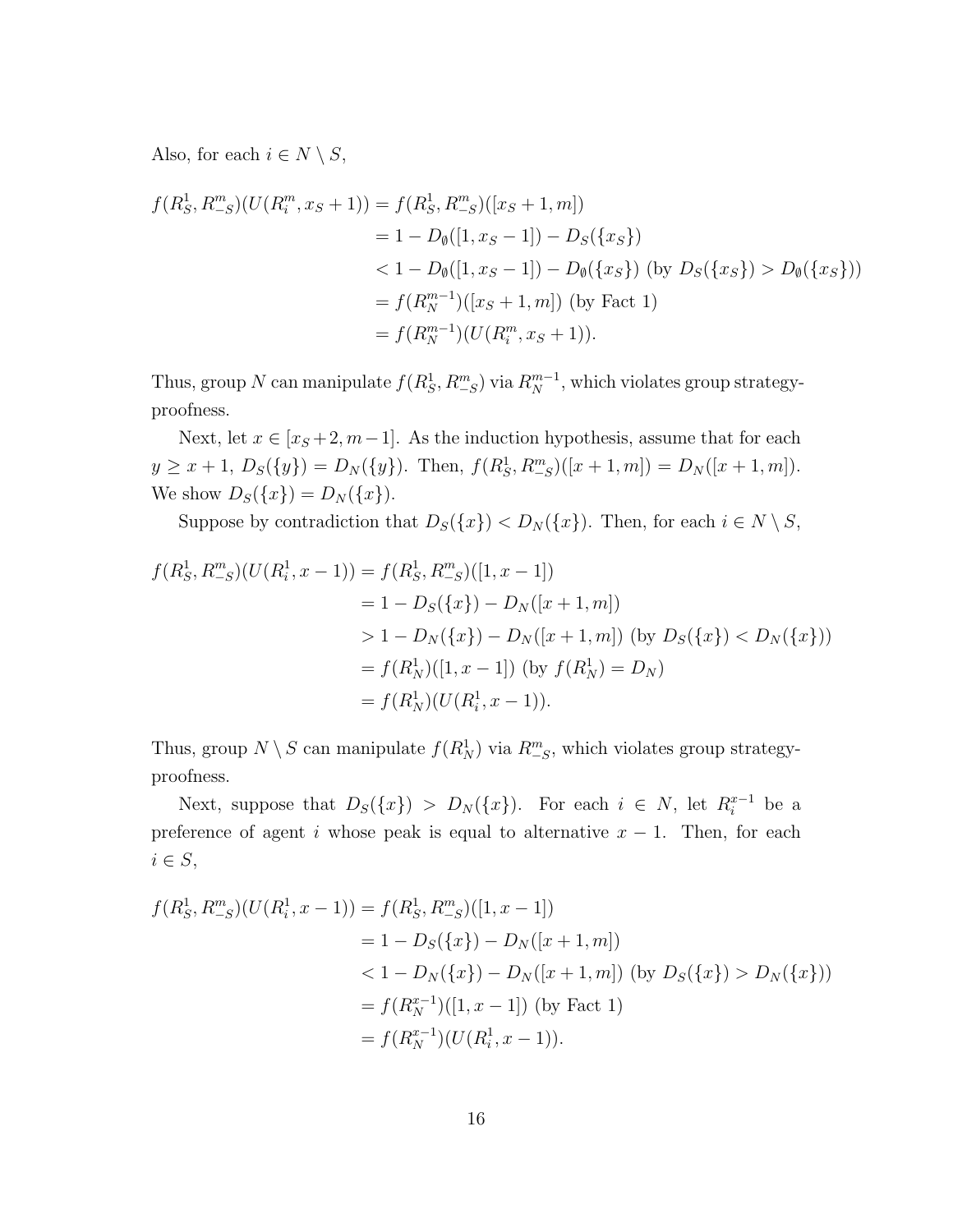Also, for each  $i \in N \setminus S$ ,

$$
f(R_S^1, R_{-S}^m)(U(R_i^m, x_S + 1)) = f(R_S^1, R_{-S}^m)([x_S + 1, m])
$$
  
= 1 - D<sub>0</sub>([1, x<sub>S</sub> - 1]) - D<sub>S</sub>(\{x<sub>S</sub>\})  
< 1 - D<sub>0</sub>([1, x<sub>S</sub> - 1]) - D<sub>0</sub>(\{x<sub>S</sub>\}) (by D<sub>S</sub>(\{x<sub>S</sub>\}) > D<sub>0</sub>(\{x<sub>S</sub>\}))  
= f(R\_N^{x-1})([x<sub>S</sub> + 1, m]) (by Fact 1)  
= f(R\_N^{x-1})(U(R\_i^m, x<sub>S</sub> + 1)).

Thus, group *N* can manipulate  $f(R_S^1, R_{-S}^m)$  via  $R_N^{x-1}$ , which violates group strategyproofness. Thus, we conclude that  $D_S({x}) = D_N({x}).$ 

In Step 4, we prove that for each  $S \subseteq N$ ,  $D_S({x_S})$  is no greater than  $D_N([1, x_S]) - D_{\emptyset}([1, x_S - 1])$ . In the proof of Step 4, we show that if  $D_S({x_S})$  is greater than  $D_N([1, x_S]) - D_{\emptyset}([1, x_S - 1])$ , then *f* is jointly manipulable via the entire set of agents. Step 4 together with Step 2 implies (1-c).

**Step 4.** For each  $S \subseteq N$ ,  $D_S({x_S}) \le D_N([1, x_S]) - D_{\emptyset}([1, x_S - 1]).$ 

Let  $S \subseteq N$  and  $x = x_S$ . If  $S = \emptyset$  or  $S = N$ , then Step 4 holds. Thus, assume that  $S \neq \emptyset, N$ . For each  $i \in N$ , let  $R_i^x$  be a preference of agent *i* whose peak is equal to alternative *x*. By contradiction, suppose that  $D_S({x})$  *>*  $D_N([1, x]) - D_\emptyset([1, x-1])$ . Then, by Fact 1,  $f(R_N^x)(\{x\}) = D_N([1, x]) - D_\emptyset([1, x-1])$ 1]) <  $D_S({x})$ . Thus, for each  $i \in N$ ,  $f(R_S^1, R_{-S}^m)(U(R_i^x, x)) = D_S({x}) >$  $f(R_N^x)(\lbrace x \rbrace) = f(R_N^x)(U(R_i^x, x))$ . Hence, group N can manipulate  $f(R_N^x)$  via  $(R_S^1, R_{-S}^m)$ , which violates group strategy-proofness.

In Step 5, we prove that  $(1-d)$  follows from  $(P-1)$  and  $(1-a)$ .

Step 5. For each  $S \subseteq N$  and each  $S' \subseteq S$ , if  $x_{S'} = x_S$ ,  $D_{S'}(\lbrace x_{S'} \rbrace) \leq D_S(\lbrace x_S \rbrace)$ .

Let  $S \subseteq N$  and  $S' \subseteq S$  be such that  $x_{S'} = x_S$ . We show that  $D_{S'}(\lbrace x_{S'} \rbrace) \leq$ *D*<sub>S</sub>({*x<sub>S</sub>*}). It follows from (P-1) that for each  $x \in M$ ,  $D_S([1, x]) \ge D_{S'}([1, x])$ . If  $x_S = 1$ , then,  $D_S({x_S}) = D_S({1}) \ge D_{S'}({1}) = D_{S'}({x_{S'}})$ . If  $x_S > 1$ , then,

$$
D_S({x_S}) = D_S([1, x_S]) - D_{\emptyset}([1, x_S - 1]) \text{ (by (1-a))}
$$
  
\n
$$
\geq D_{S'}([1, x_{S'}]) - D_{\emptyset}([1, x_{S'} - 1])
$$
  
\n
$$
= D_{S'}({x_{S'}}) \text{ (by (1-a))}.
$$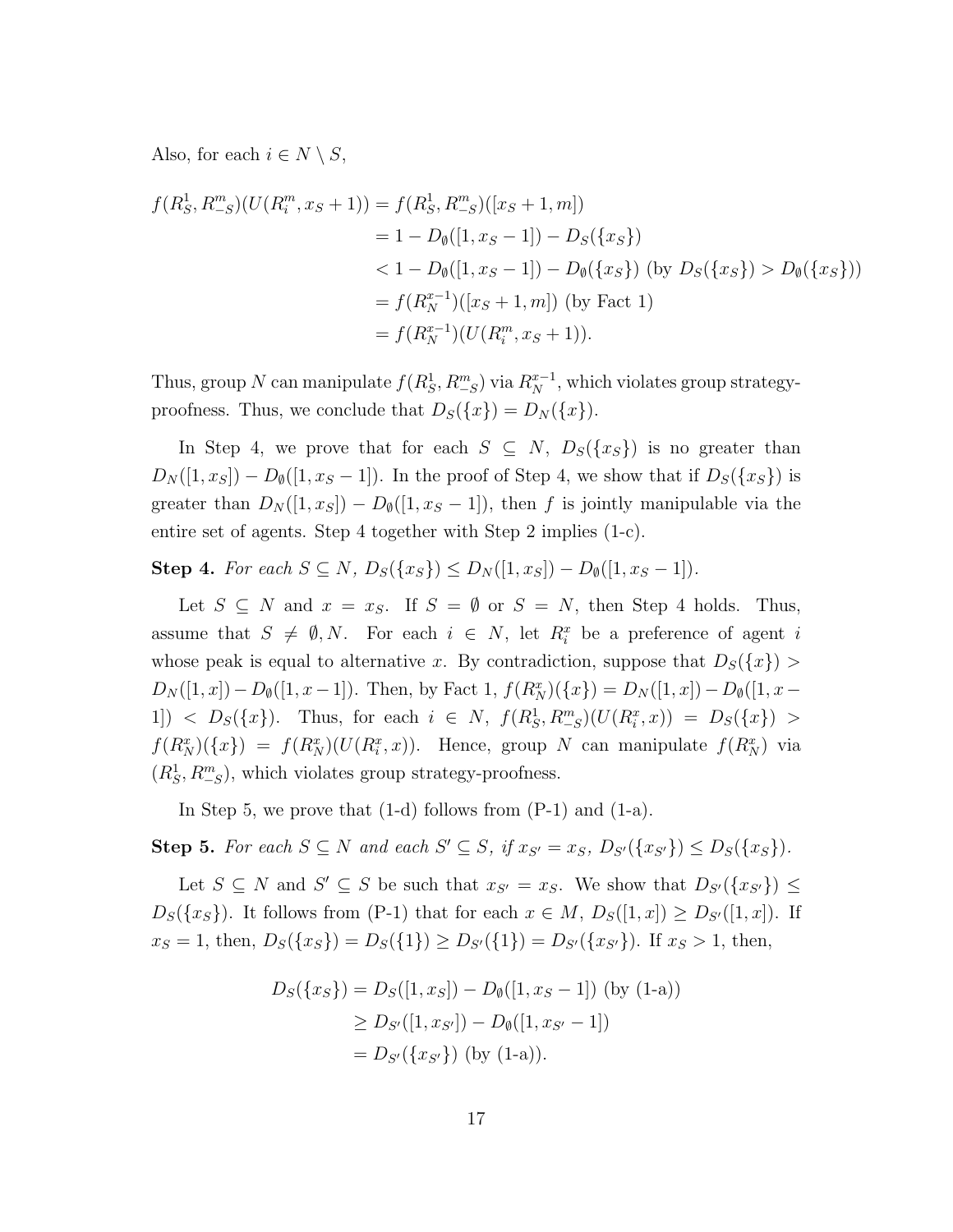Finally, in Step 6, we show that the constructed collection  $(x_S)_{S\subset N}$  is in X, i.e., for each  $S \subseteq N$  and each  $S' \subseteq S$ ,  $x_S \le x_{S'}$ . As shown below, if  $x_S > x_{S'}$ , then *f* is jointly manipulable via group  $S \setminus S'$ .

**Step 6.** *For each*  $S \subseteq N$  *and each*  $S' \subseteq S$ *,*  $x_S \leq x_{S'}$ *.* 

Let  $S \subseteq N$  and  $S' \subseteq S$ . If  $E_{S'} = \emptyset$ , then,  $x_{S'} = m \ge x_S$ . Thus, assume that  $E_{S'} \neq \emptyset$ . Then,  $S' \neq \emptyset$ . Since  $S' \subsetneq S$ ,  $S' \neq N$ . By the definition of  $x_{S'}$ ,  $D_{\emptyset}(\{x_{S'}\}) \neq D_{S'}(\{x_{S'}\})$ . Thus, by Step 2,  $D_{\emptyset}(\{x_{S'}\}) < D_{S'}(\{x_{S'}\})$ . Suppose by contradiction that  $x_{S'} < x_S$ . Then, for each  $i \in S \setminus S'$ ,

$$
f(R_{S'}^1, R_{-S'}^m)(U(R_i^m, x_{S'} + 1)) = f(R_{S'}^1, R_{-S'}^m)([x_{S'} + 1, m])
$$
  
= 1 - D<sub>\emptyset</sub>([1, x\_{S'} - 1]) - D<sub>S'</sub>(\{x\_{S'}\})  
< 1 - D<sub>\emptyset</sub>([1, x\_{S'} - 1]) - D<sub>\emptyset</sub>(\{x\_{S'}\}) (by D<sub>S'</sub>(\{x\_{S'}\}) > D<sub>\emptyset</sub>(\{x\_{S'}\})  
= 1 - D<sub>\emptyset</sub>([1, x\_{S'}])  
= f(R\_S^1, R\_{-S}^m)([x\_{S'} + 1, m]) (by (1-a) and x\_S > x\_{S'})  
= f(R\_S^1, R\_{-S}^m)(U(R\_i^m, x\_{S'} + 1)).

Thus, group  $S \setminus S'$  can manipulate  $f(R_{S'}^1, R_{-S'}^m)$  via  $R_{S \setminus S'}^1$ , which violates group strategy-proofness.

 $\Box$ 

We next prove the "if" part of Theorem 1. Before presenting the proof, we introduce one addition fact that is useful in our proof.

Let  $(x_S)_{S \subseteq N} \in \mathcal{X}$ . Then, for each  $R \in \mathcal{R}^N$ , there is a unique number  $\ell^*(R) \in$  $[1, \bar{n}(R)]$  such that  $p^{\ell^*(R)}(R) \leq x_{S_{\ell^*(R)-1}(R)}$  and  $x_{S_{\ell^*(R)}(R)} < p^{\ell^*(R)+1}(R)$ .<sup>16</sup>

Let  $R \in \mathcal{R}^N$  and  $\ell = \ell^*(R)$ . Let  $D = (D_S)_{S \subseteq N}$  satisfy Condition 1. Fact 2 below says that the probability distribution chosen under the fixed-probabilisticballots rule *f* associated with *D* at the profile *R* is determined as follows: (a) if the  $\ell$ -th smallest peak is less than, or equal to,  $x_{S_{\ell}(R)}$ , then the distribution coincides

<sup>&</sup>lt;sup>16</sup>To see this, let  $R \in \mathcal{R}^N$ . Suppose that for each  $\ell \in [1, \bar{n}(R)]$ ,  $p^{\ell}(R) > x_{S_{\ell-1}(R)}$  or  $p^{\ell+1}(R) \le$  $x_{S_{\ell}(R)}$ . Since  $x_{\emptyset} = m \ge p^1(R)$ ,  $p^2(R) \le x_{S_1(R)}$ . This implies that  $p^3(R) \le x_{S_2(R)}$ . Repeating this,  $p^{\bar{n}(R)+1}(R) \leq x_{S_{\bar{n}(R)}(R)}$ . However, since  $x_{S_{\bar{n}(R)}(R)} = x_N = 1$  and  $p^{\bar{n}(R)+1}(R) = m$ , this is a contradiction. Thus, there is  $\ell \in [1, \bar{n}(R)]$  such that  $p^{\ell}(R) \leq x_{S_{\ell-1}(R)}$  and  $x_{S_{\ell}(R)} < p^{\ell+1}(R)$ .

Next, let  $\ell' \in [1, \bar{n}(R)]$ . If  $\ell < \ell'$ , then,  $x_{S_{\ell'-1}(R)} \le x_{S_{\ell}(R)} < p^{\ell+1}(R) \le p^{\ell'}(R)$ . If  $\ell > \ell'$ , then,  $p^{\ell'+1}(R) \leq p^{\ell}(R) \leq x_{S_{\ell-1}(R)} \leq x_{S_{\ell'}(R)}$ . Thus, for each  $\ell' \in [1, \bar{n}(R)]$ , if  $\ell' \neq \ell$ ,  $x_{S_{\ell'-1}(R)} < p^{\ell'}(R)$ or  $p^{\ell'+1}(R) \leq x_{S_{\ell'}(R)}$ .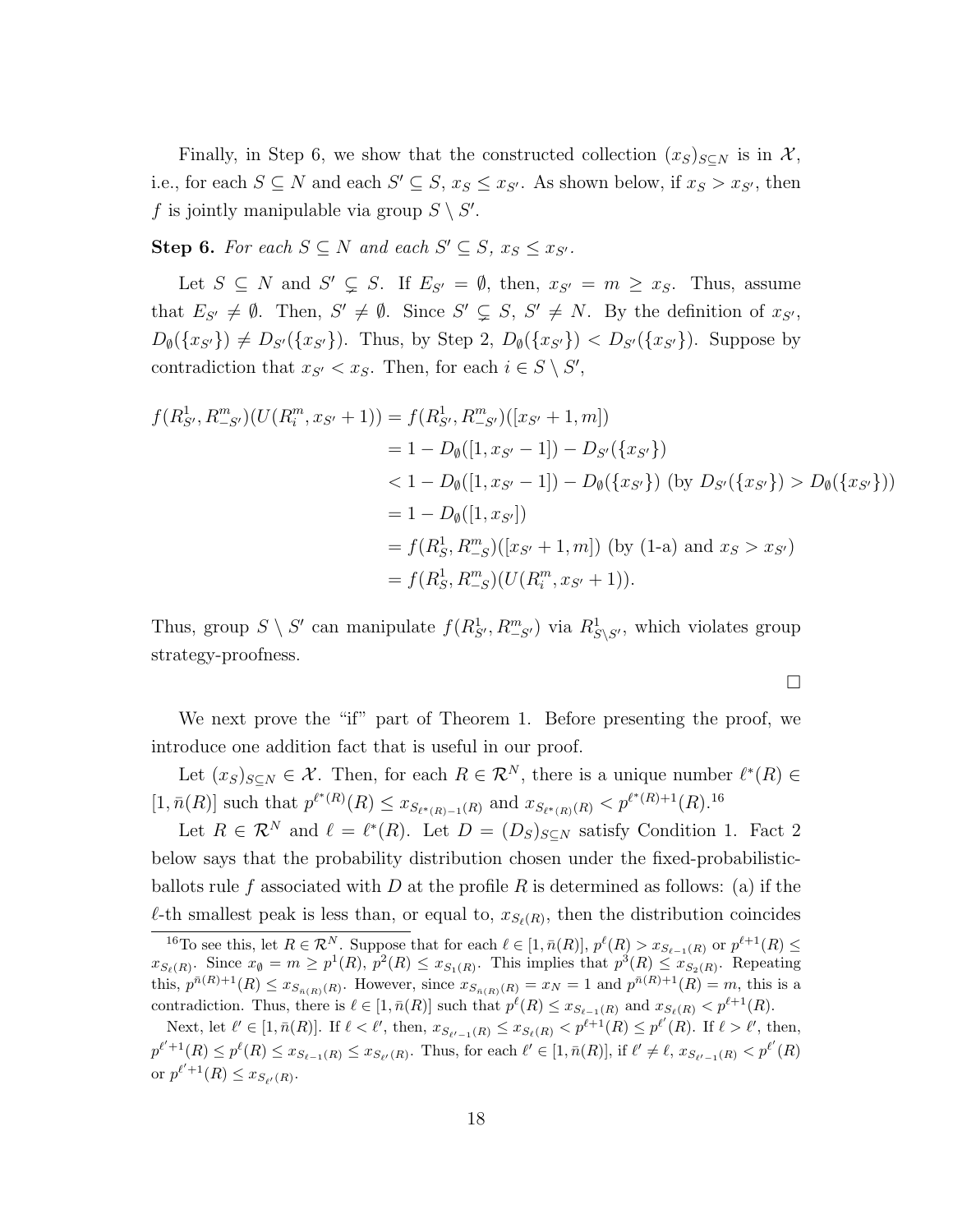with  $D_{\emptyset}$  on the interval  $[1, x_{S_{\ell}(R)} - 1]$  and  $D_N$  on  $[x_{S_{\ell}(R)} + 2, m]$ , the probability assigned to alternative  $x_{S_{\ell}(R)}$  is equal to  $D_{S_{\ell}(R)}(\{x_{S_{\ell}(R)}\})$ , and the remaining probability is assigned to alternative  $x_{S_{\ell}(R)} + 1$ , and (b) if the  $\ell$ -th smallest peak is greater than  $x_{S_{\ell}(R)}$ , then the distribution coincides with  $D_{\emptyset}$  on  $[1, p^{\ell}(R) - 1]$  and  $D_N$  on  $[p^{\ell}(R)+1, m]$ , and the remaining probability is assigned to the  $\ell$ -th smallest peak.

Fact 2. Let  $(x_S)_{S \subseteq N} \in \mathcal{X}$  and let  $D = (D_S)_{S \subseteq N}$  satisfy Condition 1. Let f be the *fixed-probabilistic-ballots rule associated with D. Then, for each*  $R \in \mathbb{R}^N$ ,

(*a*) *if*  $p^{\ell}(R) \le x_{S_{\ell}(R)}$ , *then,* 

$$
f(R)(\{x\}) = \begin{cases} D_{\emptyset}(\{x\}) & \text{if } x < x_{S_{\ell}(R)} \\ D_{S_{\ell}(R)}(\{x\}) & \text{if } x = x_{S_{\ell}(R)} \\ D_{N}([1, x]) - D_{\emptyset}([1, x - 2]) - D_{S_{\ell}(R)}(\{x - 1\}) & \text{if } x = x_{S_{\ell}(R)} + 1 \\ D_{N}(\{x\}) & \text{if } x > x_{S_{\ell}(R)} + 1, \end{cases}
$$

*(b) if*  $x_{S_\ell(R)} < p^\ell(R)$ *, then,* 

$$
f(R)(\{x\}) = \begin{cases} D_{\emptyset}(\{x\}) & \text{if } x < p^{\ell}(R) \\ D_N([1, x]) - D_{\emptyset}([1, x - 1]) & \text{if } x = p^{\ell}(R) \\ D_N(\{x\}) & \text{if } x > p^{\ell}(R), \end{cases}
$$

*where*  $\ell = \ell^*(R)$ *.* 

The proof of Fact 2 is in the Appendix. We are now ready to provide the proof of the "if" part of Theorem 1.

*"If"* part. Let  $(x_S)_{S \subseteq N} \in \mathcal{X}$  and let  $D = (D_S)_{S \subseteq N}$  satisfy Condition 1. Let *f* be the fixed-probabilistic-ballots rule associated with *D*. By the definition of fixed-probabilistic-ballots rules, *f* is peak-only. We show that *f* is group strategyproof.

Let  $R, R' \in \mathbb{R}^N$  and  $S \subseteq N$  be such that  $R_{-S} = R'_{-S}$ . In the next six steps, we show that for at least one agent in group *S*,  $f(R)$  stochastically dominates  $f(R')$ . Let  $\ell = \ell^*(R)$  and  $\ell' = \ell^*(R')$ . Then,  $p^{\ell}(R) \leq x_{S_{\ell-1}(R)}$  and  $x_{S_{\ell}(R)} < p^{\ell+1}(R)$ , and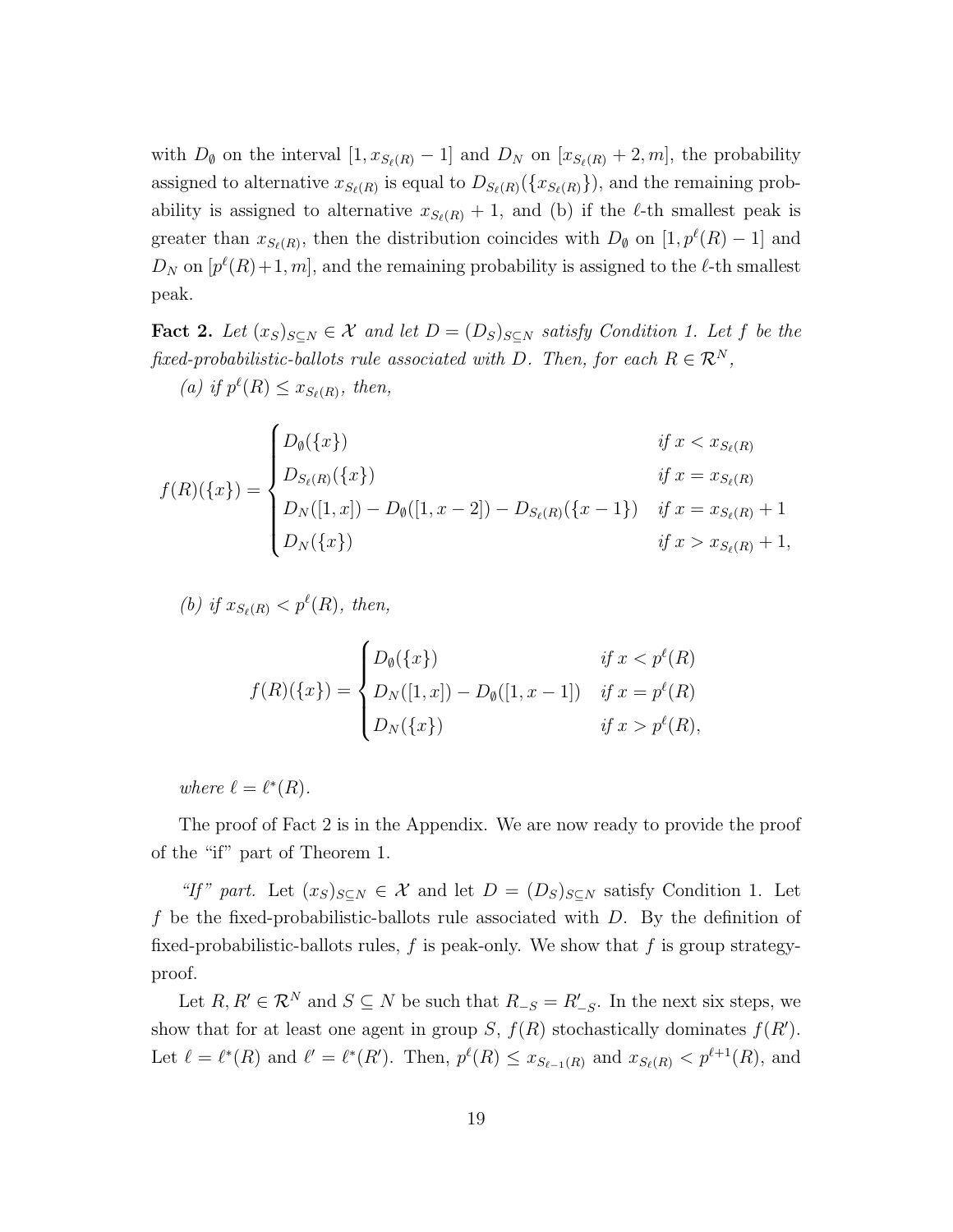$p^{\ell'}(R') \leq x_{S_{\ell'-1}(R')}$  and  $x_{S_{\ell'}(R')} < p^{\ell'+1}(R')$ . Let  $L(R) = \max\{p^{\ell}(R), x_{S_{\ell}(R)}\}$  and  $L(R') = \max\{p^{\ell'}(R'), x_{S_{\ell'}(R')}\}.$ 

Step 1 says that (a) if  $L(R)$  is no greater than  $x_{S_{\ell'}(R')}$  and the peak of each agent in group S is greater than the  $\ell$ -th smallest peak at R, then the peak of each agent in  $S_{\ell}(R)$  is no greater than the  $\ell'$ -th smallest peak at  $R'$ , and (b) if  $L(R')$ is no greater than  $x_{S_{\ell}(R)}$  and the peak of each agent in group *S* is less than the  $\ell + 1$ -th smallest peak at *R*, then the peak of each agent in  $S_{\ell'}(R')$  is no greater than the *ℓ*-th smallest peak at *R*.

**Step 1.** (a) If  $L(R) \le x_{S_{\ell'}(R')}$  and  $S \cap S_{\ell}(R) = \emptyset$ , then,  $S_{\ell}(R) \subseteq S_{\ell'}(R')$ . (b) If  $L(R') \leq x_{S_{\ell}(R)}$  and  $S \cap (N \setminus S_{\ell}(R)) = \emptyset$ , then,  $S_{\ell}(R) \supseteq S_{\ell'}(R')$ .

(a) Assume that  $L(R) \le x_{S_{\ell'}(R')}$  and  $S \cap S_{\ell}(R) = \emptyset$ . Then, for each  $i \in S_{\ell}(R)$ ,  $R_i = R'_i$ . Thus, if  $p^{\ell'}(R') < p^{\ell}(R)$ , then,  $p^{\ell'+1}(R') \le p^{\ell}(R) \le L(R) \le x_{S_{\ell'}(R')}$  $p^{\ell'+1}(R')$ , which is a contradiction. Hence,  $p^{\ell}(R) \leq p^{\ell'}(R')$ . This implies that  $S_{\ell}(R) \subseteq S_{\ell'}(R').$ 

(b) Assume that  $L(R') \leq x_{S_{\ell}(R)}$  and  $S \cap (N \setminus S_{\ell}(R)) = \emptyset$ . Then, for each  $i \in N \setminus S_{\ell}(R)$ ,  $R_i = R'_i$ . Thus, if  $p^{\ell+1}(R) < p^{\ell'+1}(R')$ , then,  $p^{\ell'}(R') \geq p^{\ell+1}(R) >$  $x_{S_{\ell}(R)} \geq L(R') \geq p^{\ell'}(R')$ , which is a contradiction. Hence,  $p^{\ell'+1}(R') \leq p^{\ell+1}(R)$ . This implies that  $N \setminus S_{\ell}(R) \subseteq N \setminus S_{\ell'}(R')$ , and so,  $S_{\ell}(R) \supseteq S_{\ell'}(R')$ .

Let

$$
\hat{S}_{\ell}(R) = \begin{cases} N \setminus S_{\ell-1}(R) & \text{if } x_{S_{\ell}(R)} < p^{\ell}(R) \\ N \setminus S_{\ell}(R) & \text{if } x_{S_{\ell}(R)} \ge p^{\ell}(R). \end{cases}
$$

Step 2 says that (a) if  $L(R)$  is less than  $L(R')$ , then at least one agent in group *S* belongs to  $S_{\ell}(R)$ , and (b) if  $L(R')$  is less than  $L(R)$ , then at least one agent in group *S* belongs to  $\hat{S}_{\ell}(R)$ .

**Step 2.** *(a) If*  $L(R) < L(R')$ *, then,*  $S \cap S_{\ell}(R) \neq \emptyset$ *. (b) If*  $L(R') < L(R)$ *, then,*  $S \cap \hat{S}_{\ell}(R) \neq \emptyset$ *.* 

(a) Assume that  $L(R) < L(R')$ . By contradiction, suppose that  $S \cap S_{\ell}(R) = \emptyset$ . **Case 1.**  $x_{S_{\ell'}(R')} < p^{\ell'}(R')$ .

Since  $L(R) < L(R')$ ,  $p^{\ell}(R) \le L(R) < L(R') = p^{\ell'}(R')$ . Thus,  $p^{\ell}(R) \le$  $p^{\ell'-1}(R')$ . Then,  $S_{\ell}(R) \subseteq S_{\ell'-1}(R')$ . Thus,  $x_{S_{\ell'-1}(R')} \leq x_{S_{\ell}(R)} \leq L(R) < L(R')$  $p^{\ell'}(R') \leq x_{S_{\ell'-1}(R')}$ . This is a contradiction.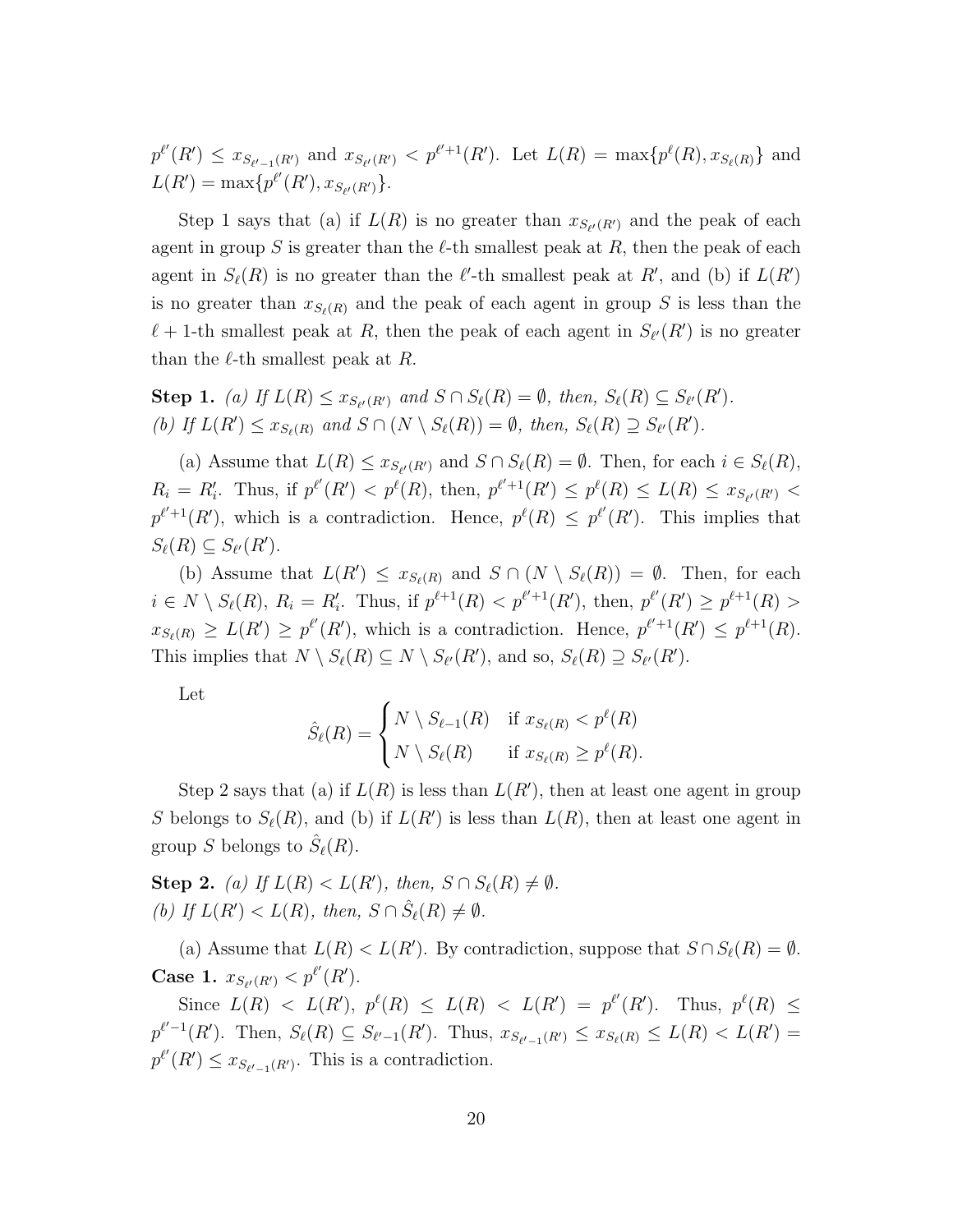**Case 2.**  $p^{\ell'}(R) \leq x_{S_{\ell'}(R')}$ .

Then,  $L(R) < L(R') = x_{S_{\ell'}(R')}$ . Then, by Step 1-(a),  $S_{\ell}(R) \subseteq S_{\ell'}(R')$ . Thus,  $x_{S_{\ell'}(R')} \le x_{S_{\ell}(R)} \le L(R) < L(R') = x_{S_{\ell'}(R')}$ . This is a contradiction.

(b) Assume that  $L(R') < L(R)$ . By contradiction, suppose that  $S \cap \hat{S}_{\ell}(R) = \emptyset$ . **Case 1.**  $x_{S_{\ell}(R)} < p^{\ell}(R)$ .

Then,  $S \cap (N \setminus S_{\ell-1}(R)) = \emptyset$ . Since  $L(R') < L(R)$ ,  $p^{\ell'}(R') \leq L(R') < L(R)$  $p^{\ell}(R)$ . Thus,  $p^{\ell'+1}(R) \leq p^{\ell}(R)$ . Then,  $N \setminus S_{\ell'}(R') \supseteq N \setminus S_{\ell-1}(R)$ , and so,  $S_{\ell'}(R') \subseteq$  $S_{\ell-1}(R)$ . Thus,  $x_{S_{\ell-1}(R)} \le x_{S_{\ell'}(R')} \le L(R') < L(R) = p^{\ell}(R) \le x_{S_{\ell-1}(R)}$ . This is a contradiction.

**Case 2.**  $p^{\ell}(R) \leq x_{S_{\ell}(R)}$ .

Then,  $S \cap (N \setminus S_{\ell}(R)) = \emptyset$ . Since  $L(R') < L(R) = x_{S_{\ell}(R)}$ , by Step 1-(b),  $S_{\ell}(R) \supseteq S_{\ell'}(R')$ . Thus,  $x_{S_{\ell}(R)} \leq x_{S_{\ell'}(R')} \leq L(R') < L(R) = x_{S_{\ell}(R)}$ . This is a contradiction.

Step 3 says that when  $L(R)$  coincides with  $L(R')$ , (a) if  $x_{S_{\ell}(R)}$  is less than the  $\ell$ -th smallest peak at *R* and  $x_{S_{\ell'}(R')}$  is no less than the  $\ell'$ -th smallest peak at *R'*, then at least one agent in group *S* belongs to  $S_{\ell}(R)$ , and (b) if  $x_{S_{\ell}(R)}$  is no less than the  $\ell$ -th smallest peak at *R* and  $x_{S_{\ell'}(R')}$  is less than the  $\ell'$ -th smallest peak at *R*<sup>*'*</sup>, then at least one agent in group *S* belongs to  $\hat{S}_{\ell}(R)$ .

**Step 3.** *Assume that*  $L(R) = L(R')$ *.* (a) If  $x_{S_{\ell}(R)} < p^{\ell}(R)$  and  $p^{\ell'}(R') \le x_{S_{\ell'}(R')}$ , then,  $S \cap S_{\ell}(R) \neq \emptyset$ .

(b) If  $x_{S_{\ell}(R)} \ge p^{\ell}(R)$  and  $p^{\ell'}(R') > x_{S_{\ell'}(R')}$ , then,  $S \cap \hat{S}_{\ell}(R) \neq \emptyset$ .

(a) Assume that  $x_{S_{\ell}(R)} < p^{\ell}(R)$  and  $p^{\ell'}(R') \le x_{S_{\ell'}(R')}$ . Then,  $L(R) = L(R')$  $x_{S_{\ell'}(R')}$ . Suppose that  $S \cap S_{\ell}(R) = \emptyset$ . Then, by Step 1-(a),  $S_{\ell}(R) \subseteq S_{\ell'}(R')$ . Thus,  $x_{S_{\ell'}(R')} \le x_{S_{\ell}(R)} < p^{\ell}(R) = L(R) = L(R') = x_{S_{\ell'}(R')}$ . This is a contradiction.

(b) Assume that  $x_{S_{\ell}(R)} \ge p^{\ell}(R)$  and  $p^{\ell'}(R') > x_{S_{\ell'}(R')}$ . Then,  $L(R') = L(R) =$  $x_{S_{\ell}(R)}$ . Suppose that  $S \cap (N \setminus S_{\ell}(R)) = \emptyset$ . Then, by Step 1-(b),  $S_{\ell}(R) \supseteq S_{\ell'}(R')$ . Thus,  $x_{S_{\ell}(R)} \le x_{S_{\ell'}(R')} < p^{\ell'}(R') = L(R') = L(R) = x_{S_{\ell}(R)}$ . This is a contradiction.

Step 4 says that if one of the following  $(4-a)$ ,  $(4-b)$ , and  $(4-c)$  holds, for each agent in  $S_{\ell}(R)$ ,  $f(R)$  stochastically dominates  $f(R')$ .

**Step 4.** Assume that  $(4-a) L(R) < L(R')$ ,  $(4-b) L(R) = L(R')$ ,  $x_{S_{\ell}(R)} < p^{\ell}(R)$ , and  $p^{\ell'}(R') \leq x_{S_{\ell'}(R')}$ , or  $(4-c) L(R) = L(R')$ ,  $p^{\ell}(R) \leq x_{S_{\ell}(R)}$ ,  $p^{\ell'}(R') \leq x_{S_{\ell'}(R')}$ ,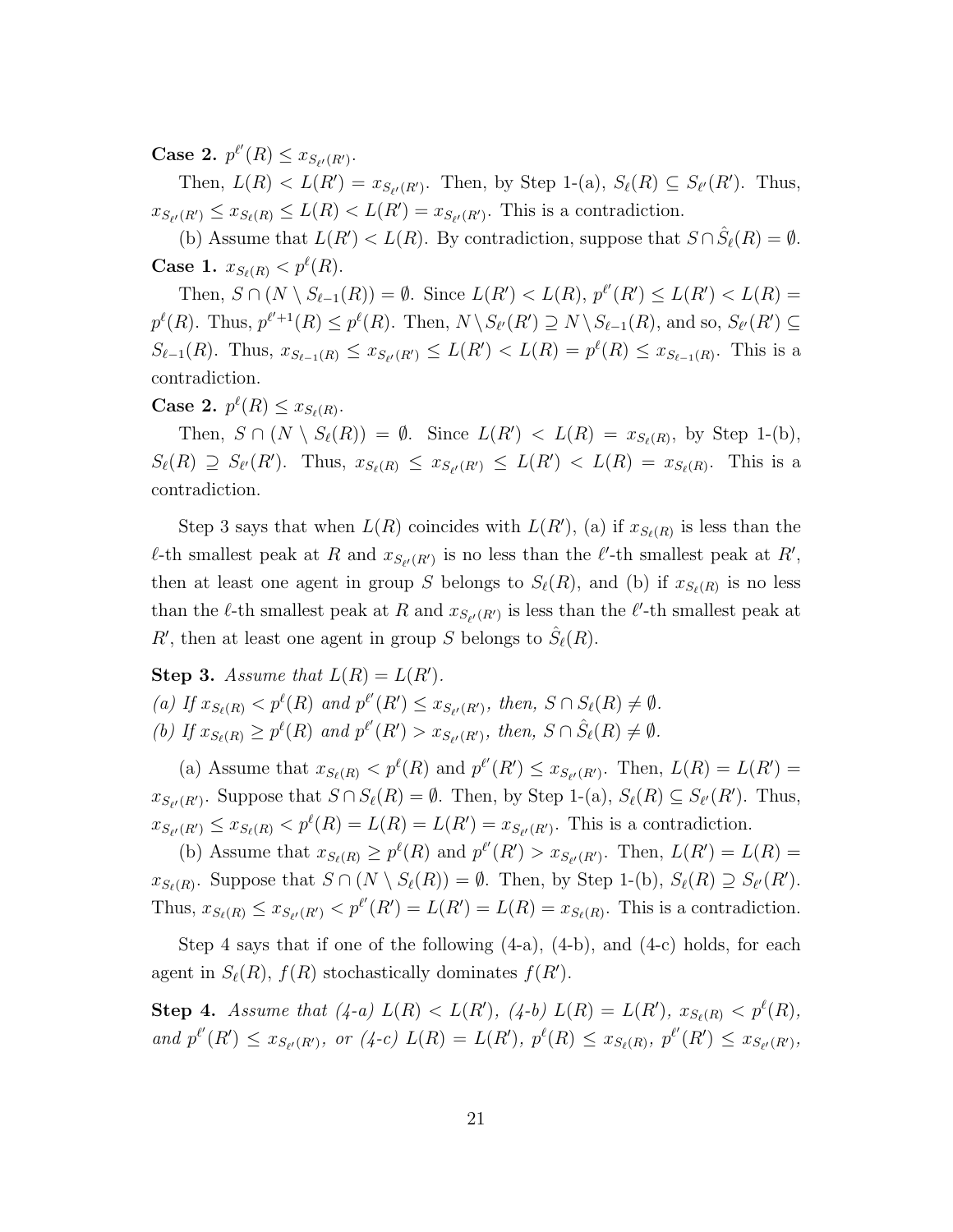and  $D_{S_{\ell}(R)}(\{L(R)\}) \geq D_{S_{\ell}(R')}(\{L(R')\})$ . Then, for each  $i \in S_{\ell}(R)$ ,  $f(R)$  stochas*tically dominates*  $f(R')$  *at*  $R_i$ .

Let  $i \in S_{\ell}(R)$ ,  $x_i \in M$ , and  $[y_i, z_i] = U(R_i, x_i)$ . We show that  $f(R)([y_i, z_i]) \ge$  $f(R')([y_i, z_i])$ . Recall Fact 2.

**Case 1.**  $z_i < L(R)$ .

Then, for each  $x \le z_i$ ,  $f(R)(\{x\}) = D_{\emptyset}(\{x\})$ . Thus,  $f(R)([y_i, z_i]) = D_{\emptyset}([y_i, z_i])$ . Since  $L(R) \leq L(R')$ , it also follows that  $f(R')([y_i, z_i]) = D_{\emptyset}([y_i, z_i])$ ]). Thus,  $f(R)([y_i, z_i]) = f(R')([y_i, z_i]).$ 

**Case 2.**  $z_i = L(R)$  and  $p^{\ell}(R) \le x_{S_{\ell}(R)}$ .

Then, for each  $x \leq z_i-1$ ,  $f(R)(\{x\}) = D_{\emptyset}(\{x\})$  and  $f(R)(\{z_i\}) = D_{S_{\emptyset}(R)}(\{z_i\}).$ Thus,  $f(R)([y_i, z_i]) = D_{\emptyset}([y_i, z_i - 1]) + D_{S_{\ell}(R)}(\{z_i\}).$ 

**Subcase 2-1.**  $L(R) < L(R')$ .

Then,  $f(R')([y_i, z_i]) = D_{\emptyset}([y_i, z_i])$ . By (1-c) of Condition 1,  $D_{S_{\ell}(R)}(\{z_i\}) \ge$  $D_{\emptyset}(\{z_i\})$ . Thus,  $f(R)([y_i, z_i]) \geq f(R')([y_i, z_i])$ .

**Subcase 2-2.**  $L(R) = L(R')$  and  $p^{l'}(R') \le x_{S_{l'}(R')}$ .

Then,  $f(R')([y_i, z_i]) = D_{\emptyset}([y_i, z_i - 1]) + D_{S_{\ell'}(R')}(\{z_i\})$ . Since  $D_{S_{\ell}(R)}(\{z_i\}) \ge$  $D_{S_{\ell'}(R')}(\{z_i\})$  by (4-c), it follows that  $f(R)([y_i, z_i]) \ge f(R')([y_i, z_i]).$ 

**Case 3.**  $z_i > L(R)$  or  $[z_i = L(R) \text{ and } x_{S_{\ell}(R)} < p^{\ell}(R)]$ .

Then, for each  $x \leq y_i - 1$ ,  $f(R)(\{x\}) = D_\emptyset(\{x\})$ , and for each  $x \geq z_i + 1$ ,  $f(R)(\lbrace x \rbrace) = D_N(\lbrace x \rbrace)$ . Thus,  $f(R)([y_i, z_i]) = 1 - D_N([z_i + 1, m]) - D_\emptyset([1, y_i - 1]) =$  $D_N([1, z_i]) - D_{\emptyset}([1, y_i - 1]).$ 

**Subcase 3-1.**  $z_i < L(R')$ .

Then,  $f(R')([y_i, z_i]) = D_{\emptyset}([y_i, z_i])$ . By (2) of Condition 1,  $D_N([1, z_i]) \geq D_{\emptyset}([1, z_i])$ . This implies that  $f(R)([y_i, z_i]) = D_N([1, z_i]) - D_\emptyset([1, y_i - 1]) \geq D_\emptyset([1, z_i]) D_{\emptyset}([1, y_i - 1]) = f(R')([y_i, z_i]).$ 

**Subcase 3-2.**  $z_i = L(R')$  and  $p^{\ell'}(R') \le x_{S_{\ell'}(R')}$ .

Then,  $f(R')([y_i, z_i]) = D_{\emptyset}([y_i, z_i - 1]) + D_{S_{\ell'}(R')}(\{z_i\})$ . By (1-c) of Condition  $1, D_{S_{\ell'}(R')}(\{z_i\}) \leq D_N([1, z_i]) - D_{\emptyset}([1, z_i - 1]).$  This implies that  $f(R)([y_i, z_i]) =$  $D_N([1,z_i]) - D_\emptyset([1,y_i-1]) \ge D_{S_{\ell'}(R')}(\{z_i\}) + D_\emptyset([1,z_i-1]) - D_\emptyset([1,y_i-1]) =$  $D_{\emptyset}([y_i, z_i - 1]) + D_{S_{\ell'}(R')}(\{z_i\}) = f(R')([y_i, z_i]).$ 

**Subcase 3-3.**  $z_i > L(R')$  or  $[z_i = L(R')$  and  $x_{S_{\ell'}(R')} < p^{\ell'}(R')$ . Then,  $f(R')([y_i, z_i]) = D_N([1, z_i]) - D_{\emptyset}([1, y_i - 1]) = f(R)([y_i, z_i]).$ 

Step 5 says that if one of the following (5-a), (5-b), and (5-c) holds, for each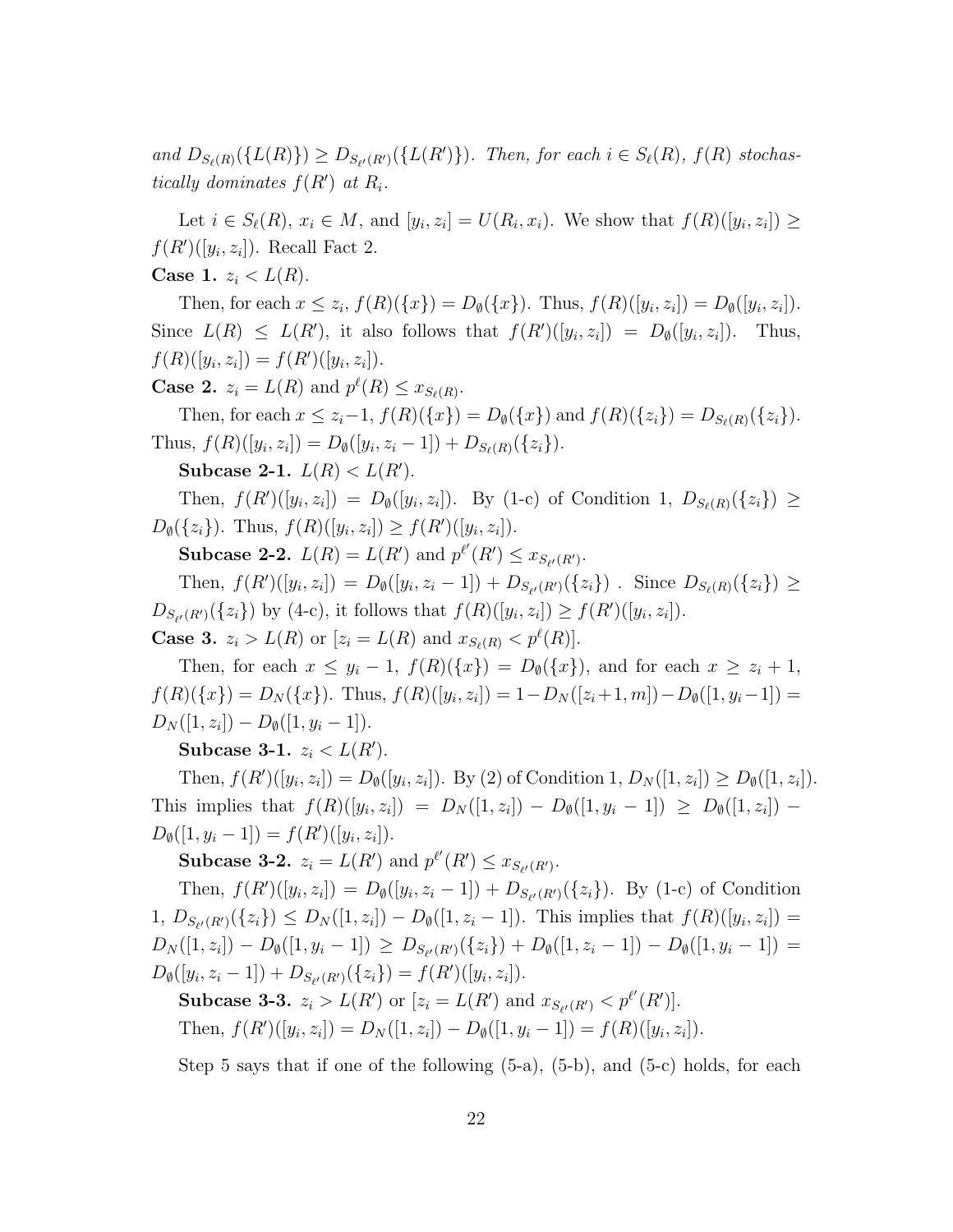agent in  $\hat{S}_{\ell}(R)$ ,  $f(R)$  stochastically dominates  $f(R')$ .

**Step 5.** Assume that (5-a)  $L(R') < L(R)$ , (5-b)  $L(R) = L(R')$ ,  $x_{S_{\ell}(R)} \ge p^{\ell}(R)$ , and  $p^{\ell'}(R') > x_{S_{\ell'}(R')}$ , or (5-c)  $L(R) = L(R')$ ,  $p^{\ell}(R) \le x_{S_{\ell}(R)}$ ,  $p^{\ell'}(R') \le x_{S_{\ell'}(R')}$ , and  $D_{S_{\ell}(R)}(\lbrace L(R) \rbrace) \leq D_{S_{\ell}(R')}(\lbrace L(R') \rbrace)$ . Then, for each  $i \in \hat{S}_{\ell}(R)$ ,  $f(R)$  stochas*tically dominates*  $f(R')$  *at*  $R_i$ .

Let  $i \in \hat{S}_{\ell}(R)$ ,  $x_i \in M$ , and  $[y_i, z_i] = U(R_i, x_i)$ . We show that  $f(R)([y_i, z_i]) \ge$  $f(R')([y_i, z_i])$ . Recall Fact 2.

**Case 1.**  $y_i > L(R) + 1$  or  $[y_i = L(R) + 1$  and  $x_{S_{\ell}(R)} < p^{\ell}(R)$ .

Then, for each  $x \ge y_i$ ,  $f(R)(\{x\}) = D_N(\{x\})$ . Thus,  $f(R)([y_i, z_i]) = D_N([y_i, z_i])$ . Since  $L(R') \leq L(R)$ , it also follows that  $f(R')([y_i, z_i]) = D_N([y_i, z_i])$ . Thus,  $f(R)([y_i, z_i]) = f(R')([y_i, z_i]).$ 

**Case 2.**  $y_i = L(R) + 1$  and  $p^{\ell}(R) \le x_{S_{\ell}(R)}$ .

Then, for each  $x \geq y_i+1$ ,  $f(R)(\{x\}) = D_N(\{x\})$  and  $f(R)(\{y_i\}) = D_{S_{\ell}(R)}(\{y_i\}).$ Thus,  $f(R)([y_i, z_i]) = D_{S_{\ell}(R)}(\{y_i\}) + D_N([y_i + 1, z_i]).$ 

**Subcase 2-1.**  $L(R') < L(R)$ .

Then,  $f(R')([y_i, z_i]) = D_N([y_i, z_i])$ . By (1-c) of Condition 1,  $D_{S_{\ell}(R)}(\{y_i - 1\}) \le$  $D_N([1, y_i-1])-D_{\emptyset}([1, y_i-2]).$  This implies that  $D_{S_{\ell}(R)}(\{y_i\})=1-D_{\emptyset}([1, y_i-2]) D_N([y_i+1,m])-D_{S_{\ell}(R)}(\{y_i-1\}) \geq D_N(\{y_i\}).$  Thus,  $f(R)([y_i,z_i]) \geq f(R')([y_i,z_i]).$ **Subcase 2-2.**  $L(R) = L(R')$  and  $p^{l'}(R') \le x_{S_{l'}(R')}$ .

Then,  $f(R')([y_i, z_i]) = D_{S_{\ell'}(R')}(\{y_i\}) + D_N([y_i + 1, z_i])$ . Note that  $D_{S_{\ell}(R)}(\{y_i (1, y_i) = D_{S_{\ell'}(R')}(\{y_i - 1, y_i\})$ . Since  $D_{S_{\ell}(R)}(\{y_i - 1\}) \le D_{S_{\ell'}(R')}(\{y_i - 1\})$  by (5-c), it follows that  $D_{S_{\ell}(R)}(\{y_i\}) \geq D_{S_{\ell'}(R')}(\{y_i\})$ . Thus,  $f(R)([y_i, z_i]) \geq f(R')([y_i, z_i])$ . **Case 3.**  $y_i \leq L(R)$ .

Then, for each  $x \leq y_i - 1$ ,  $f(R)(\{x\}) = D_\emptyset(\{x\})$ , and for each  $x \geq z_i + 1$ ,  $f(R)(\lbrace x \rbrace) = D_N(\lbrace x \rbrace)$ . Thus,  $f(R)([y_i, z_i]) = 1 - D_N([z_i + 1, m]) - D_\emptyset([1, y_i - 1]) =$  $D_N([1, z_i]) - D_{\emptyset}([1, y_i - 1]).$ 

**Subcase 3-1.**  $y_i > L(R') + 1$  or  $[y_i = L(R') + 1$  and  $x_{S_{\ell'}(R')} < p^{\ell'}(R')$ .

Then,  $f(R')([y_i, z_i]) = D_N([y_i, z_i])$ . By (2) of Condition 1,  $D_N([1, y_i - 1]) \ge$  $D_{\emptyset}([1, y_i - 1])$ . This implies that  $f(R)([y_i, z_i]) = D_N([1, z_i]) - D_{\emptyset}([1, y_i - 1]) \ge$  $D_N([1, z_i]) - D_N([1, y_i - 1]) = D_N([y_i, z_i]) = f(R')([y_i, z_i]).$ 

**Subcase 3-2.**  $y_i = L(R') + 1$  and  $p^{\ell'}(R') \le x_{S_{\ell'}(R')}$ .

Then,  $f(R')([y_i, z_i]) = D_{S_{\ell'}(R')}(\{y_i\}) + D_N([y_i + 1, z_i])$ . By (1-c) of Condition 1,  $D_{\emptyset}(\{y_i-1\}) \leq D_{S_{\ell'}(R')}(\{y_i-1\})$ . This implies that  $D_{S_{\ell'}(R')}(\{y_i\}) = 1 - D_{\emptyset}([1, y_i-1])$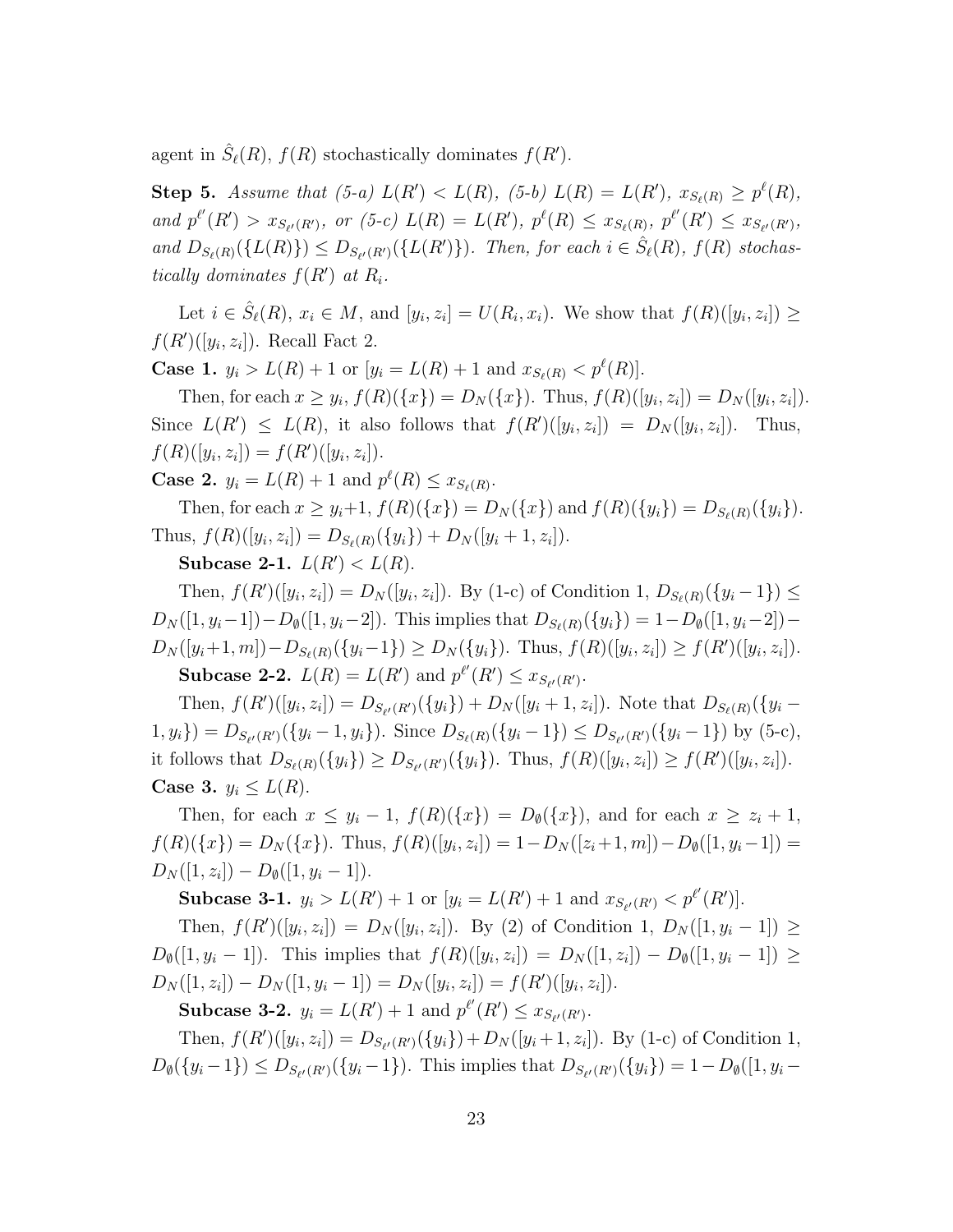2])  $-D_N([y_i+1,m]) - D_{S_{\ell'}(R')}(\{y_i-1\}) \leq 1 - D_{\emptyset}([1,y_i-1]) - D_N([y_i+1,m]) =$  $D_N([1, y_i]) - D_\emptyset([1, y_i - 1]).$  Thus,  $f(R)([y_i, z_i]) = D_N([1, z_i]) - D_\emptyset([1, y_i - 1]) =$  $D_N([1, y_i]) - D_\emptyset([1, y_i - 1]) + D_N([y_i + 1, z_i]) \geq D_{S_{\ell'}(R')}(\{y_i\}) + D_N([y_i + 1, z_i]) =$  $f(R')([y_i, z_i]).$ 

**Subcase 3-3.**  $y_i \leq L(R')$ .

Then,  $f(R')([y_i, z_i]) = D_N([1, z_i]) - D_{\emptyset}([1, y_i - 1]) = f(R)([y_i, z_i]).$ 

In Step 6, we conclude that for at least one agent in group *S*, *f*(*R*) stochastically dominates  $f(R')$ .

**Step 6.** *There is*  $i \in S$  *such that*  $f(R)$  *stochastically dominates*  $f(R')$  *at*  $R_i$ *.* 

**Case 1.**  $L(R) < L(R')$  or  $[L(R) = L(R'), x_{S_{\ell}(R)} < p^{\ell}(R),$  and  $p^{\ell'}(R') \le x_{S_{\ell'}(R')}$ . By Step 2-(a) or 3-(a),  $S \cap S_{\ell}(R) \neq \emptyset$ . Let  $i \in S \cap S_{\ell}(R)$ . Then, by Step 4,  $f(R)$  stochastically dominates  $f(R')$  at  $R_i$ .

**Case 2.**  $L(R') < L(R)$  or  $[L(R) = L(R')$ ,  $x_{S_{\ell}(R)} \ge p^{\ell}(R)$ , and  $p^{\ell'}(R') > x_{S_{\ell'}(R')}$ . By Step 2-(b) or 3-(b),  $S \cap \hat{S}_{\ell}(R) \neq \emptyset$ . Let  $i \in S \cap \hat{S}_{\ell}(R)$ . Then, by Step 5,

 $f(R)$  stochastically dominates  $f(R')$  at  $R_i$ .

**Case 3.**  $L(R) = L(R')$ ,  $p^{\ell}(R) \le x_{S_{\ell}(R)}$ , and  $p^{\ell'}(R') \le x_{S_{\ell'}(R')}$ . Note that  $S \cap S_{\ell}(R) \neq \emptyset$  or  $S \cap (N \setminus S_{\ell}(R)) \neq \emptyset$ .

**Subcase 3-1.**  $S \cap S_{\ell}(R) \neq \emptyset$  and  $S \cap (N \setminus S_{\ell}(R)) \neq \emptyset$ .

Let  $i \in S \cap S_{\ell}(R)$  and  $j \in S \cap (N \setminus S_{\ell}(R))$ . If  $D_{S_{\ell}(R)}(\{L(R)\}) \geq D_{S_{\ell}(R')}(\{L(R')\}),$ then, by Step 4,  $f(R)$  stochastically dominates  $f(R')$  at  $R_i$ . If  $D_{S_{\ell}(R)}(\lbrace L(R) \rbrace)$  <  $D_{S_{\ell'}(R')}(\{L(R')\})$ , then, by Step 5,  $f(R)$  stochastically dominates  $f(R')$  at  $R_j$ .

**Subcase 3-2.**  $S \cap S_{\ell}(R) = \emptyset$  and  $S \cap (N \setminus S_{\ell}(R)) \neq \emptyset$ .

Let  $i \in S \cap (N \setminus S_{\ell}(R))$ . By Step 1-(a),  $S_{\ell}(R) \subseteq S_{\ell'}(R')$ . Then, by (1d) of Condition 1,  $D_{S_{\ell}(R)}(\{L(R)\}) \leq D_{S_{\ell'}(R')}(\{L(R')\})$ . Thus, by Step 5,  $f(R)$ stochastically dominates  $f(R')$  at  $R_i$ .

**Subcase 3-3.**  $S \cap S_{\ell}(R) \neq \emptyset$  and  $S \cap (N \setminus S_{\ell}(R)) = \emptyset$ .

Let  $i \in S \cap S_{\ell}(R)$ . By Step 1-(b),  $S_{\ell}(R) \supseteq S_{\ell'}(R')$ . Then, by (1-d) of Condition 1,  $D_{S_{\ell}(R)}(\{L(R)\}) \geq D_{S_{\ell'}(R')}(\{L(R')\})$ . Thus, by Step 4,  $f(R)$  stochastically dominates  $f(R')$  at  $R_i$ .

**Case 4.**  $L(R) = L(R')$ ,  $p^{\ell}(R) > x_{S_{\ell}(R)}$ , and  $p^{\ell'}(R') > x_{S_{\ell'}(R')}$ .

Let  $i \in S$ . Because  $f(R)$  coincides with  $f(R')$  (recall Fact 2-(b)),  $f(R)$  stochastically dominates  $f(R')$  at  $R_i$ .

 $\Box$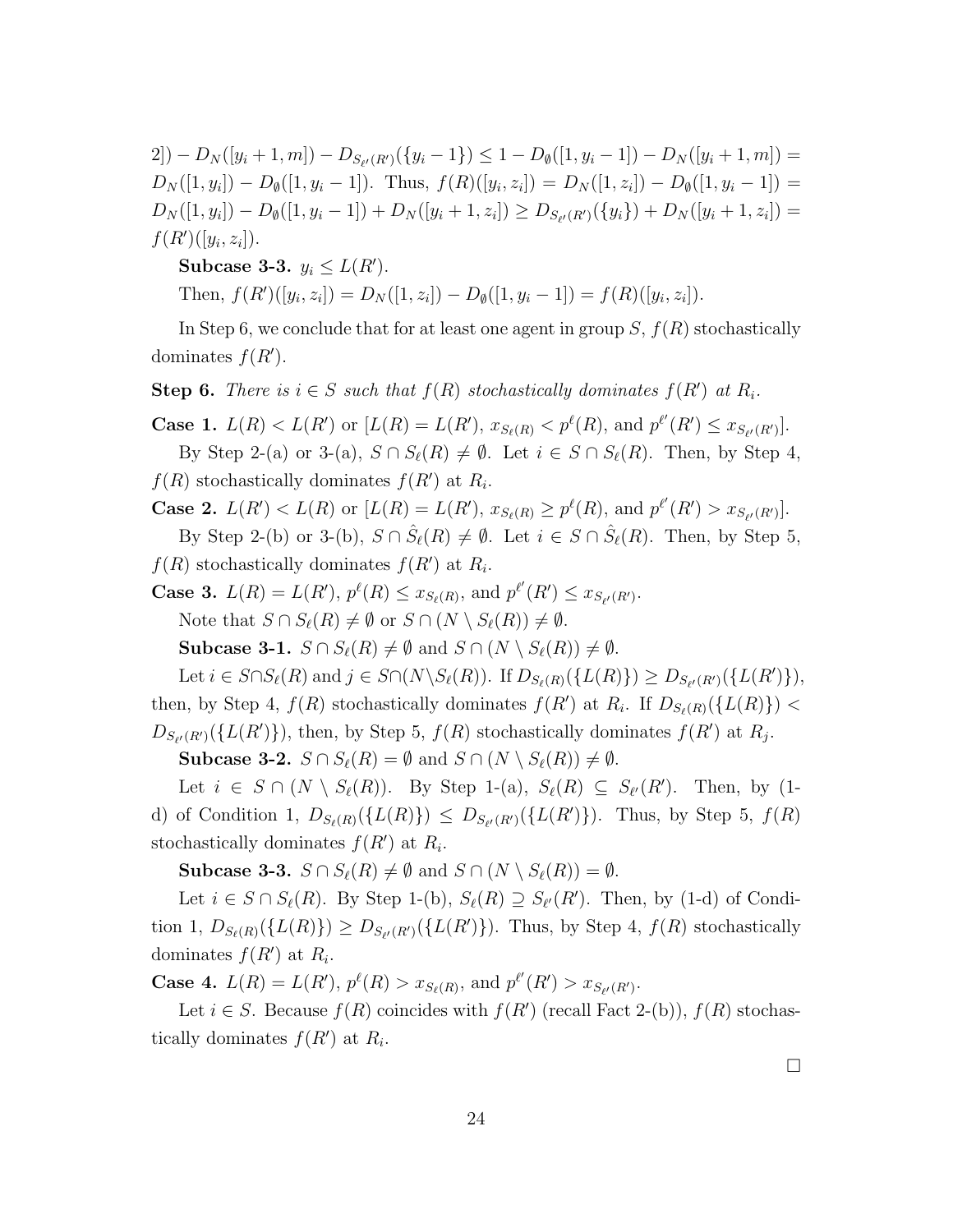# **Appendix**

**Proof of Corollary 1.** *"Only if " part.* Let *f* be a group strategy-proof, peakonly, and anonymous rule. By Theorem 1, there are collections  $(x_S)_{S\subset N}$  in X and  $D = (D_S)_{S \subseteq N}$  satisfying Condition 1 such that f is the fixed-probabilisticballots rule associated with *D*. We show that *D* satisfies Condition 2. First, by Corollary 4.1 in Ehlers, Peters, and Storcken (2002), anonymity implies that for  $\text{each } S, S' \subseteq N \text{ with } |S| = |S'|, D_S = D_{S'}$ .

Let  $k \in [0, n]$ ,  $S^{\min}(k) \in \text{argmin}\{x_S : |S| = k\}$ , and  $S^{\max}(k) \in \text{argmax}\{x_S : S \}$  $|S| = k$ . Let  $S \subseteq N$  be such that  $|S| = k$ .

(1) Assume that  $x^{\min}(k) = x^{\max}(k)$ . Let  $S' \subseteq N$  be such that  $|S'| = k$ . Then, by  $x^{\min}(k) = x^{\max}(k)$ ,  $x_S = x_{S'}$ . Thus, by  $D_S = D_{S'}$ ,  $D_S({x_S}) = D_{S'}({x_{S'}})$ . Thus, (1) of Condition 2 holds.

(2) Assume that  $x^{\min}(k)+1 = x^{\max}(k)$ . Then, it follows from (1-a) of Condition  $1, x^{\min}(k) < x^{\max}(k)$ , and  $D_S = D_{S^{\max}(k)}$  that  $D_S(\{x^{\min}(k)\}) = D_{S^{\max}(k)}(\{x^{\min}(k)\}) =$  $D_{\emptyset}(\lbrace x^{\min}(k) \rbrace)$ . Similarly, it follows from (1-b) of Condition 1,  $x^{\min}(k) + 1$  <  $x^{\max}(k) + 1$ , and  $D_S = D_{S^{\min}(k)}$  that  $D_S(\{x^{\max}(k) + 1\}) = D_{S^{\min}(k)}(\{x^{\max}(k) + 1\}) =$  $D_N(\{x^{\max}(k) + 1\}).$ 

(3) Assume that  $x^{\min}(k) + 1 < x^{\max}(k)$ . Let  $x \in [x^{\min}(k), x^{\max}(k) - 1]$ . Then, it follows from (1-a) of Condition 1,  $x \leq x^{\max}(k) - 1$ , and  $D_S = D_{S^{\max}(k)}$  that  $D_S({x}) = D_{S^{max}(k)}({x}) = D_{\emptyset}({x})$ . Let  $x = x^{\max}(k)$ . Then, it follows from (1-b) of Condition 1,  $x \geq x^{\min}(k)+2$ , and  $D_S = D_{S^{\min}(k)}$  that  $D_S({x}) = D_{S^{\min}(k)}({x})$  $D_N({x}).$ 

*"If"* part. Let  $(x_S)_{S \subseteq N} \in \mathcal{X}$  and let  $D = (D_S)_{S \subseteq N}$  satisfy Conditions 1 and 2. Let f be the fixed-probabilistic-ballots rule associated with D. Then, by Theorem 1, *f* is group strategy-proof and peak-only. Thus, we only show that *f* satisfies anonymity. By Corollary 4.1 in Ehlers, Peters, and Storcken (2002), it suffices to show that for each  $S, S' \subseteq N$  with  $|S| = |S'|$ ,  $D_S = D_{S'}$ .

Let  $S, S' \subseteq N$  be such that  $|S| = |S'|$ . Let  $k = |S|$ . By (1-a) of Condition 1, for each  $x < x^{\min}(k)$ ,  $D_S({x}) = D_{\emptyset}({x}) = D_{S'}({x})$ . Similarly, by (1-b) of Condition 1, for each  $x > x^{\max}(k) + 1$ ,  $D_S({x}) = D_N({x}) = D_{S'}({x})$ . Thus, in what follows, we show that for each  $x \in [x^{\min}(k), x^{\max}(k)+1], D_S(\lbrace x \rbrace) = D_{S'}(\lbrace x \rbrace)$ .

**Case 1.**  $x^{\min}(k) = x^{\max}(k)$ .

By (1) of Condition 2,  $D_S({x_S}) = D_{S'}({x_{S'}})$ . Since  $x_S = x^{\min}(k) = x_{S'}$ ,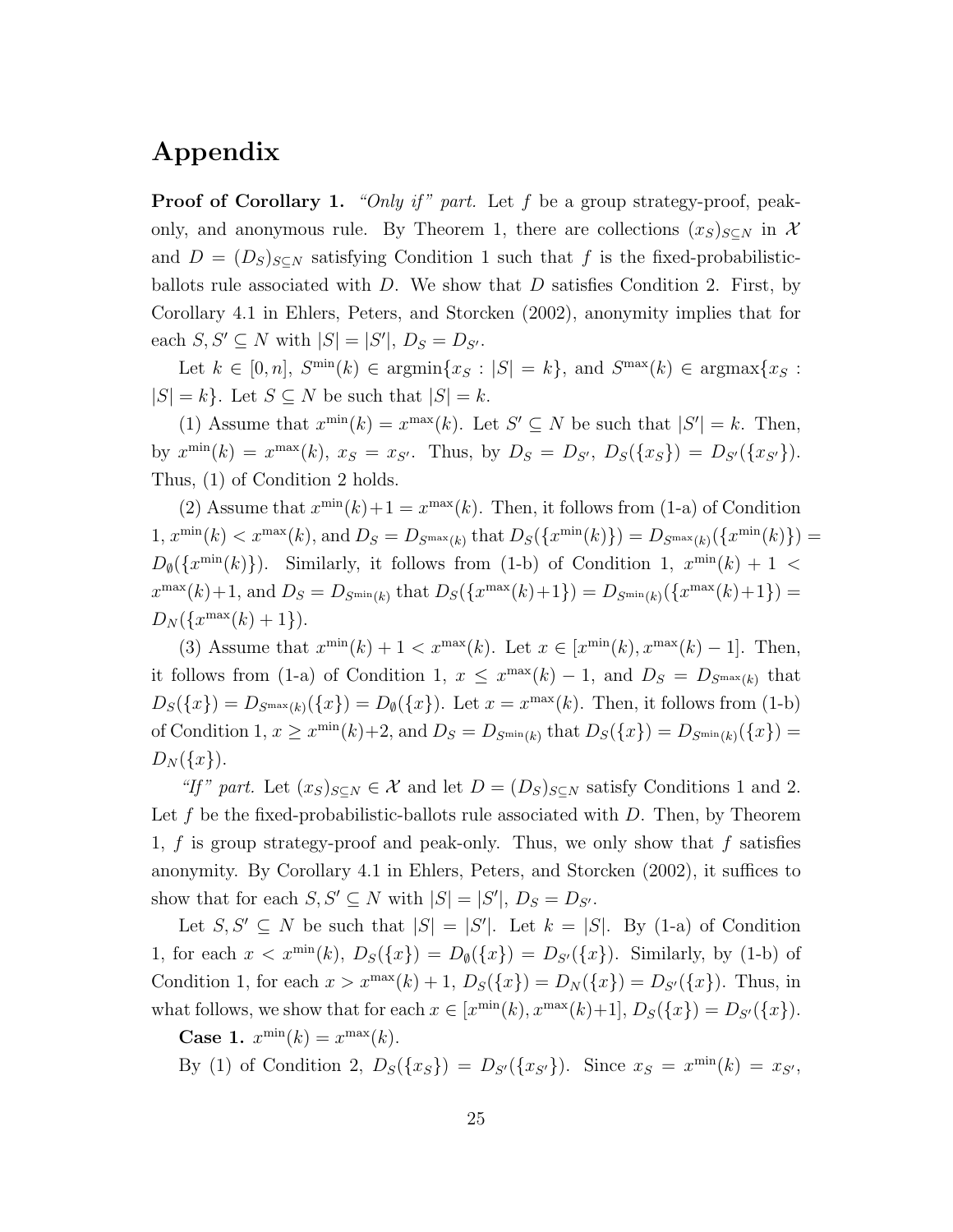$D_S(\{x^{\min}(k)\}) = D_{S'}(\{x^{\min}(k)\})$ . Thus, for each  $x \in M \setminus \{x^{\max}(k)+1\}, D_S(\{x\}) =$ *D*<sub>*S*<sup>′</sup>({*x*</sub>}). This implies that  $D_S(\lbrace x^{\min}(k) + 1 \rbrace) = D_{S'}(\lbrace x^{\min}(k) + 1 \rbrace)$ . **Case 2.**  $x^{\min}(k) + 1 = x^{\max}(k)$ .

Then, by (2) of Condition 2,  $D_S(\{x^{\min}(k)\}) = D_{\emptyset}(\{x^{\min}(k)\}) = D_{S'}(\{x^{\min}(k)\})$ and  $D_S(\lbrace x^{\max}(k)+1 \rbrace) = D_N(\lbrace x^{\max}(k)+1 \rbrace) = D_{S'}(\lbrace x^{\max}(k)+1 \rbrace)$ . Thus, for each  $x \in M \setminus \{x^{\max}(k)\}, D_S(\lbrace x \rbrace) = D_{S'}(\lbrace x \rbrace).$  This implies that  $D_S(\lbrace x^{\max}(k) \rbrace) =$ *D*<sub>*S*<sup>*′*</sup>({*x*<sup>max</sup>(*k*)}).</sub>

**Case 3.**  $x^{\min}(k) + 1 < x^{\max}(k)$ .

By (3-a) of Condition 2, for each  $x \in [x^{\min}(k), x^{\max}(k) - 1], D_S(\lbrace x \rbrace) =$  $D_{\emptyset}(\{x\}) = D_{S'}(\{x\})$  and  $D_S(\{x^{\max}(k)\}) = D_N(\{x^{\max}(k)\}) = D_{S'}(\{x^{\max}(k)\})$ Thus, for each  $x \in M \setminus \{x^{\max}(k) + 1\}$ ,  $D_S(\{x\}) = D_{S'}(\{x\})$ . This implies that  $D_S(\lbrace x^{\max}(k) + 1 \rbrace) = D_{S'}(\lbrace x^{\max}(k) + 1 \rbrace).$ 

 $\Box$ 

**Proof of Corollary 2.** *"Only if" part.* Let f be a group strategy-proof and unanimous rule. Then, by Proposition 5.2 in Ehlers, Peters, and Storcken (2002), *f* is peak-only. Thus, by Theorem 1, there are collections  $X = (x_S)_{S \subseteq N}$  in X and  $D = (D_S)_{S \subseteq N}$  satisfying Condition 1 such that *f* is the fixed-probabilistic-ballots rule associated with *D*. For each  $S \subseteq N$ , let  $\alpha_S = D_S(\lbrace x_S \rbrace)$ . Let  $A = (\alpha_S)_{S \subseteq N}$ . Let  $S \subseteq N$ . Then, by (1-d) of Condition 1, for each  $S' \subseteq S$ , if  $x_{S'} = x_S$ ,  $\alpha_{S'} =$  $D_{S'}(\{x_{S'}\}) \leq D_S(\{x_S\}) = \alpha_S$ . By unanimity,  $\alpha_{\emptyset} = D_{\emptyset}(\{m\}) = f(R_N^m)(\{m\}) = 1$ and  $\alpha_N = D_N({1}) = f(R_N^1)(1) = 1$ . Finally, by (1-a) and (1-b) of Condition 1,  $D_S(\{x_S, x_S + 1\}) = 1$ . Thus,  $D_S(\{x_S + 1\}) = 1 - \alpha_S$ . Hence,  $D = D^{X,A}$ .

*"If" part.* Let  $(X, A) \in \mathcal{X} \times \mathcal{A}$ . Let *f* be the fixed-probabilistic-ballots rule associated with  $D^{X,A}$ . We first show  $D^{X,A}$  satisfies Condition 1. Let  $S \subseteq N$  and *x* ∈ *M*. If *x* < *x<sub>S</sub>*,  $D_S^{X,A}$  $S^{X,A}_{S}(\lbrace x \rbrace) = 0 = D^{X,A}_{\emptyset}$  $\int_{\emptyset}^{X,A} (\{x\})$ . If  $x > x_S + 1$ ,  $D_S^{X,A}$  $S^{A,A}(\{x\}) = 0 =$  $D_N^{X,A}(\{x\})$ . For each  $S' \subseteq S$ , if  $x_{S'} = x_S$ ,  $D_{S'}^{X,A}(\{x_{S'}\}) = \alpha_{S'} \leq \alpha_S = D_S^{X,A}$  $S^{A,A}(\lbrace x_S \rbrace).$ Thus, if  $x_S = x_{\emptyset}$ ,  $D_{\emptyset}^{X,A}$  $\mathcal{L}_{\emptyset}^{X,A}(\{x_S\}) \leq D_S^{X,A}$  $S^{X,A}_{S}(\lbrace x_{S} \rbrace)$ , and if  $x_{S} < x_{\emptyset}$ ,  $D_{\emptyset}^{X,A}$  $\int_{\emptyset}^{X,A} (\{x_S\}) = 0 \leq$  $D_S^{X,A}$  $S^{X,A}_{S}(\{x_S\})$ . Finally, since  $D_N^{X,A}([1,x]) = 1$ ,  $D_N^{X,A}([1,x]) = 1 \geq D_{\emptyset}^{X,A}$  $\binom{X,A}{\emptyset}$  [1, *x*]), and by  $D_{\emptyset}^{X,A}$  $\binom{X, A}{\emptyset}$   $( [1, x_S - 1] ) = 0, D_S^{X, A}$  $S^{X,A}(\lbrace x_S \rbrace) \leq 1 = D^{X,A}_N([1,x_S]) - D^{X,A}_{\emptyset}$  $\int_{\emptyset}^{X,A} ([1, x_S - 1]).$ Thus, *DX,A* satisfies Condition 1. Then, by Theorem 1, *f* is group strategy-proof.

Let  $R \in \mathcal{R}^N$  and  $x \in M$ . Assume that for each  $i \in N$ ,  $p(R_i) = x$ . Then, by  $\text{Fact 1, } f(R)(\{x\}) = D_N^{X,A}([1, x]) - D_{\emptyset}^{X,A}$  $\binom{X,A}{\emptyset}$  ([1, x - 1]) = 1. Thus, f is unanimous.

 $\Box$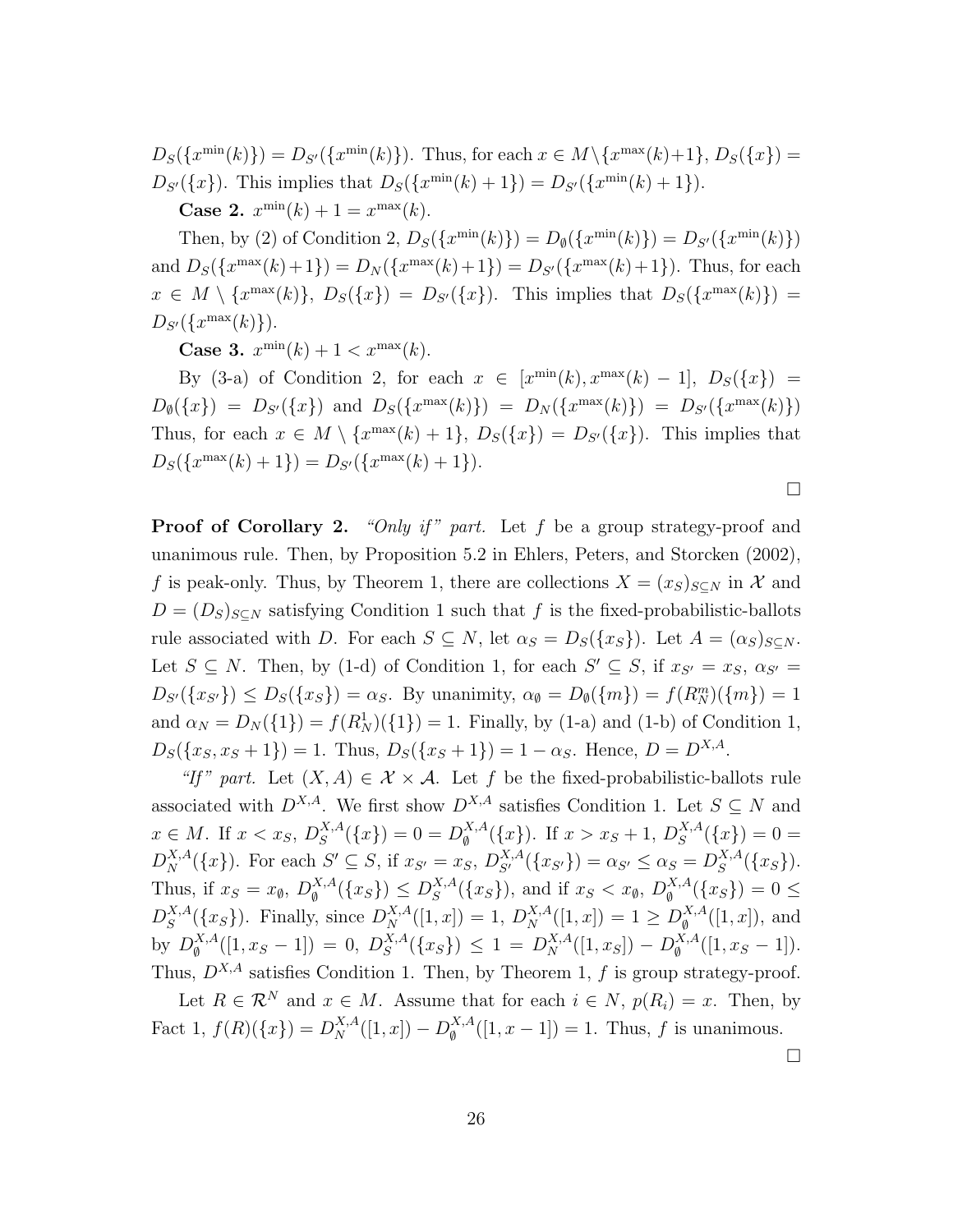**Proof of Corollary 3.** *"Only if" part.* Let f be a group strategy-proof, unanimous, and anonymous rule. Then, by Corollaries 1 and 2, there are  $\hat{X} = (\hat{x}_S)_{S \subseteq N}$ in *X* and  $\hat{A} = (\hat{\alpha}_S)_{S \subset N}$  in *A* such that *f* is the fixed-probabilistic-ballots rule associated with  $D^{\hat{X}, \hat{A}}$ , and  $D^{\hat{X}, \hat{A}} = (D^{\hat{X}, \hat{A}}_{S})$  $(S^{A,A})_{S \subseteq N}$  satisfies Condition 2.

First, suppose that there is  $k \in [0, n]$  such that  $\hat{x}^{\min}(k) + 1 < \hat{x}^{\max}(k)$ . Let  $\bar{S} \in \text{argmin}\{\hat{x}_{S} : |S| = k\}.$  Then,  $\hat{x}_{\bar{S}} = \hat{x}^{\min}(k)$ . By  $\hat{x}^{\min}(k) + 1 < \hat{x}^{\max}(k) \le m$ ,  $D_{\emptyset}^{\hat{X},\hat{A}}$  $(\{\hat{x}_{\bar{S}}, \hat{x}_{\bar{S}} + 1\}) = 0$ . Thus, by (3) of Condition 2,  $D_{\bar{S}}^{\hat{X}, \hat{A}}$  $\frac{X,A}{\bar{S}}(\{\hat{x}_{\bar{S}}, \hat{x}_{\bar{S}}+1\})$  =  $D_{\emptyset}^{\hat{X},\hat{A}}$  $(\hat{X}, \hat{A})$  ( $\{\hat{x}_{\bar{S}}, \hat{x}_{\bar{S}} + 1\}$ ) = 0. However, by the definition of  $D_{\bar{S}}^{\hat{X}, \hat{A}}$  $\frac{\hat{X},\hat{A}}{\bar{S}},\,\tilde{D}\frac{\hat{X},\hat{A}}{\bar{S}}$  $\frac{X}{S}$ <sup>*A*</sup> $(\{\hat{x}_{\bar{S}}, \hat{x}_{\bar{S}}+1\})$  = 1. This is a contradiction.

Thus, for each  $k \in [0, n]$ ,  $\hat{x}^{\min}(k) = \hat{x}^{\max}(k)$  or  $\hat{x}^{\min}(k) + 1 = \hat{x}^{\max}(k)$ . For each  $S \subseteq N$ , let  $x_S = \hat{x}^{\max}(|S|)$  and  $\alpha_S = D_S^{\hat{X}, \hat{A}}$  $S^{X,A}(\lbrace x_S \rbrace)$ . Let  $X = (x_S)_{S \subseteq N}$  and  $A = (\alpha_S)_{S \subseteq N}$ . Note that  $x_{\emptyset} = \hat{x}_{\emptyset} = m$ ,  $x_N = \hat{x}_N = 1$ ,  $\alpha_{\emptyset} = \hat{\alpha}_{\emptyset} = 1$ , and  $\alpha_N = \hat{\alpha}_N = 1$ . Note also that for each  $k \in [1, n]$ ,  $\hat{x}^{\max}(k) \leq \hat{x}^{\max}(k-1)$ . Thus,  $X \in \mathcal{X}$ .

Let  $S, S' \subseteq N$  be such that  $|S| = |S'|$ . Then,  $x_S = \hat{x}^{\max}(|S|) = \hat{x}^{\max}(|S'|) = x_{S'}$ . Let  $k = |S|$ . If  $\hat{x}^{\min}(k) = \hat{x}^{\max}(k)$ , then, by (1) of Condition 2,  $\alpha_S = \hat{\alpha}_S =$  $\hat{\alpha}_{S'} = \alpha_{S'}$ . If  $\hat{x}^{\min}(k) + 1 = \hat{x}^{\max}(k)$ , then it follows from  $D_{\emptyset}^{\hat{X},\hat{A}}$  $\oint_{\emptyset}^{X,A} (\{\hat{x}^{\min}(k)\}) = 0,$  $D_N^{\hat{X},\hat{A}}(\{\hat{x}^{\max}(k)+1\})=0$ , and (2) of Condition 2 that  $\alpha_S=1=\alpha_{S'}$ . Thus, for each  $S, S' \subseteq N$  with  $|S| = |S'|$ ,  $x_S = x_{S'}$  and  $\alpha_S = \alpha_{S'}$ .

Next, let  $S \subseteq N$  and  $S' \subseteq S$  be such that  $x_S = x_{S'}$ . Let  $\hat{S} \subseteq N$  be such that  $|\hat{S}| = |S|$  and  $\hat{x}_{\hat{S}} = \hat{x}^{\max}(|S|)$ , and let  $\hat{S}' \subseteq N$  be such that  $|\hat{S}'| = |S'|$ and  $\hat{x}_{\hat{S}'} = \hat{x}^{\max}(|S'|)$ . Then, by  $|\hat{S}| = |S|$  and  $|\hat{S}'| = |S'|$ ,  $\alpha_S = \alpha_{\hat{S}} = \hat{\alpha}_{\hat{S}}$  and  $\alpha_{S'} = \alpha_{\hat{S}'} = \hat{\alpha}_{\hat{S}'}$ . Also, by  $x_S = x_{S'}$ ,  $\hat{x}_{\hat{S}} = \hat{x}^{\max}(|S|) = x_S = x_{S'} = \hat{x}^{\max}(|S'|) = \hat{x}_{\hat{S}'}$ . Then, by  $\hat{A} \in \mathcal{A}$ ,  $\hat{\alpha}_{\hat{S}} \geq \hat{\alpha}_{\hat{S}'}$ . Hence,  $\alpha_S = \hat{\alpha}_{\hat{S}} \geq \hat{\alpha}_{\hat{S}'} = \alpha_{S'}$ . Thus,  $A \in \mathcal{A}$ .

Finally, because for each  $S \subseteq N$ ,  $D_S^{X,A} = D_S^{\hat{X},\hat{A}}$  $S^{A,A}$ , f is the fixed-probabilisticballots rule associated with *DX,A*.

*"If" part.* Let  $(X, A) \in \mathcal{X} \times \mathcal{A}$  be such that for each  $S, S' \subseteq N$  with  $|S| = |S'|$ ,  $x_S = x_{S'}$  and  $\alpha_S = \alpha_{S'}$ . Let *f* be the fixed-probabilistic-ballots rule associated with  $D^{X,A}$ . Then, by Corollary 2, f is group strategy-proof and unanimous. Because  $D^{X,A}$  satisfies Conditions 1 and 2, it also follows from Corollary 1 that *f* is anonymous.

 $\Box$ 

**Proof of Fact 2.** Let  $(x_S)_{S \subseteq N} \in \mathcal{X}$  and let  $D = (D_S)_{S \subseteq N}$  satisfy Condition 1.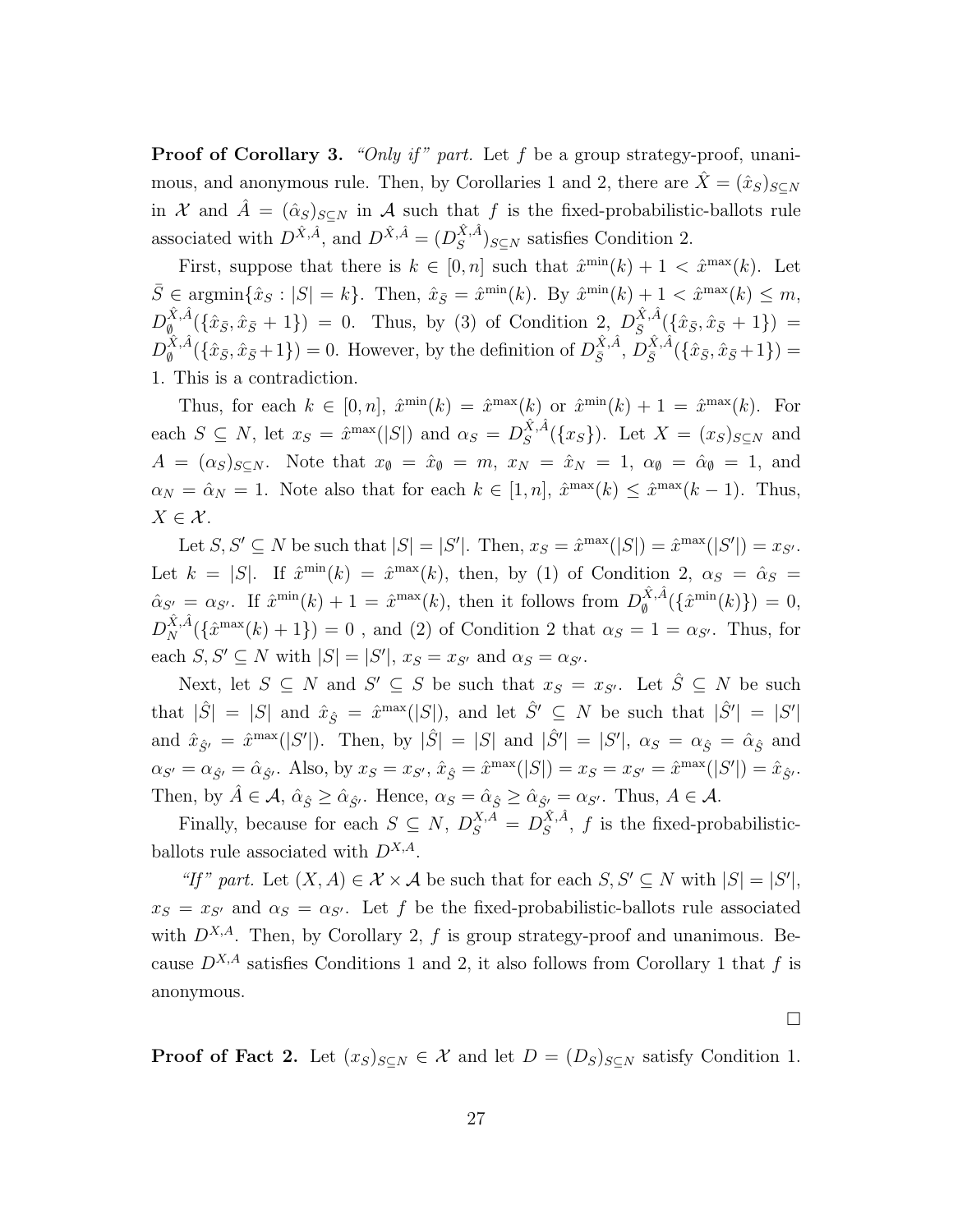Let *f* be the fixed-probabilistic-ballots rule associated with *D*. Let  $R \in \mathbb{R}^N$  and  $x \in M$ . Let  $\ell = \ell^*(R)$ . Then,  $p^{\ell}(R) \le x_{S_{\ell-1}(R)}$  and  $x_{S_{\ell}(R)} < p^{\ell+1}(R)$ .

If  $\ell' < \ell$ , then,  $p^{\ell}(R) \leq x_{S_{\ell-1}(R)} \leq x_{S_{\ell'}(R)}$ , and so, for each  $y < p^{\ell}(R)$ ,  $D_{S_{\ell'}(R)}(\{y\}) = D_{\emptyset}(\{y\})$  and  $D_{S_{\ell'}(R)}([1, y]) = D_{\emptyset}([1, y])$ . Thus, if for some  $\ell' < \ell$ ,  $p^{\ell'}(R) < x < p^{\ell'+1}(R)$ , then,  $f(R)(\{x\}) = D_{S_{\ell'}(R)}(\{x\}) = D_{\emptyset}(\{x\})$ , and if for some  $\ell' < \ell$ ,  $x = p^{\ell'}(R)$ , then,  $f(R)(\{x\}) = D_{S_{\ell'}(R)}([1, x]) - D_{S_{\ell'-1}(R)}([1, x-1]) =$  $D_{\emptyset}([1, x]) - D_{\emptyset}([1, x - 1]) = D_{\emptyset}(\{x\}).$  Hence, if  $x < p^{\ell}(R)$ ,  $f(R)(\{x\}) = D_{\emptyset}(\{x\}).$ 

If  $\ell' > \ell$ , then,  $p^{\ell+1}(R) > x_{S_{\ell}(R)} \ge x_{S_{\ell'}(R)}$ , and so, for each  $y > p^{\ell+1}(R)$ ,  $D_{S_{\ell'}(R)}(\{y\}) = D_N(\{y\})$  and  $D_{S_{\ell'}(R)}([y,m]) = D_N([y,m])$ . Thus, if for some  $\ell' > \ell$ ,  $p^{\ell'}(R) < x < p^{\ell'+1}(R)$ , then,  $f(R)(\{x\}) = D_{S_{\ell'}(R)}(\{x\}) = D_N(\{x\})$ , and if for some  $\ell' > \ell + 1, x = p^{\ell'}(R)$ , then,  $f(R)(\{x\}) = D_{S_{\ell'}(R)}([1, x]) - D_{S_{\ell'-1}(R)}([1, x-1]) =$  $1 - D_{S_{\ell'}(R)}([x+1,m]) - (1 - D_{S_{\ell'-1}(R)}([x,m])) = D_N(\lbrace x \rbrace)$ . Hence, if  $x > p^{\ell+1}(R)$ ,  $f(R)(\{x\}) = D_N(\{x\}).$ 

Now, assume that  $x = p^{\ell}(R)$ . If  $p^{\ell}(R) \le x_{S_{\ell}(R)}, f(R)(\{x\}) = D_{S_{\ell}(R)}([1, x])$  $D_{S_{\ell-1}(R)}([1,x-1]) = D_{\emptyset}([1,x-1]) + D_{S_{\ell}(R)}(\{x\}) - D_{\emptyset}([1,x-1]) = D_{S_{\ell}(R)}(\{x\}).$ If  $p^{\ell}(R) > x_{S_{\ell}(R)}, f(R)(\{x\}) = D_{S_{\ell}(R)}([1, x]) - D_{S_{\ell-1}(R)}([1, x-1]) = D_{N}([1, x]) D_{\emptyset}([1, x-1])$ . Hence, by the definition of  $D_{S_{\ell}(R)}$ ,

$$
f(R)(\{x\}) = \begin{cases} D_{\emptyset}(\{x\}) & \text{if } x < x_{S_{\ell}(R)} \\ D_{S_{\ell}(R)}(\{x\}) & \text{if } x = x_{S_{\ell}(R)} \\ D_N([1, x]) - D_{\emptyset}([1, x - 1]) & \text{if } x > x_{S_{\ell}(R)}.\end{cases}
$$

Next, assume that  $p^{\ell}(R) < x < p^{\ell+1}(R)$ . Then,  $f(R)(\{x\}) = D_{S_{\ell}(R)}(\{x\})$ . Hence, by the definition of  $D_{S_{\ell}(R)}$ ,

$$
f(R)(\{x\}) = \begin{cases} D_{\emptyset}(\{x\}) & \text{if } x < x_{S_{\ell}(R)} \\ D_{S_{\ell}(R)}(\{x\}) & \text{if } x = x_{S_{\ell}(R)} \\ D_{N}([1, x]) - D_{\emptyset}([1, x - 2]) - D_{S_{\ell}(R)}(\{x - 1\}) & \text{if } x = x_{S_{\ell}(R)} + 1 \\ D_{N}(\{x\}) & \text{if } x > x_{S_{\ell}(R)} + 1. \end{cases}
$$

Finally, assume that  $x = p^{\ell+1}(R)$ . Then,  $f(R)(\{x\}) = D_{S_{\ell+1}(R)}([1, x])$  –  $D_{S_{\ell}(R)}([1, x-1]) = D_N([1, x]) - D_{S_{\ell}(R)}([1, x-1])$ . Note that, by the definition of  $D_{S_{\ell}(R)}$ , if  $x = x_{S_{\ell}(R)} + 1$ ,  $D_{S_{\ell}(R)}([1, x - 1]) = D_{\emptyset}([1, x - 2]) + D_{S_{\ell}(R)}(\{x - 1\}),$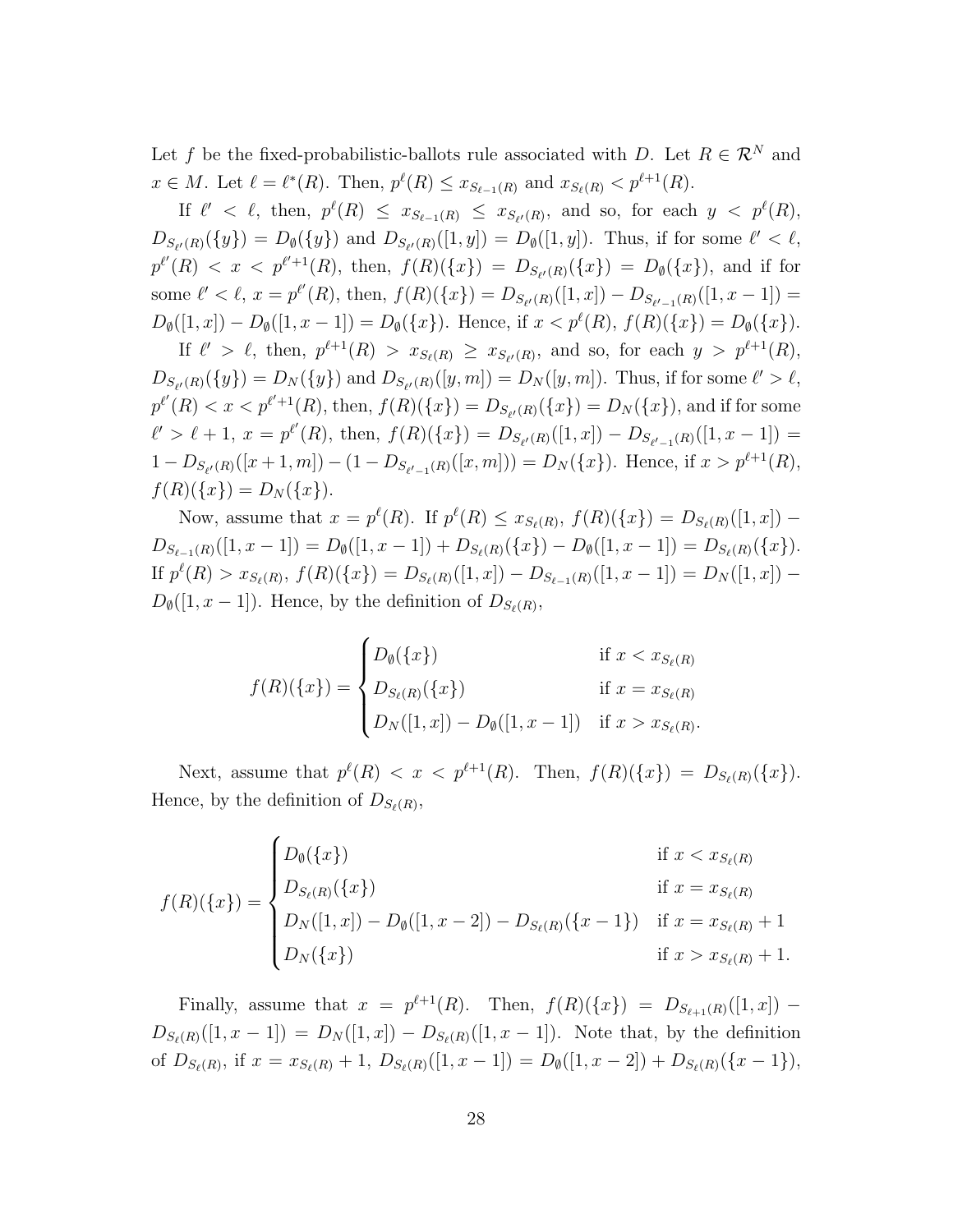and if  $x > x_{S_{\ell}(R)} + 1$ ,  $D_{S_{\ell}(R)}([1, x-1]) = D_{N}([1, x-1])$ . Hence,

$$
f(R)(\{x\}) = \begin{cases} D_N([1, x]) - D_{\emptyset}([1, x - 2]) - D_{S_{\ell}(R)}(\{x - 1\}) & \text{if } x = x_{S_{\ell}(R)} + 1 \\ D_N(\{x\}) & \text{if } x > x_{S_{\ell}(R)} + 1. \end{cases}
$$

 $\Box$ 

#### **References**

- Aziz, H. and Kasajima, Y. (2017) Impossibilities for probabilistic assignment. *Social Choice and Welfare* 49: 255–275
- Bade, S. (2016) Fairness and group-strategyproofness clash in assignment problems. *Journal of Economic Theory* 165: 257–262
- Barberà, S. (1979) A note on group strategy-proof decision schemes. *Econometrica* 47: 637–640
- Barberà, S., Berga, D., and Moreno, B. (2010) Individual versus group strategyproofness: when do they coincide? *Journal of Economic Theory* 145: 1648– 1674
- Bogomolnaia, A. and Moulin, H. (2004) Random matching under dichotomous preferences. *Econometrica* 72: 257–279
- Bogomolnaia, A., Moulin, H., and Stong, R. (2005) Collective choice under dichotomous preferences. *Journal of Economic Theory* 122: 165–184
- Chatterji, S., Roy, S., Sadhukhan, S., Sen, A., and Zeng, H. (2020) Restricted probabilistic fixed ballot rules and hybrid domains. Working paper.
- Chatterji, S., Sen, A., and Zeng, H. (2016) A characterization of single-peaked preferences via random social choice functions. *Theoretical Economics* 11: 711–733
- Chatterji, S. and Zeng, H. (2018) On random social choice functions with the tops-only property. *Games and Economic Behavior* 109: 413–435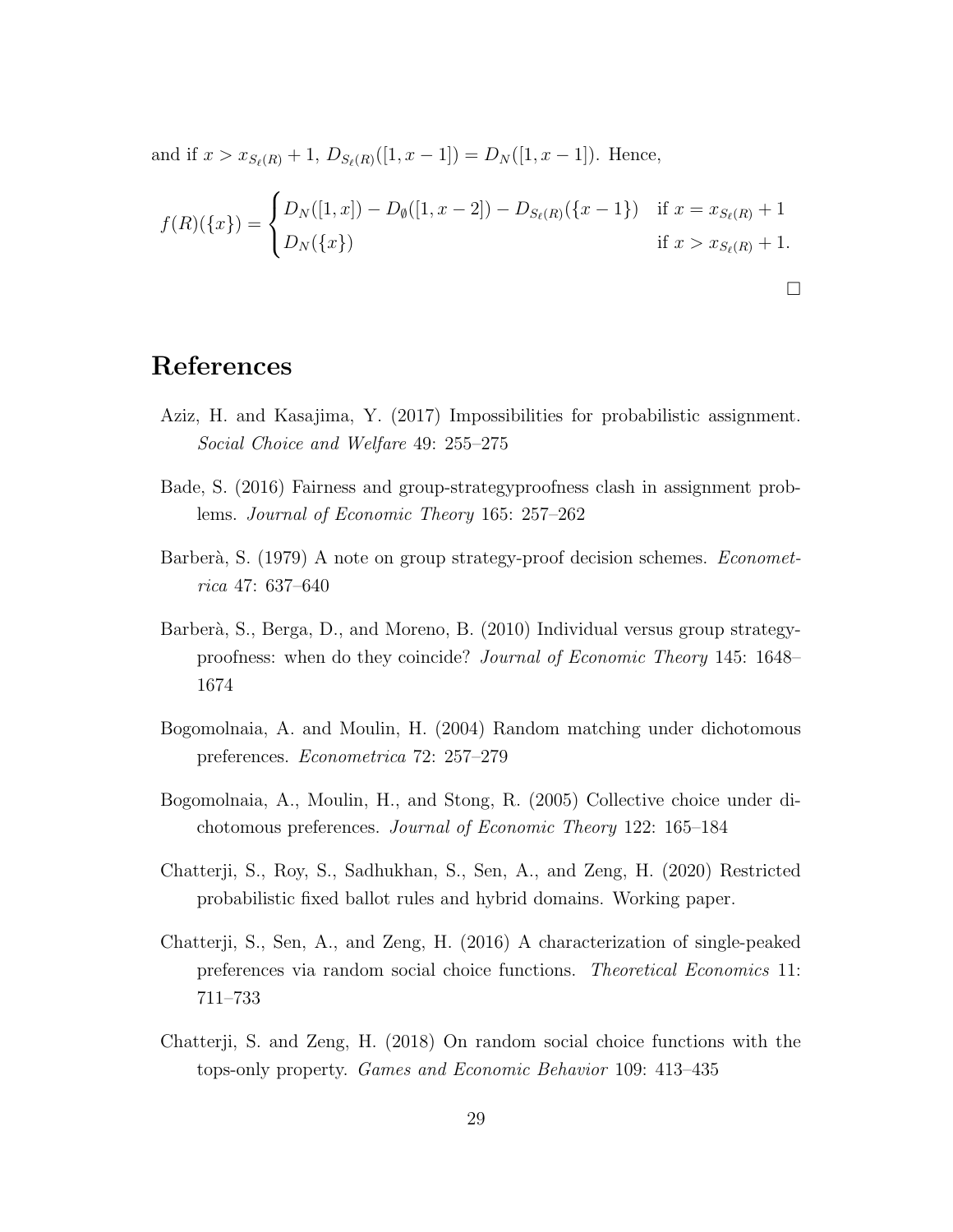- Chatterji, S. and Zeng, H. (2019) Random mechanism design on multidimensional domains. *Journal of Economic Theory* 182: 25–105
- Dutta, B., Peters, H., and Sen, A. (2002) Strategy-proof probabilistic mechanisms in economies with pure public goods. *Journal of Economic Theory* 106: 392– 416
- Ehlers, L., Peters, H., and Storcken, T. (2002) Strategy-proof probabilistic decision schemes for one-dimensional single-peaked preferences. *Journal of Economic Theory* 105: 408–434
- Gibbard, A. (1977) Manipulation of schemes that mix voting with chance. *Econometrica* 45: 665–681
- Hatsumi, K. and Serizawa, S. (2009) Coalitionally strategy-proof rules in allotment economies with homogeneous indivisible goods. *Social Choice and Welfare* 33: 423–447
- Moulin, H. (1980) On strategy-proofness and single peakedness. *Public Choice* 35: 437–455.
- Peters, H., Roy, S., and Sadhukhan, S. (2019) Unanimous and strategy-proof probabilistic rules for single-peaked preference profiles on graphs. Working Paper.
- Peters, H., Roy, S., Sen, A., and Storcken, T. (2014) Probabilistic strategy-proof rules over single-peaked domains. *Journal of Mathematical Economics* 52: 123–127
- Pycia, M. and Unver, M. U. (2015) Decomposing random mechanisms. *Journal of Mathematical Economics* 61: 21–33
- Roy, S. and Sadhukhan, S. (2019) A characterization of random min–max domains and its applications. *Economic Theory* 68: 887–906
- Zhang, J. (2019) Efficient and fair assignment mechanisms are strongly group manipulable. *Journal of Economic Theory* 180: 167–177